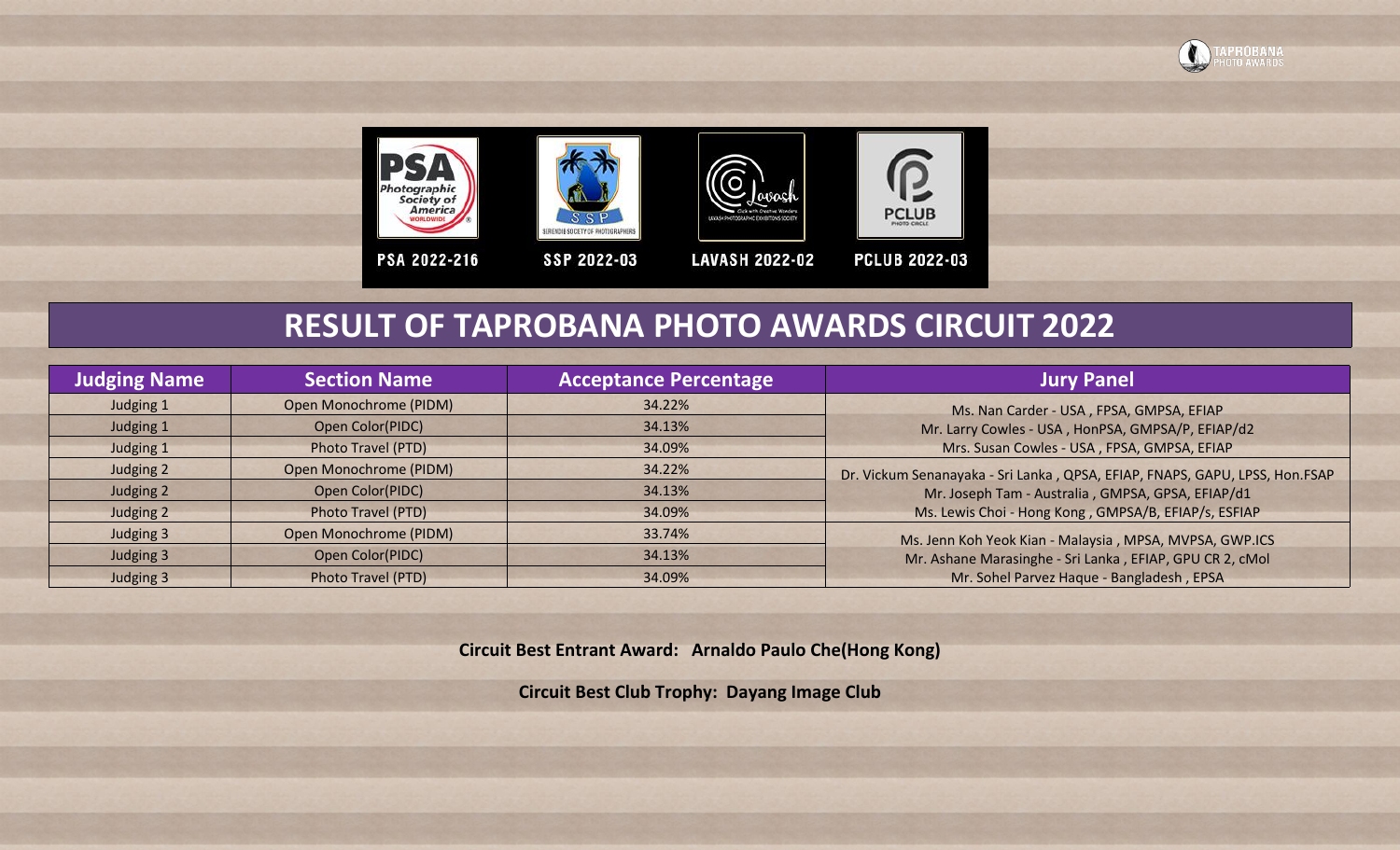

|                                                                                               |                         |                     | <b>AWARD LIST</b>              |                                       |  |  |  |  |  |  |
|-----------------------------------------------------------------------------------------------|-------------------------|---------------------|--------------------------------|---------------------------------------|--|--|--|--|--|--|
|                                                                                               |                         |                     | <b>Judging 1</b>               |                                       |  |  |  |  |  |  |
| <b>Open Monochrome (PIDM)</b>                                                                 |                         |                     |                                |                                       |  |  |  |  |  |  |
| <b>Last Name</b><br><b>First Name</b><br><b>Image Title</b><br><b>Prize</b><br><b>Country</b> |                         |                     |                                |                                       |  |  |  |  |  |  |
| <b>GABRIELS</b>                                                                               | Sara                    | Belgium             | The golden look                | <b>PSA GOLD</b>                       |  |  |  |  |  |  |
| <b>SEAH</b>                                                                                   | <b>WEE MENG MICHAEL</b> | Singapore           | Miky in the rain               | <b>SSP GOLD</b>                       |  |  |  |  |  |  |
| WIJAYASINGHE                                                                                  | <b>LANKA</b>            | Sri Lanka           | Rain                           | <b>LAVASH GOLD</b>                    |  |  |  |  |  |  |
| <b>ADHISURIA</b>                                                                              | <b>RUBBY</b>            | Indonesia           | playing trumpet                | <b>PCLUB GOLD</b>                     |  |  |  |  |  |  |
| sanguinetti                                                                                   | hajime                  | Chile               | stairway to Heaven             | <b>SSP MERIT(E-Certificate)</b>       |  |  |  |  |  |  |
| Che                                                                                           | Arnaldo Paulo           | <b>Hong Kong</b>    | Happy childhood 20             | SSP MERIT(E-Certificate)              |  |  |  |  |  |  |
| Hassan                                                                                        | <b>Ahmed Mohamed</b>    | Qatar               | <b>Five Fingers BW</b>         | <b>SSP MERIT(E-Certificate)</b>       |  |  |  |  |  |  |
| DIEZ DE LOS RIOS LOPEZ                                                                        | <b>JOSE</b>             | Spain               | <b>CIUDAD DEL FUTURO</b>       | <b>SSP MERIT(E-Certificate)</b>       |  |  |  |  |  |  |
| HO                                                                                            | <b>HUNG</b>             | <b>USA</b>          | <b>Ballet</b>                  | SSP MERIT(E-Certificate)              |  |  |  |  |  |  |
| Ryu                                                                                           | Shin Woo                | South Korea         | <b>Transmission Line</b>       | LAVASH MERIT(E-Certificate)           |  |  |  |  |  |  |
| Dalton                                                                                        | Nigel                   | England             | Pip with Hat and Cane          | LAVASH MERIT(E-Certificate)           |  |  |  |  |  |  |
| <b>CHAN</b>                                                                                   | <b>DIANA</b>            | <b>Hong Kong</b>    | <b>Mantis</b>                  | LAVASH MERIT(E-Certificate)           |  |  |  |  |  |  |
| Alahakoon                                                                                     | Manju                   | Sri Lanka           | <b>Floating Flowers</b>        | LAVASH MERIT(E-Certificate)           |  |  |  |  |  |  |
| sutton                                                                                        | lee                     | England             | Londoner                       | LAVASH MERIT(E-Certificate)           |  |  |  |  |  |  |
| Schallmeiner                                                                                  | Franz                   | Austria             | Eisspeedway                    | <b>PCLUB MERIT(E-Certificate)</b>     |  |  |  |  |  |  |
| Cannon                                                                                        | Wally                   | Australia           | <b>Saint Georges Cathedral</b> | <b>PCLUB MERIT(E-Certificate)</b>     |  |  |  |  |  |  |
| Chi                                                                                           | Cong                    | China               | <b>Modern City</b>             | <b>PCLUB MERIT(E-Certificate)</b>     |  |  |  |  |  |  |
| Aditya                                                                                        | Rawisyah                | Indonesia           | Listen to me                   | <b>PCLUB MERIT(E-Certificate)</b>     |  |  |  |  |  |  |
| <b>TAN</b>                                                                                    | <b>LEE ENG</b>          | Singapore           | Farah Farz 23                  | <b>PCLUB MERIT(E-Certificate)</b>     |  |  |  |  |  |  |
| Su                                                                                            | Mingzai                 | China               | Old Woman                      | <b>CHAIRMEN CHOICE(E-Certificate)</b> |  |  |  |  |  |  |
| Mohammad Hossein Zadeh Hashemi                                                                | Hamid                   | Iran                | Rain time                      | <b>CHAIRMEN CHOICE(E-Certificate)</b> |  |  |  |  |  |  |
| Cavic                                                                                         | Slobodan                | Serbia              | From today to tomorrow         | JUDGES CHOICE(E-Certificate)          |  |  |  |  |  |  |
| Wilson                                                                                        | <b>David</b>            | <b>South Africa</b> | Loco No 8 backing up           | <b>JUDGES CHOICE(E-Certificate)</b>   |  |  |  |  |  |  |
| Wong                                                                                          | Yiu Wah                 | <b>Hong Kong</b>    | Ballet girl 199                | JUDGES CHOICE(E-Certificate)          |  |  |  |  |  |  |
|                                                                                               |                         |                     | <b>Judging 1</b>               |                                       |  |  |  |  |  |  |
|                                                                                               |                         |                     | <b>Open Color(PIDC)</b>        |                                       |  |  |  |  |  |  |
| <b>Last Name</b>                                                                              | <b>First Name</b>       | <b>Country</b>      | <b>Image Title</b>             | <b>Prize</b>                          |  |  |  |  |  |  |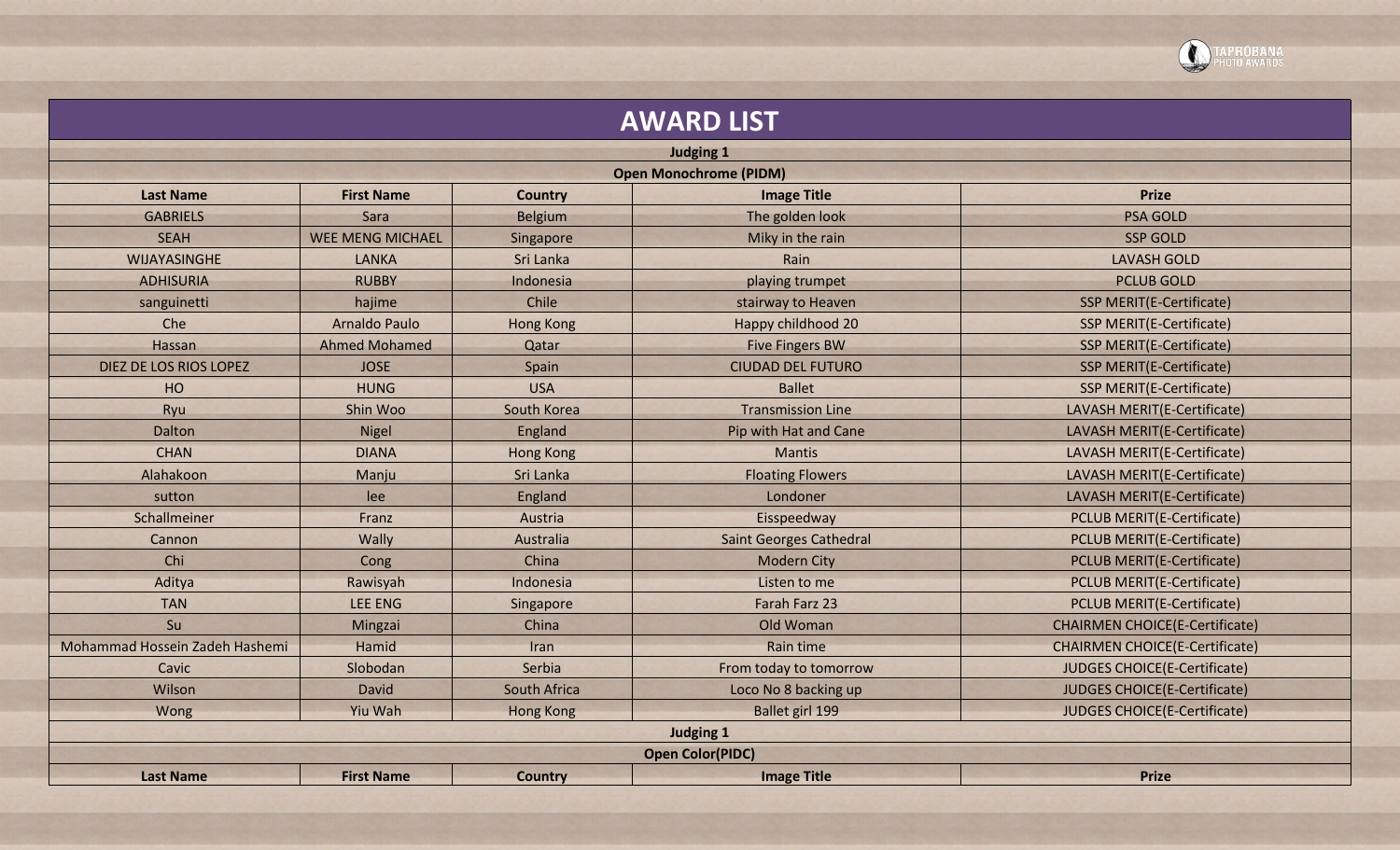|                        |                      |                  |                                    | {UBANA<br><b>TO AWARDS</b>            |
|------------------------|----------------------|------------------|------------------------------------|---------------------------------------|
| <b>GABRIELS</b>        | Sara                 | Belgium          | Thick brows                        | <b>PSA GOLD</b>                       |
| <b>WIJAYASINGHE</b>    | <b>LANKA</b>         | Sri Lanka        | White                              | <b>SSP GOLD</b>                       |
| Marchetto              | Marcia               | <b>Brazil</b>    | Imposing                           | <b>LAVASH GOLD</b>                    |
| Che                    | <b>Arnaldo Paulo</b> | <b>Hong Kong</b> | A long red dress 1                 | <b>PCLUB GOLD</b>                     |
| Cavic                  | Slobodan             | Serbia           | The weight of life                 | <b>SSP MERIT(E-Certificate)</b>       |
| LaRue                  | William              | <b>USA</b>       | <b>Rusty Garden Bike</b>           | <b>SSP MERIT(E-Certificate)</b>       |
| Bhattacharya           | Subhra               | <b>USA</b>       | Lighthouse in Ocean Cay 1          | <b>SSP MERIT(E-Certificate)</b>       |
| Sim                    | <b>Kim Pheng</b>     | Singapore        | <b>BALLERINA COLETTE 01</b>        | <b>SSP MERIT(E-Certificate)</b>       |
| Alahakoon              | Manju                | Sri Lanka        | The Red Umbrella                   | <b>SSP MERIT(E-Certificate)</b>       |
| sutton                 | lee                  | England          | Tempest                            | LAVASH MERIT(E-Certificate)           |
| Chan                   | <b>Ching Ching</b>   | <b>Hong Kong</b> | <b>Daily Routine</b>               | LAVASH MERIT(E-Certificate)           |
| Wong                   | Yiu Wah              | Hong Kong        | The louvre museum 238              | LAVASH MERIT(E-Certificate)           |
| <b>NISSEN</b>          | Ann                  | England          | <b>British Redcoat</b>             | <b>LAVASH MERIT(E-Certificate)</b>    |
| Horsnell               | Jenni                | Australia        | Dewy Damselfly 50                  | LAVASH MERIT(E-Certificate)           |
| <b>SINHA</b>           | <b>BARUN</b>         | India            | Saree Shopping 0186                | <b>PCLUB MERIT(E-Certificate)</b>     |
| Aditya                 | Rawisyah             | Indonesia        | Scary                              | <b>PCLUB MERIT(E-Certificate)</b>     |
| HO                     | <b>HUNG</b>          | <b>USA</b>       | <b>GOLDEN GATE I SAN FRANCISCO</b> | <b>PCLUB MERIT(E-Certificate)</b>     |
| <b>HENG</b>            | <b>Zee Kek</b>       | Singapore        | 0002398Cycling at Marina Bay       | <b>PCLUB MERIT(E-Certificate)</b>     |
| <b>TAN</b>             | <b>LEE ENG</b>       | Singapore        | <b>Oriental Honey Buzzard 1</b>    | <b>PCLUB MERIT(E-Certificate)</b>     |
| Ryu                    | Shin Woo             | South Korea      | Ice Cliff Climbing                 | <b>CHAIRMEN CHOICE(E-Certificate)</b> |
| Hassan                 | <b>Ahmed Mohamed</b> | Qatar            | <b>Colorful Scarf</b>              | <b>CHAIRMEN CHOICE(E-Certificate)</b> |
| <b>CHAKRABORTY</b>     | <b>BASUDEB</b>       | India            | STILL LIFE1749                     | JUDGES CHOICE(E-Certificate)          |
| <b>BABUBHAI KAMDAR</b> | <b>JAYENDRA</b>      | India            | <b>Five King Penguins</b>          | <b>JUDGES CHOICE(E-Certificate)</b>   |
| Tan                    | <b>Ying Nian</b>     | Singapore        | <b>Street</b>                      | JUDGES CHOICE(E-Certificate)          |
|                        |                      |                  | <b>Judging 1</b>                   |                                       |
|                        |                      |                  | <b>Photo Travel (PTD)</b>          |                                       |
| <b>Last Name</b>       | <b>First Name</b>    | <b>Country</b>   | <b>Image Title</b>                 | <b>Prize</b>                          |
| Che                    | <b>Arnaldo Paulo</b> | <b>Hong Kong</b> | <b>Great Wall 8</b>                | <b>PSA GOLD</b>                       |
| Decaudin               | Bernard              | France           | <b>Calle Colon</b>                 | <b>SSP GOLD</b>                       |
| WIJAYASINGHE           | LANKA                | Sri Lanka        | Paris                              | <b>LAVASH GOLD</b>                    |
| Habringer              | Wolfgang             | Austria          | Oia 88                             | <b>PCLUB GOLD</b>                     |
| HO                     | <b>HUNG</b>          | <b>USA</b>       | Air Show D San Francisco           | <b>SSP MERIT(E-Certificate)</b>       |
| <b>GABRIELS</b>        | Sara                 | <b>Belgium</b>   | Chandni Chowk                      | <b>SSP MERIT(E-Certificate)</b>       |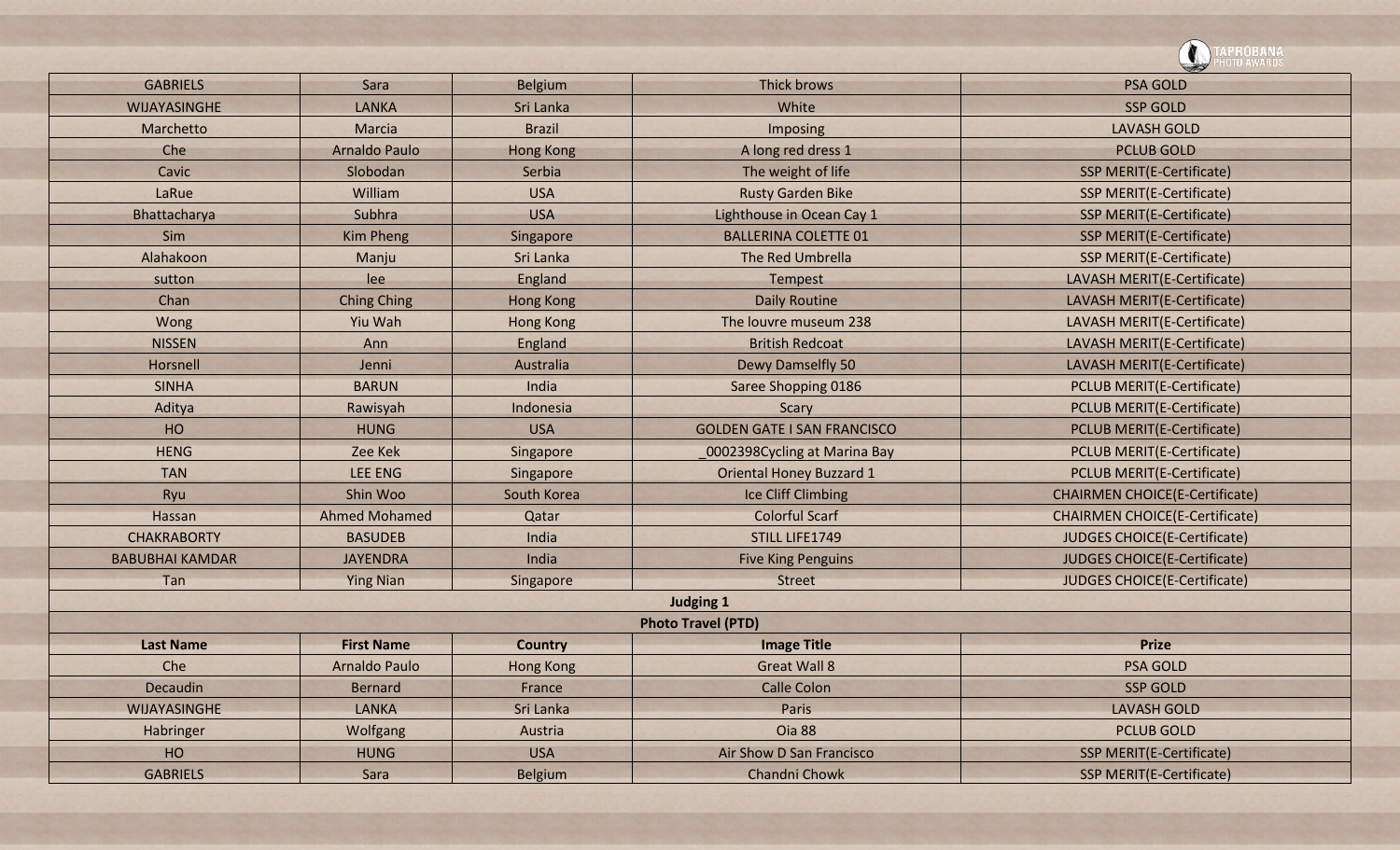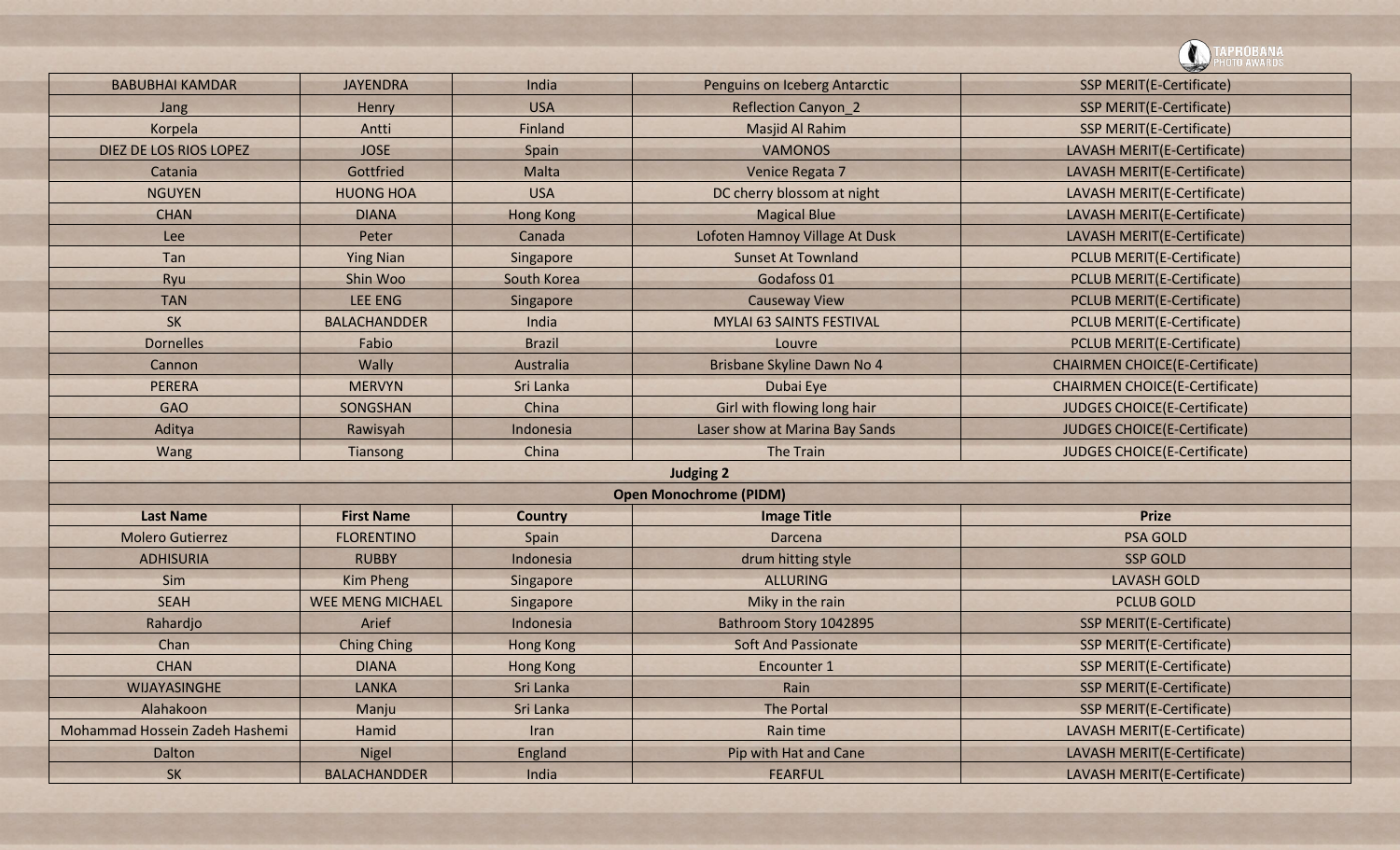![](_page_4_Picture_0.jpeg)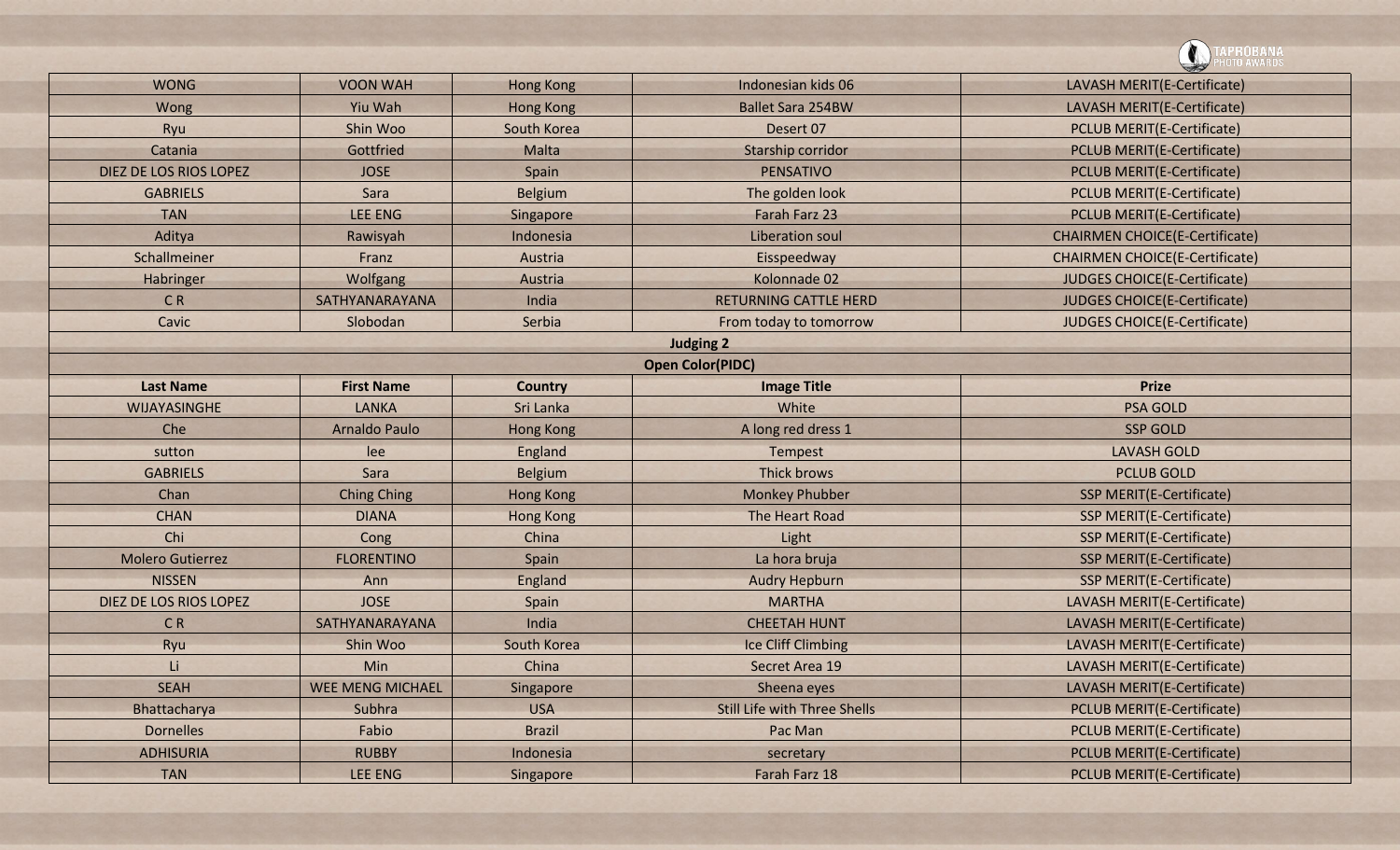![](_page_5_Picture_0.jpeg)

| Rahardjo               | Arief                   | Indonesia        | Bamboo Hat Girl 1007114           | <b>PCLUB MERIT(E-Certificate)</b>     |
|------------------------|-------------------------|------------------|-----------------------------------|---------------------------------------|
| <b>CHAKRABORTY</b>     | <b>BASUDEB</b>          | India            | STILL LIFE 1880                   | <b>CHAIRMEN CHOICE(E-Certificate)</b> |
| Cavic                  | Slobodan                | Serbia           | <b>Expectation 2</b>              | <b>CHAIRMEN CHOICE(E-Certificate)</b> |
| Alahakoon              | Manju                   | Sri Lanka        | I dreamt no one listened          | <b>JUDGES CHOICE(E-Certificate)</b>   |
| Cannon                 | Wally                   | Australia        | <b>Camel Rocks Dusk</b>           | JUDGES CHOICE(E-Certificate)          |
| Schallmeiner           | Franz                   | Austria          | Die Beichte                       | <b>JUDGES CHOICE(E-Certificate)</b>   |
|                        |                         |                  | <b>Judging 2</b>                  |                                       |
|                        |                         |                  | <b>Photo Travel (PTD)</b>         |                                       |
| <b>Last Name</b>       | <b>First Name</b>       | <b>Country</b>   | <b>Image Title</b>                | <b>Prize</b>                          |
| Che                    | <b>Arnaldo Paulo</b>    | <b>Hong Kong</b> | <b>Great Wall 8</b>               | <b>PSA GOLD</b>                       |
| <b>CHAN</b>            | <b>DIANA</b>            | <b>Hong Kong</b> | Phuket vegetarian festival        | <b>SSP GOLD</b>                       |
| Schmidt                | <b>Barbara</b>          | Germany          | Hamburg U 03                      | <b>LAVASH GOLD</b>                    |
| <b>Dornelles</b>       | Fabio                   | <b>Brazil</b>    | Louvre                            | <b>PCLUB GOLD</b>                     |
| <b>SEAH</b>            | <b>WEE MENG MICHAEL</b> | Singapore        | <b>NDP</b> firework               | <b>SSP MERIT(E-Certificate)</b>       |
| Catania                | Gottfried               | Malta            | Venice Regata 7                   | <b>SSP MERIT(E-Certificate)</b>       |
| Schmitz                | Willi                   | Germany          | Castelrotto in the Dolomites      | <b>SSP MERIT(E-Certificate)</b>       |
| DIEZ DE LOS RIOS LOPEZ | <b>JOSE</b>             | Spain            | <b>QUIETOS</b>                    | <b>SSP MERIT(E-Certificate)</b>       |
| Cannon                 | Wally                   | Australia        | Brisbane Skyline Dawn No 4        | <b>SSP MERIT(E-Certificate)</b>       |
| Singh                  | Gagandeep               | India            | Cappadocia cityscape evening      | LAVASH MERIT(E-Certificate)           |
| Wilson                 | David                   | South Africa     | <b>Sher Dor Madrasah</b>          | LAVASH MERIT(E-Certificate)           |
| <b>PERERA</b>          | <b>MERVYN</b>           | Sri Lanka        | Spirit Island Lake Maligne Jasper | LAVASH MERIT(E-Certificate)           |
| Ryu                    | Shin Woo                | South Korea      | Stokksnes 03                      | LAVASH MERIT(E-Certificate)           |
| <b>GAO</b>             | SONGSHAN                | China            | hot air balloon array             | LAVASH MERIT(E-Certificate)           |
| <b>NISSEN</b>          | Ann                     | England          | Machu Picchu                      | <b>PCLUB MERIT(E-Certificate)</b>     |
| <b>WIJAYASINGHE</b>    | <b>LANKA</b>            | Sri Lanka        | <b>Paris</b>                      | <b>PCLUB MERIT(E-Certificate)</b>     |
| Lee                    | Nancy                   | Canada           | Norway Fishing Village K11        | <b>PCLUB MERIT(E-Certificate)</b>     |
| Habringer              | <b>Wolfgang</b>         | Austria          | Oia 88                            | <b>PCLUB MERIT(E-Certificate)</b>     |
| Jang                   | Henry                   | <b>USA</b>       | Walking on the Waves 1481         | <b>PCLUB MERIT(E-Certificate)</b>     |
| Shao                   | Shihai                  | China            | <b>Celebration 2</b>              | <b>CHAIRMEN CHOICE(E-Certificate)</b> |
| Xu                     | Dingya                  | China            | lao-shou-yi                       | <b>CHAIRMEN CHOICE(E-Certificate)</b> |
| Rahardjo               | Arief                   | Indonesia        | Pagi di Sunda Kelapa 1477         | <b>JUDGES CHOICE(E-Certificate)</b>   |
| SK                     | <b>BALACHANDDER</b>     | India            | THEERTHAVAARI 2022-2              | <b>JUDGES CHOICE(E-Certificate)</b>   |
| sanguinetti            | hajime                  | Chile            | portillo hotel                    | JUDGES CHOICE(E-Certificate)          |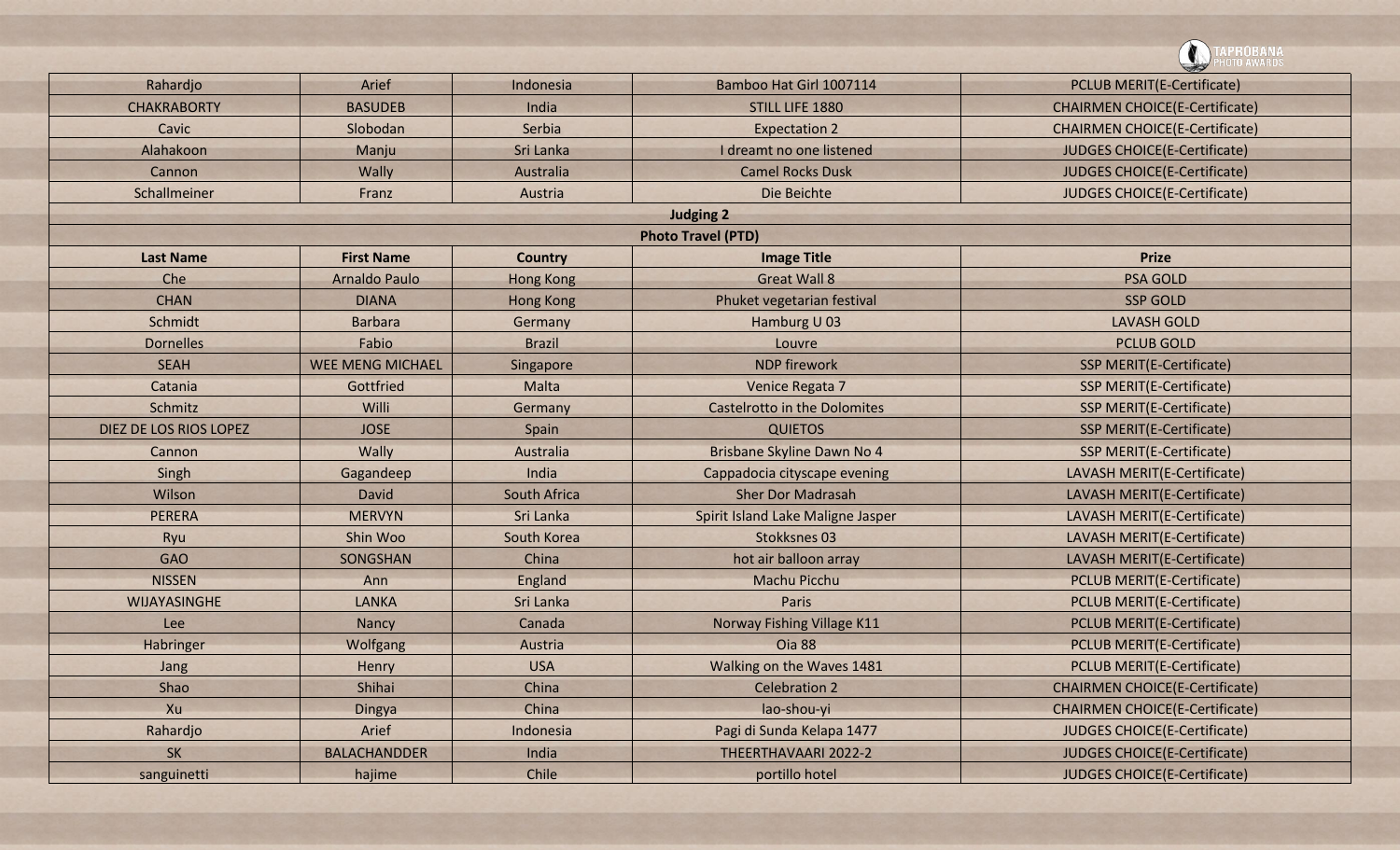|                                |                      |                  |                                                                                                                                                                                                                                                                                                                                                                                                                                                                                                                                                                                                                                                                                                                                                                                                                                                                                                                                                                                                                                                                                                                                                                                                                                                                                                                                                                                                                                                                                                                                                                           | PROBANA<br>0T0 AWARDS |
|--------------------------------|----------------------|------------------|---------------------------------------------------------------------------------------------------------------------------------------------------------------------------------------------------------------------------------------------------------------------------------------------------------------------------------------------------------------------------------------------------------------------------------------------------------------------------------------------------------------------------------------------------------------------------------------------------------------------------------------------------------------------------------------------------------------------------------------------------------------------------------------------------------------------------------------------------------------------------------------------------------------------------------------------------------------------------------------------------------------------------------------------------------------------------------------------------------------------------------------------------------------------------------------------------------------------------------------------------------------------------------------------------------------------------------------------------------------------------------------------------------------------------------------------------------------------------------------------------------------------------------------------------------------------------|-----------------------|
|                                |                      |                  | <b>Judging 3</b><br><b>Open Monochrome (PIDM)</b><br><b>Image Title</b><br><b>Prize</b><br>My Younger Brother 8<br><b>PSA GOLD</b><br><b>SSP GOLD</b><br>Liberation soul<br>old eagle trainer 0<br><b>LAVASH GOLD</b><br><b>Winter Romances</b><br><b>PCLUB GOLD</b><br><b>Creepy Doll 12</b><br><b>SSP MERIT(E-Certificate)</b><br>Rain<br><b>SSP MERIT(E-Certificate)</b><br><b>Soft And Passionate</b><br><b>SSP MERIT(E-Certificate)</b><br>Kolonnade 02<br>SSP MERIT(E-Certificate)<br>Bathroom Story 1042895<br><b>SSP MERIT(E-Certificate)</b><br>Eisspeedway<br>LAVASH MERIT(E-Certificate)<br>Pompidou Street<br>LAVASH MERIT(E-Certificate)<br>The golden look<br>LAVASH MERIT(E-Certificate)<br>Rain time<br>LAVASH MERIT(E-Certificate)<br><b>Floating Flowers</b><br>LAVASH MERIT(E-Certificate)<br>Londoner<br><b>PCLUB MERIT(E-Certificate)</b><br><b>Weaving Life 4</b><br><b>PCLUB MERIT(E-Certificate)</b><br>From today to tomorrow<br><b>PCLUB MERIT(E-Certificate)</b><br><b>PCLUB MERIT(E-Certificate)</b><br><b>Ballerina Splits</b><br><b>PCLUB MERIT(E-Certificate)</b><br>qian-fu<br><b>CHAIRMEN CHOICE(E-Certificate)</b><br>Darcena<br>PENSATIVO<br><b>CHAIRMEN CHOICE(E-Certificate)</b><br>Traditional drying salted fish<br>JUDGES CHOICE(E-Certificate)<br><b>Flower Museum BW</b><br><b>JUDGES CHOICE(E-Certificate)</b><br>Occhi<br><b>JUDGES CHOICE(E-Certificate)</b><br><b>Judging 3</b><br><b>Open Color(PIDC)</b><br><b>Image Title</b><br><b>Prize</b><br>Thick brows<br><b>PSA GOLD</b><br>A long red dress 1<br><b>SSP GOLD</b> |                       |
|                                |                      |                  |                                                                                                                                                                                                                                                                                                                                                                                                                                                                                                                                                                                                                                                                                                                                                                                                                                                                                                                                                                                                                                                                                                                                                                                                                                                                                                                                                                                                                                                                                                                                                                           |                       |
| <b>Last Name</b>               | <b>First Name</b>    | <b>Country</b>   |                                                                                                                                                                                                                                                                                                                                                                                                                                                                                                                                                                                                                                                                                                                                                                                                                                                                                                                                                                                                                                                                                                                                                                                                                                                                                                                                                                                                                                                                                                                                                                           |                       |
| Che                            | <b>Arnaldo Paulo</b> | <b>Hong Kong</b> |                                                                                                                                                                                                                                                                                                                                                                                                                                                                                                                                                                                                                                                                                                                                                                                                                                                                                                                                                                                                                                                                                                                                                                                                                                                                                                                                                                                                                                                                                                                                                                           |                       |
| Aditya                         | Rawisyah             | Indonesia        |                                                                                                                                                                                                                                                                                                                                                                                                                                                                                                                                                                                                                                                                                                                                                                                                                                                                                                                                                                                                                                                                                                                                                                                                                                                                                                                                                                                                                                                                                                                                                                           |                       |
| <b>WONG</b>                    | <b>VOON WAH</b>      | <b>Hong Kong</b> |                                                                                                                                                                                                                                                                                                                                                                                                                                                                                                                                                                                                                                                                                                                                                                                                                                                                                                                                                                                                                                                                                                                                                                                                                                                                                                                                                                                                                                                                                                                                                                           |                       |
| <b>CHAN</b>                    | <b>DIANA</b>         | <b>Hong Kong</b> |                                                                                                                                                                                                                                                                                                                                                                                                                                                                                                                                                                                                                                                                                                                                                                                                                                                                                                                                                                                                                                                                                                                                                                                                                                                                                                                                                                                                                                                                                                                                                                           |                       |
| <b>TAN</b>                     | <b>LEE ENG</b>       | Singapore        |                                                                                                                                                                                                                                                                                                                                                                                                                                                                                                                                                                                                                                                                                                                                                                                                                                                                                                                                                                                                                                                                                                                                                                                                                                                                                                                                                                                                                                                                                                                                                                           |                       |
| WIJAYASINGHE                   | <b>LANKA</b>         | Sri Lanka        |                                                                                                                                                                                                                                                                                                                                                                                                                                                                                                                                                                                                                                                                                                                                                                                                                                                                                                                                                                                                                                                                                                                                                                                                                                                                                                                                                                                                                                                                                                                                                                           |                       |
| Chan                           | <b>Ching Ching</b>   | <b>Hong Kong</b> |                                                                                                                                                                                                                                                                                                                                                                                                                                                                                                                                                                                                                                                                                                                                                                                                                                                                                                                                                                                                                                                                                                                                                                                                                                                                                                                                                                                                                                                                                                                                                                           |                       |
| Habringer                      | Wolfgang             | Austria          |                                                                                                                                                                                                                                                                                                                                                                                                                                                                                                                                                                                                                                                                                                                                                                                                                                                                                                                                                                                                                                                                                                                                                                                                                                                                                                                                                                                                                                                                                                                                                                           |                       |
| Rahardjo                       | Arief                | Indonesia        |                                                                                                                                                                                                                                                                                                                                                                                                                                                                                                                                                                                                                                                                                                                                                                                                                                                                                                                                                                                                                                                                                                                                                                                                                                                                                                                                                                                                                                                                                                                                                                           |                       |
| Schallmeiner                   | Franz                | Austria          |                                                                                                                                                                                                                                                                                                                                                                                                                                                                                                                                                                                                                                                                                                                                                                                                                                                                                                                                                                                                                                                                                                                                                                                                                                                                                                                                                                                                                                                                                                                                                                           |                       |
| <b>Dornelles</b>               | Fabio                | <b>Brazil</b>    |                                                                                                                                                                                                                                                                                                                                                                                                                                                                                                                                                                                                                                                                                                                                                                                                                                                                                                                                                                                                                                                                                                                                                                                                                                                                                                                                                                                                                                                                                                                                                                           |                       |
| <b>GABRIELS</b>                | Sara                 | <b>Belgium</b>   |                                                                                                                                                                                                                                                                                                                                                                                                                                                                                                                                                                                                                                                                                                                                                                                                                                                                                                                                                                                                                                                                                                                                                                                                                                                                                                                                                                                                                                                                                                                                                                           |                       |
| Mohammad Hossein Zadeh Hashemi | Hamid                | Iran             |                                                                                                                                                                                                                                                                                                                                                                                                                                                                                                                                                                                                                                                                                                                                                                                                                                                                                                                                                                                                                                                                                                                                                                                                                                                                                                                                                                                                                                                                                                                                                                           |                       |
| Alahakoon                      | Manju                | Sri Lanka        |                                                                                                                                                                                                                                                                                                                                                                                                                                                                                                                                                                                                                                                                                                                                                                                                                                                                                                                                                                                                                                                                                                                                                                                                                                                                                                                                                                                                                                                                                                                                                                           |                       |
| sutton                         | lee                  | England          |                                                                                                                                                                                                                                                                                                                                                                                                                                                                                                                                                                                                                                                                                                                                                                                                                                                                                                                                                                                                                                                                                                                                                                                                                                                                                                                                                                                                                                                                                                                                                                           |                       |
| Shi                            | <b>Tiegang</b>       | China            |                                                                                                                                                                                                                                                                                                                                                                                                                                                                                                                                                                                                                                                                                                                                                                                                                                                                                                                                                                                                                                                                                                                                                                                                                                                                                                                                                                                                                                                                                                                                                                           |                       |
| Cavic                          | Slobodan             | Serbia           |                                                                                                                                                                                                                                                                                                                                                                                                                                                                                                                                                                                                                                                                                                                                                                                                                                                                                                                                                                                                                                                                                                                                                                                                                                                                                                                                                                                                                                                                                                                                                                           |                       |
| Dalton                         | <b>Nigel</b>         | England          |                                                                                                                                                                                                                                                                                                                                                                                                                                                                                                                                                                                                                                                                                                                                                                                                                                                                                                                                                                                                                                                                                                                                                                                                                                                                                                                                                                                                                                                                                                                                                                           |                       |
| Xu                             | Dingya               | China            |                                                                                                                                                                                                                                                                                                                                                                                                                                                                                                                                                                                                                                                                                                                                                                                                                                                                                                                                                                                                                                                                                                                                                                                                                                                                                                                                                                                                                                                                                                                                                                           |                       |
| <b>Molero Gutierrez</b>        | <b>FLORENTINO</b>    | Spain            |                                                                                                                                                                                                                                                                                                                                                                                                                                                                                                                                                                                                                                                                                                                                                                                                                                                                                                                                                                                                                                                                                                                                                                                                                                                                                                                                                                                                                                                                                                                                                                           |                       |
| DIEZ DE LOS RIOS LOPEZ         | <b>JOSE</b>          | Spain            |                                                                                                                                                                                                                                                                                                                                                                                                                                                                                                                                                                                                                                                                                                                                                                                                                                                                                                                                                                                                                                                                                                                                                                                                                                                                                                                                                                                                                                                                                                                                                                           |                       |
| <b>ADHISURIA</b>               | <b>RUBBY</b>         | Indonesia        |                                                                                                                                                                                                                                                                                                                                                                                                                                                                                                                                                                                                                                                                                                                                                                                                                                                                                                                                                                                                                                                                                                                                                                                                                                                                                                                                                                                                                                                                                                                                                                           |                       |
| Hassan                         | <b>Ahmed Mohamed</b> | Qatar            |                                                                                                                                                                                                                                                                                                                                                                                                                                                                                                                                                                                                                                                                                                                                                                                                                                                                                                                                                                                                                                                                                                                                                                                                                                                                                                                                                                                                                                                                                                                                                                           |                       |
| Di Panfilo                     | Vincenzo             | Italy            |                                                                                                                                                                                                                                                                                                                                                                                                                                                                                                                                                                                                                                                                                                                                                                                                                                                                                                                                                                                                                                                                                                                                                                                                                                                                                                                                                                                                                                                                                                                                                                           |                       |
|                                |                      |                  |                                                                                                                                                                                                                                                                                                                                                                                                                                                                                                                                                                                                                                                                                                                                                                                                                                                                                                                                                                                                                                                                                                                                                                                                                                                                                                                                                                                                                                                                                                                                                                           |                       |
|                                |                      |                  |                                                                                                                                                                                                                                                                                                                                                                                                                                                                                                                                                                                                                                                                                                                                                                                                                                                                                                                                                                                                                                                                                                                                                                                                                                                                                                                                                                                                                                                                                                                                                                           |                       |
| <b>Last Name</b>               | <b>First Name</b>    | <b>Country</b>   |                                                                                                                                                                                                                                                                                                                                                                                                                                                                                                                                                                                                                                                                                                                                                                                                                                                                                                                                                                                                                                                                                                                                                                                                                                                                                                                                                                                                                                                                                                                                                                           |                       |
| <b>GABRIELS</b>                | Sara                 | Belgium          |                                                                                                                                                                                                                                                                                                                                                                                                                                                                                                                                                                                                                                                                                                                                                                                                                                                                                                                                                                                                                                                                                                                                                                                                                                                                                                                                                                                                                                                                                                                                                                           |                       |
| Che                            | Arnaldo Paulo        | <b>Hong Kong</b> |                                                                                                                                                                                                                                                                                                                                                                                                                                                                                                                                                                                                                                                                                                                                                                                                                                                                                                                                                                                                                                                                                                                                                                                                                                                                                                                                                                                                                                                                                                                                                                           |                       |
| <b>CHAN</b>                    | <b>DIANA</b>         | <b>Hong Kong</b> | <b>Rowing in Water flowers</b>                                                                                                                                                                                                                                                                                                                                                                                                                                                                                                                                                                                                                                                                                                                                                                                                                                                                                                                                                                                                                                                                                                                                                                                                                                                                                                                                                                                                                                                                                                                                            | <b>LAVASH GOLD</b>    |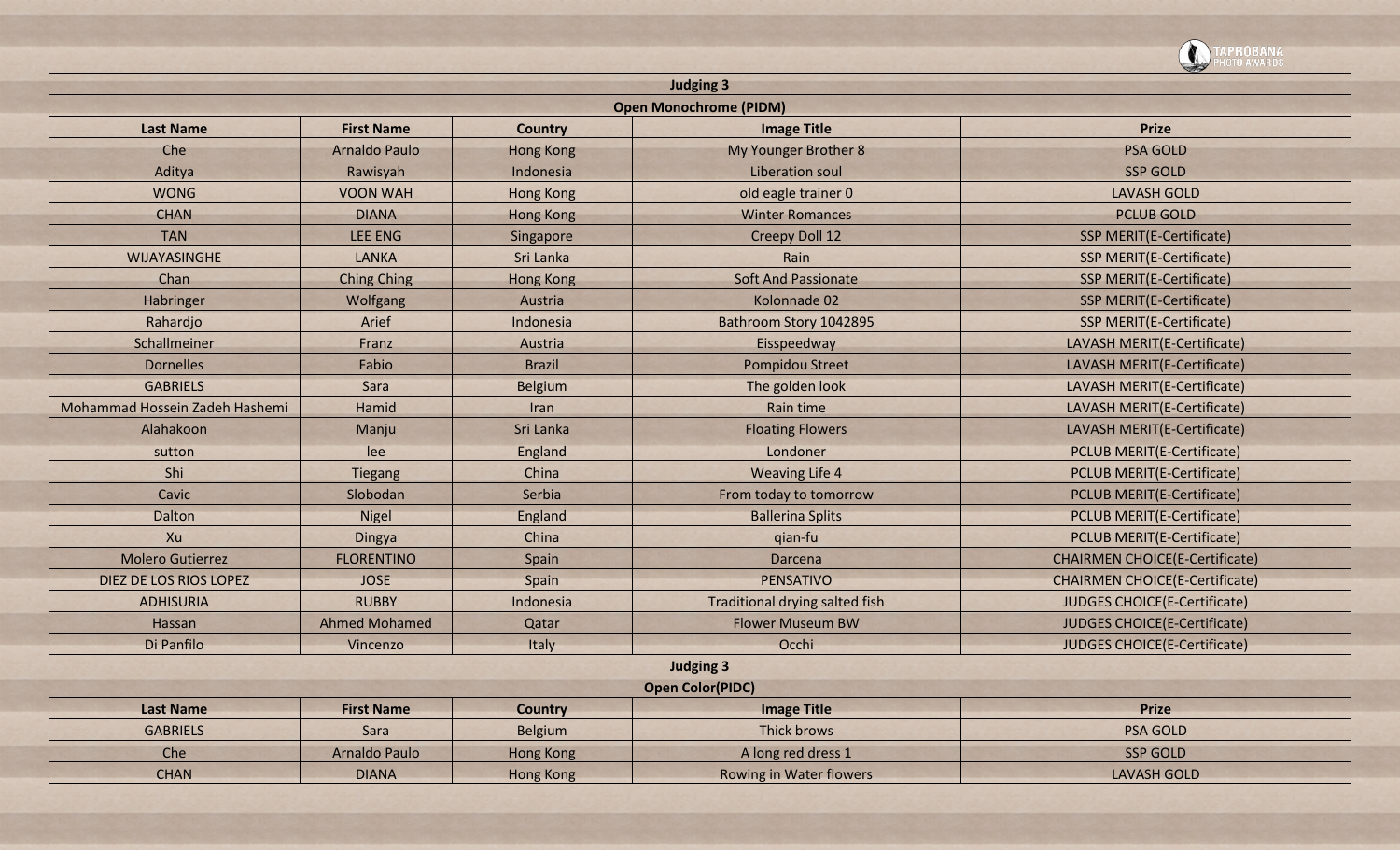|                         |                         |                  |                                | PROBANA<br><sup>Oto Awards</sup>      |
|-------------------------|-------------------------|------------------|--------------------------------|---------------------------------------|
| Tan                     | Que                     | China            | <b>Magnificent View 3</b>      | <b>PCLUB GOLD</b>                     |
| Catania                 | Gottfried               | Malta            | City of Arts and Sciences 20   | <b>SSP MERIT(E-Certificate)</b>       |
| <b>Molero Gutierrez</b> | <b>FLORENTINO</b>       | Spain            | Altramuz                       | <b>SSP MERIT(E-Certificate)</b>       |
| Schmidt                 | <b>Barbara</b>          | Germany          | <b>MMK21</b>                   | <b>SSP MERIT(E-Certificate)</b>       |
| Wu                      | Chongfeng               | China            | Dancer in Red 4                | <b>SSP MERIT(E-Certificate)</b>       |
| Alahakoon               | Manju                   | Sri Lanka        | I dreamt no one listened       | <b>SSP MERIT(E-Certificate)</b>       |
| Chi                     | Cong                    | China            | <b>Fly Pass</b>                | LAVASH MERIT(E-Certificate)           |
| sutton                  | lee                     | England          | Tempest                        | LAVASH MERIT(E-Certificate)           |
| <b>WIJAYASINGHE</b>     | <b>LANKA</b>            | Sri Lanka        | Glance                         | LAVASH MERIT(E-Certificate)           |
| Aditya                  | Rawisyah                | Indonesia        | Portrait of a queen 02         | LAVASH MERIT(E-Certificate)           |
| Ryu                     | Shin Woo                | South Korea      | <b>Terraced Field 05</b>       | LAVASH MERIT(E-Certificate)           |
| Cavic                   | Slobodan                | Serbia           | The weight of life             | <b>PCLUB MERIT(E-Certificate)</b>     |
| Chan                    | <b>Ching Ching</b>      | <b>Hong Kong</b> | <b>Feed Of Love</b>            | <b>PCLUB MERIT(E-Certificate)</b>     |
| <b>ADHISURIA</b>        | <b>RUBBY</b>            | Indonesia        | secretary                      | <b>PCLUB MERIT(E-Certificate)</b>     |
| <b>CR</b>               | SATHYANARAYANA          | India            | THE FLOCK RETURNS              | <b>PCLUB MERIT(E-Certificate)</b>     |
| <b>SEAH</b>             | <b>WEE MENG MICHAEL</b> | Singapore        | Sheena eyes                    | <b>PCLUB MERIT(E-Certificate)</b>     |
| <b>CHNG</b>             | <b>Kim Yiang</b>        | Singapore        | <b>Crossing The River 1</b>    | <b>CHAIRMEN CHOICE(E-Certificate)</b> |
| <b>TAN</b>              | <b>LEE ENG</b>          | Singapore        | Chomphunut                     | <b>CHAIRMEN CHOICE(E-Certificate)</b> |
| Sim                     | <b>Kim Pheng</b>        | Singapore        | <b>CICADA SHED SHELL</b>       | <b>JUDGES CHOICE(E-Certificate)</b>   |
| Hassan                  | <b>Ahmed Mohamed</b>    | Qatar            | <b>Eye Glasses</b>             | <b>JUDGES CHOICE(E-Certificate)</b>   |
| Su                      | Mingzai                 | China            | Egrets                         | JUDGES CHOICE(E-Certificate)          |
|                         |                         |                  | <b>Judging 3</b>               |                                       |
|                         |                         |                  | <b>Photo Travel (PTD)</b>      |                                       |
| <b>Last Name</b>        | <b>First Name</b>       | <b>Country</b>   | <b>Image Title</b>             | <b>Prize</b>                          |
| Che                     | <b>Arnaldo Paulo</b>    | <b>Hong Kong</b> | <b>Buddhist Academy 7</b>      | <b>PSA GOLD</b>                       |
| <b>SK</b>               | <b>BALACHANDDER</b>     | India            | THEERTHAVAARI 2022-2           | <b>SSP GOLD</b>                       |
| <b>WIJAYASINGHE</b>     | <b>LANKA</b>            | Sri Lanka        | Paris                          | <b>LAVASH GOLD</b>                    |
| Lee                     | Peter                   | Canada           | Lofoten Hamnoy Village At Dusk | <b>PCLUB GOLD</b>                     |
| Cannon                  | Wally                   | Australia        | Brisbane Skyline Dawn No 4     | <b>SSP MERIT(E-Certificate)</b>       |
| DIEZ DE LOS RIOS LOPEZ  | <b>JOSE</b>             | Spain            | <b>LOUVRE</b>                  | <b>SSP MERIT(E-Certificate)</b>       |
| <b>KASOM</b>            | <b>ANDRIJA</b>          | Montenegro       | Turkiye in my eyes             | SSP MERIT(E-Certificate)              |
| <b>CHAN</b>             | <b>DIANA</b>            | <b>Hong Kong</b> | Phuket vegetarian festival     | <b>SSP MERIT(E-Certificate)</b>       |
| Habringer               | Wolfgang                | Austria          | <b>First Morning Light 73</b>  | <b>SSP MERIT(E-Certificate)</b>       |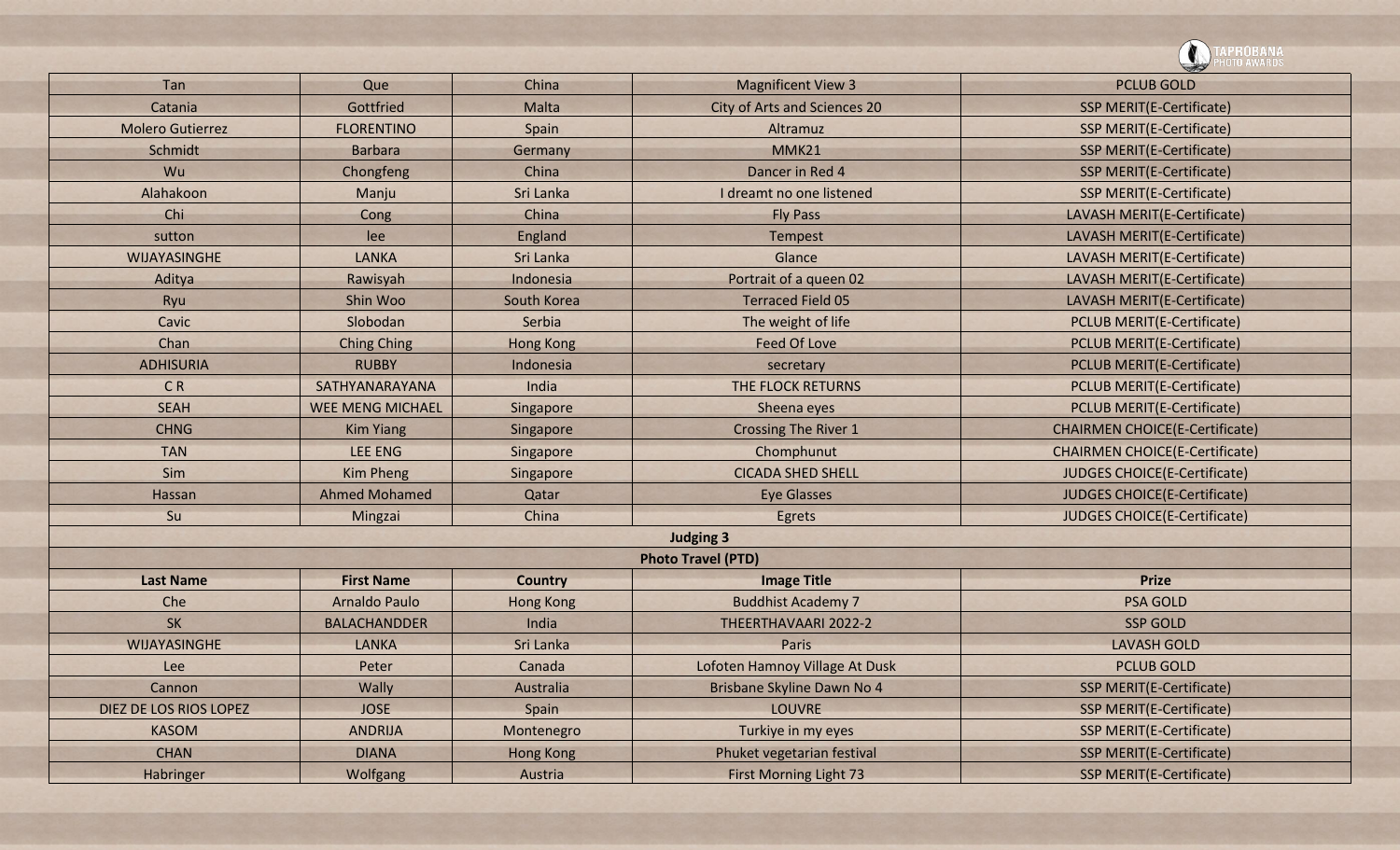![](_page_8_Picture_0.jpeg)

|                        |                 |            |                                | <b>Contract of the Contract of the Contract of The Contract of The Contract of The Contract of The Contract of The Contract of The Contract of The Contract of The Contract of The Contract of The Contract of The Contract of T</b> |
|------------------------|-----------------|------------|--------------------------------|--------------------------------------------------------------------------------------------------------------------------------------------------------------------------------------------------------------------------------------|
| Catania                | Gottfried       | Malta      | Popeye Village Malta 2         | LAVASH MERIT(E-Certificate)                                                                                                                                                                                                          |
| Xu                     | Dingya          | China      | lao-shou-yi                    | LAVASH MERIT(E-Certificate)                                                                                                                                                                                                          |
| Tan                    | Que             | China      | <b>Fish Seller</b>             | LAVASH MERIT(E-Certificate)                                                                                                                                                                                                          |
| Shao                   | Shihai          | China      | <b>Celebration 2</b>           | LAVASH MERIT(E-Certificate)                                                                                                                                                                                                          |
| <b>NISSEN</b>          | Ann             | England    | Machu Picchu                   | LAVASH MERIT(E-Certificate)                                                                                                                                                                                                          |
| Chen                   | Xiaoping        | China      | <b>Make Sauce</b>              | PCLUB MERIT(E-Certificate)                                                                                                                                                                                                           |
| Bhattacharya           | Subhra          | <b>USA</b> | Lighthouse in Ocean Cay 2      | <b>PCLUB MERIT(E-Certificate)</b>                                                                                                                                                                                                    |
| Lee                    | Nancy           | Canada     | Norway Fishing Village K11     | PCLUB MERIT(E-Certificate)                                                                                                                                                                                                           |
| Su                     | Mingzai         | China      | Sun Dry                        | PCLUB MERIT(E-Certificate)                                                                                                                                                                                                           |
| Chi                    | Cong            | China      | <b>Dragon Boat Game</b>        | PCLUB MERIT(E-Certificate)                                                                                                                                                                                                           |
| sanguinetti            | hajime          | Chile      | portillo hotel                 | <b>CHAIRMEN CHOICE(E-Certificate)</b>                                                                                                                                                                                                |
| <b>BABUBHAI KAMDAR</b> | <b>JAYENDRA</b> | India      | South East Greenland Village 4 | <b>CHAIRMEN CHOICE(E-Certificate)</b>                                                                                                                                                                                                |
| H <sub>O</sub>         | <b>HUNG</b>     | <b>USA</b> | Laos                           | <b>JUDGES CHOICE(E-Certificate)</b>                                                                                                                                                                                                  |
| Wong                   | Yiu Wah         | Hong Kong  | Santorini 324                  | <b>JUDGES CHOICE(E-Certificate)</b>                                                                                                                                                                                                  |
| Witthake               | Helmut          | Germany    | Teotihuacan 1                  | <b>JUDGES CHOICE(E-Certificate)</b>                                                                                                                                                                                                  |

| <b>ACCEPTANCE LIST</b>                                                                              |               |       |                           |                                     |                                       |           |  |
|-----------------------------------------------------------------------------------------------------|---------------|-------|---------------------------|-------------------------------------|---------------------------------------|-----------|--|
| Prize<br>Image Title<br>Judging<br><b>First Name</b><br>Last Name<br><b>Section Name</b><br>Country |               |       |                           |                                     |                                       |           |  |
| Australia                                                                                           | Cannon        | Wally | Open Color(PIDC)          | <b>Camel Rocks Dusk</b>             | A                                     | Judging 1 |  |
| Australia                                                                                           | Cannon        | Wally | Open Color(PIDC)          | <b>Camel Rocks Dusk</b>             | <b>JUDGES CHOICE(E-Certificate)</b>   | Judging 2 |  |
| Australia                                                                                           | Cannon        | Wally | Open Monochrome (PIDM)    | Crawley Edge Boatshed Dawn No 3     | A                                     | Judging 1 |  |
| Australia                                                                                           | Cannon        | Wally | Open Monochrome (PIDM)    | Crawley Edge Boatshed Dawn No 3     | A                                     | Judging 2 |  |
| Australia                                                                                           | Cannon        | Wally | Open Monochrome (PIDM)    | Crawley Edge Boatshed Dawn No 3     | A                                     | Judging 3 |  |
| Australia                                                                                           | Cannon        | Wally | Open Monochrome (PIDM)    | <b>Deception Bay Lone Mangrove</b>  | A                                     | Judging 1 |  |
| Australia                                                                                           | Cannon        | Wally | Open Monochrome (PIDM)    | <b>Deception Bay Lone Mangrove</b>  | A                                     | Judging 2 |  |
| Australia                                                                                           | Cannon        | Wally | Open Monochrome (PIDM)    | <b>Deception Bay Lone Mangrove</b>  | A                                     | Judging 3 |  |
| Australia                                                                                           | Cannon        | Wally | Open Monochrome (PIDM)    | Norah Head Lighthouse Stormy Dawn 2 | A                                     | Judging 2 |  |
| Australia                                                                                           | Cannon        | Wally | Open Monochrome (PIDM)    | <b>Saint Georges Cathedral</b>      | <b>PCLUB MERIT(E-Certificate)</b>     | Judging 1 |  |
| Australia                                                                                           | Cannon        | Wally | Photo Travel (PTD)        | Brisbane Skyline Dawn No 4          | <b>CHAIRMEN CHOICE(E-Certificate)</b> | Judging 1 |  |
| Australia                                                                                           | Cannon        | Wally | Photo Travel (PTD)        | Brisbane Skyline Dawn No 4          | SSP MERIT(E-Certificate)              | Judging 2 |  |
| Australia                                                                                           | <b>Cannon</b> | Wally | <b>Photo Travel (PTD)</b> | Brisbane Skyline Dawn No 4          | SSP MERIT(E-Certificate)              | Judging 3 |  |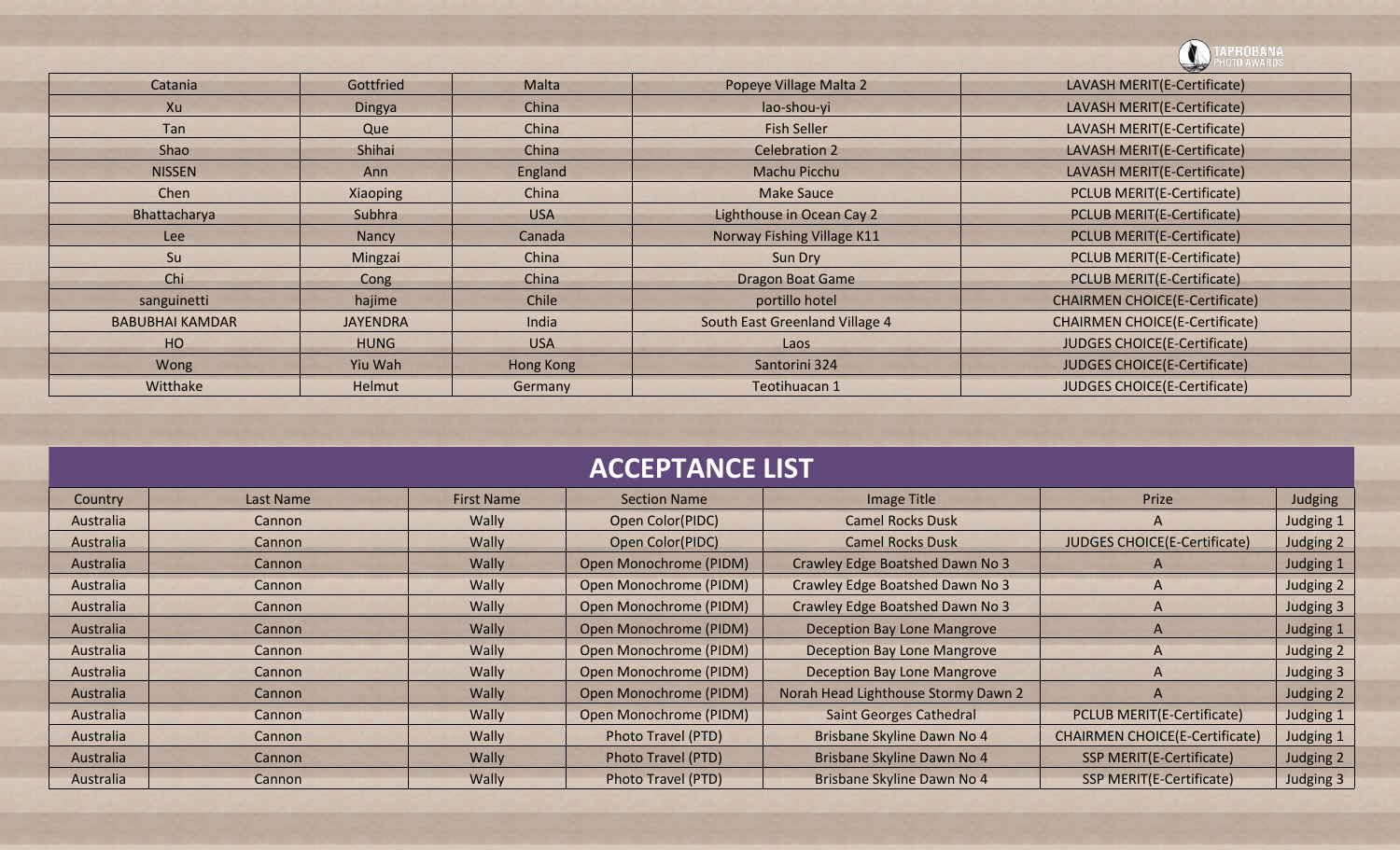|           |                  |          |                        |                               | $\rightarrow$                     |           |  |
|-----------|------------------|----------|------------------------|-------------------------------|-----------------------------------|-----------|--|
| Australia | Horsnell         | Jenni    | Open Color(PIDC)       | Coming in to Land 2 copy      | A                                 | Judging 1 |  |
| Australia | Horsnell         | Jenni    | Open Color(PIDC)       | Dewy Damselfly 50             | LAVASH MERIT(E-Certificate)       | Judging 1 |  |
| Australia | Horsnell         | Jenni    | Open Color(PIDC)       | Dewy Damselfly 50             | A                                 | Judging 2 |  |
| Australia | Horsnell         | Jenni    | Open Color(PIDC)       | <b>Dewy Damselfly 50</b>      | $\mathsf{A}$                      | Judging 3 |  |
| Australia | Horsnell         | Jenni    | Open Color(PIDC)       | <b>Grebe Offering Mudeye</b>  | $\overline{A}$                    | Judging 1 |  |
| Australia | Horsnell         | Jenni    | Open Color(PIDC)       | The Approach                  | A                                 | Judging 2 |  |
| Australia | Horsnell         | Jenni    | Open Monochrome (PIDM) | Joining In                    | A                                 | Judging 2 |  |
| Australia | Horsnell         | Jenni    | Open Monochrome (PIDM) | Joining In                    | $\overline{A}$                    | Judging 3 |  |
| Australia | Horsnell         | Jenni    | Open Monochrome (PIDM) | <b>Mating Kestrels 9</b>      | A                                 | Judging 2 |  |
| Australia | Horsnell         | Jenni    | Open Monochrome (PIDM) | The Approach 11               | A                                 | Judging 2 |  |
| Australia | Horsnell         | Jenni    | Open Monochrome (PIDM) | <b>The Shearer</b>            | A                                 | Judging 1 |  |
| Australia | Horsnell         | Jenni    | Open Monochrome (PIDM) | <b>The Shearer</b>            | A                                 | Judging 3 |  |
| Austria   | <b>Habringer</b> | Wolfgang | Open Color(PIDC)       | Hallstatt 16                  | A                                 | Judging 2 |  |
| Austria   | Habringer        | Wolfgang | Open Color(PIDC)       | Hallstatt 16                  | A                                 | Judging 3 |  |
| Austria   | Habringer        | Wolfgang | Open Color(PIDC)       | <b>Heavy Clouds 62</b>        | A                                 | Judging 1 |  |
| Austria   | Habringer        | Wolfgang | Open Color(PIDC)       | <b>Heavy Clouds 62</b>        | A                                 | Judging 2 |  |
| Austria   | Habringer        | Wolfgang | Open Color(PIDC)       | <b>Heavy Clouds 62</b>        | A                                 | Judging 3 |  |
| Austria   | Habringer        | Wolfgang | Open Color(PIDC)       | Hongkong 71                   | A                                 | Judging 1 |  |
| Austria   | Habringer        | Wolfgang | Open Color(PIDC)       | Hongkong 71                   | $\overline{A}$                    | Judging 3 |  |
| Austria   | Habringer        | Wolfgang | Open Color(PIDC)       | <b>Oia 10</b>                 | A                                 | Judging 2 |  |
| Austria   | Habringer        | Wolfgang | Open Monochrome (PIDM) | Ennsberg 66                   | A                                 | Judging 1 |  |
| Austria   | Habringer        | Wolfgang | Open Monochrome (PIDM) | Kolonnade 02                  | $\overline{A}$                    | Judging 1 |  |
| Austria   | Habringer        | Wolfgang | Open Monochrome (PIDM) | Kolonnade 02                  | JUDGES CHOICE(E-Certificate)      | Judging 2 |  |
| Austria   | Habringer        | Wolfgang | Open Monochrome (PIDM) | Kolonnade 02                  | <b>SSP MERIT(E-Certificate)</b>   | Judging 3 |  |
| Austria   | Habringer        | Wolfgang | Open Monochrome (PIDM) | Schwejk 59                    | A                                 | Judging 1 |  |
| Austria   | Habringer        | Wolfgang | Photo Travel (PTD)     | Anapausas 90                  | A                                 | Judging 2 |  |
| Austria   | Habringer        | Wolfgang | Photo Travel (PTD)     | Anapausas 90                  | A                                 | Judging 3 |  |
| Austria   | Habringer        | Wolfgang | Photo Travel (PTD)     | First Morning Light 73        | A                                 | Judging 1 |  |
| Austria   | Habringer        | Wolfgang | Photo Travel (PTD)     | First Morning Light 73        | $\mathsf{A}$                      | Judging 2 |  |
| Austria   | Habringer        | Wolfgang | Photo Travel (PTD)     | <b>First Morning Light 73</b> | <b>SSP MERIT(E-Certificate)</b>   | Judging 3 |  |
| Austria   | Habringer        | Wolfgang | Photo Travel (PTD)     | Oia 88                        | <b>PCLUB GOLD</b>                 | Judging 1 |  |
| Austria   | Habringer        | Wolfgang | Photo Travel (PTD)     | Oia 88                        | <b>PCLUB MERIT(E-Certificate)</b> | Judging 2 |  |
| Austria   | Habringer        | Wolfgang | Photo Travel (PTD)     | Oia 88                        | $\mathsf{A}$                      | Judging 3 |  |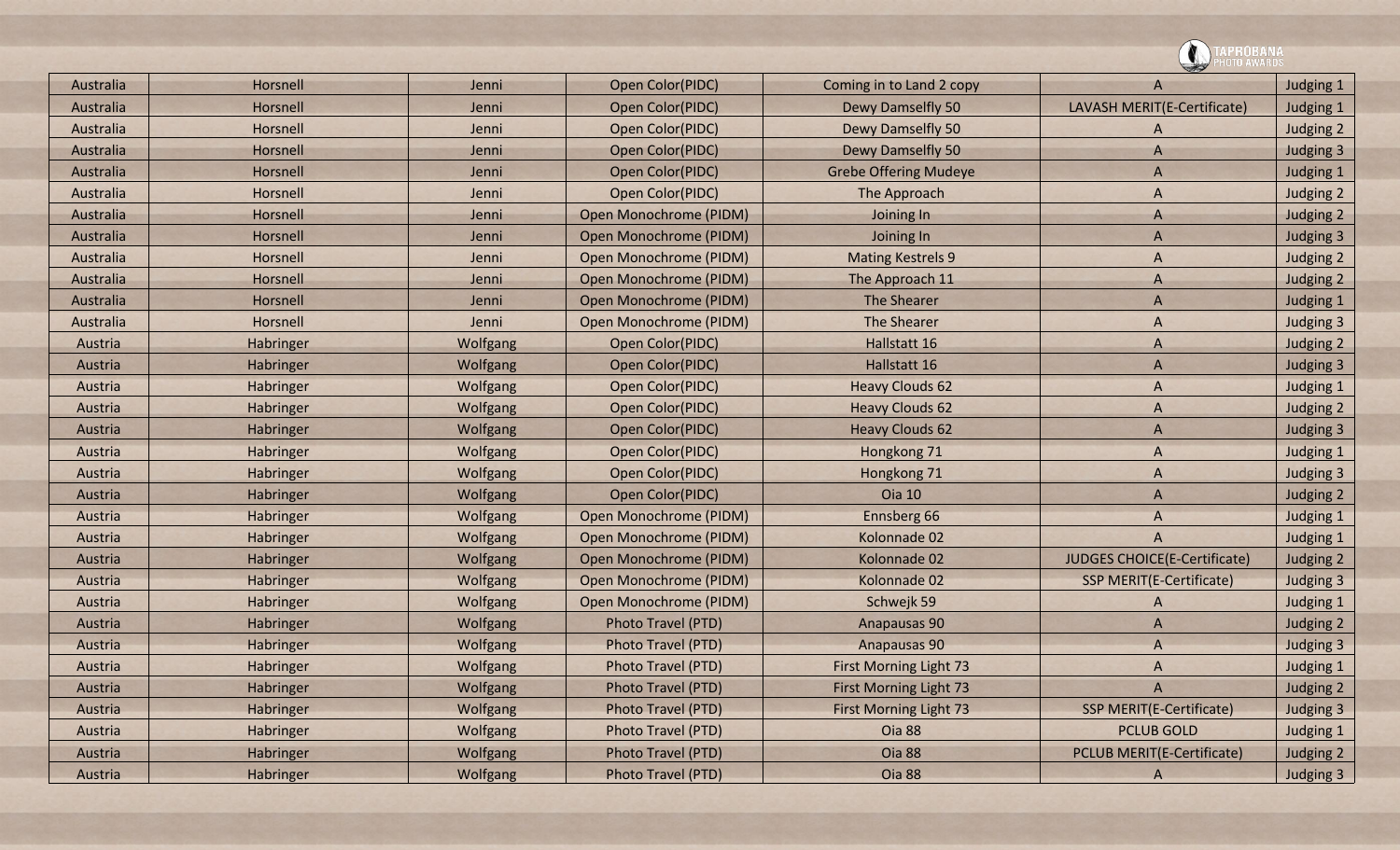|                |                 |          |                               |                        | <b>\PROBANA</b>                       |           |
|----------------|-----------------|----------|-------------------------------|------------------------|---------------------------------------|-----------|
| Austria        | Habringer       | Wolfgang | Photo Travel (PTD)            | Windmuehlen 904        | A                                     | Judging 1 |
| Austria        | Habringer       | Wolfgang | Photo Travel (PTD)            | Windmuehlen 904        | $\overline{A}$                        | Judging 2 |
| Austria        | Habringer       | Wolfgang | Photo Travel (PTD)            | Windmuehlen 904        | A                                     | Judging 3 |
| Austria        | Schallmeiner    | Franz    | Open Color(PIDC)              | Der Clown              | $\mathsf{A}$                          | Judging 3 |
| Austria        | Schallmeiner    | Franz    | Open Color(PIDC)              | Die Beichte            | A                                     | Judging 1 |
| Austria        | Schallmeiner    | Franz    | Open Color(PIDC)              | Die Beichte            | JUDGES CHOICE(E-Certificate)          | Judging 2 |
| Austria        | Schallmeiner    | Franz    | Open Color(PIDC)              | Die Beichte            | A                                     | Judging 3 |
| Austria        | Schallmeiner    | Franz    | Open Color(PIDC)              | <b>Suesses Kind</b>    | $\overline{A}$                        | Judging 2 |
| Austria        | Schallmeiner    | Franz    | Open Monochrome (PIDM)        | Eisspeedway            | PCLUB MERIT(E-Certificate)            | Judging 1 |
| Austria        | Schallmeiner    | Franz    | Open Monochrome (PIDM)        | Eisspeedway            | <b>CHAIRMEN CHOICE(E-Certificate)</b> | Judging 2 |
| Austria        | Schallmeiner    | Franz    | Open Monochrome (PIDM)        | Eisspeedway            | LAVASH MERIT(E-Certificate)           | Judging 3 |
| Austria        | Schallmeiner    | Franz    | Open Monochrome (PIDM)        | <b>Harte Arbeit</b>    | A                                     | Judging 1 |
| Austria        | Schallmeiner    | Franz    | Open Monochrome (PIDM)        | <b>Harte Arbeit</b>    | A                                     | Judging 3 |
| Austria        | Schallmeiner    | Franz    | Open Monochrome (PIDM)        | Im Lokpark             | $\overline{A}$                        | Judging 1 |
| Austria        | Schallmeiner    | Franz    | Open Monochrome (PIDM)        | Im Lokpark             | A                                     | Judging 2 |
| Austria        | Schallmeiner    | Franz    | Open Monochrome (PIDM)        | Im Lokpark             | A                                     | Judging 3 |
| Austria        | Schallmeiner    | Franz    | Photo Travel (PTD)            | Lavendelgarten         | $\overline{A}$                        | Judging 2 |
| Austria        | Schallmeiner    | Franz    | Photo Travel (PTD)            | San Giorgio            | A                                     | Judging 2 |
| Austria        | Schallmeiner    | Franz    | Photo Travel (PTD)            | San Giorgio            | A                                     | Judging 3 |
| Austria        | Schallmeiner    | Franz    | Photo Travel (PTD)            | Wuestenlandschaft      | $\overline{A}$                        | Judging 1 |
| <b>Belgium</b> | <b>GABRIELS</b> | Sara     | Open Color(PIDC)              | Mohit                  | A                                     | Judging 1 |
| <b>Belgium</b> | <b>GABRIELS</b> | Sara     | Open Color(PIDC)              | The goatherd           | A                                     | Judging 1 |
| <b>Belgium</b> | <b>GABRIELS</b> | Sara     | Open Color(PIDC)              | The goatherd           | $\overline{A}$                        | Judging 2 |
| <b>Belgium</b> | <b>GABRIELS</b> | Sara     | Open Color(PIDC)              | The goatherd           | $\overline{A}$                        | Judging 3 |
| <b>Belgium</b> | <b>GABRIELS</b> | Sara     | Open Color(PIDC)              | Thick brows            | <b>PSA GOLD</b>                       | Judging 1 |
| <b>Belgium</b> | <b>GABRIELS</b> | Sara     | <b>Open Color(PIDC)</b>       | Thick brows            | <b>PCLUB GOLD</b>                     | Judging 2 |
| <b>Belgium</b> | <b>GABRIELS</b> | Sara     | Open Color(PIDC)              | Thick brows            | <b>PSA GOLD</b>                       | Judging 3 |
| <b>Belgium</b> | <b>GABRIELS</b> | Sara     | <b>Open Monochrome (PIDM)</b> | <b>Bald head</b>       | A                                     | Judging 1 |
| <b>Belgium</b> | <b>GABRIELS</b> | Sara     | Open Monochrome (PIDM)        | <b>Bald head</b>       | A                                     | Judging 2 |
| <b>Belgium</b> | <b>GABRIELS</b> | Sara     | Open Monochrome (PIDM)        | <b>Bald head</b>       | A                                     | Judging 3 |
| <b>Belgium</b> | <b>GABRIELS</b> | Sara     | Open Monochrome (PIDM)        | <b>Staring fixedly</b> | A                                     | Judging 1 |
| <b>Belgium</b> | <b>GABRIELS</b> | Sara     | Open Monochrome (PIDM)        | <b>Staring fixedly</b> | $\bigwedge$                           | Judging 3 |
| <b>Belgium</b> | <b>GABRIELS</b> | Sara     | Open Monochrome (PIDM)        | The golden look        | <b>PSA GOLD</b>                       | Judging 1 |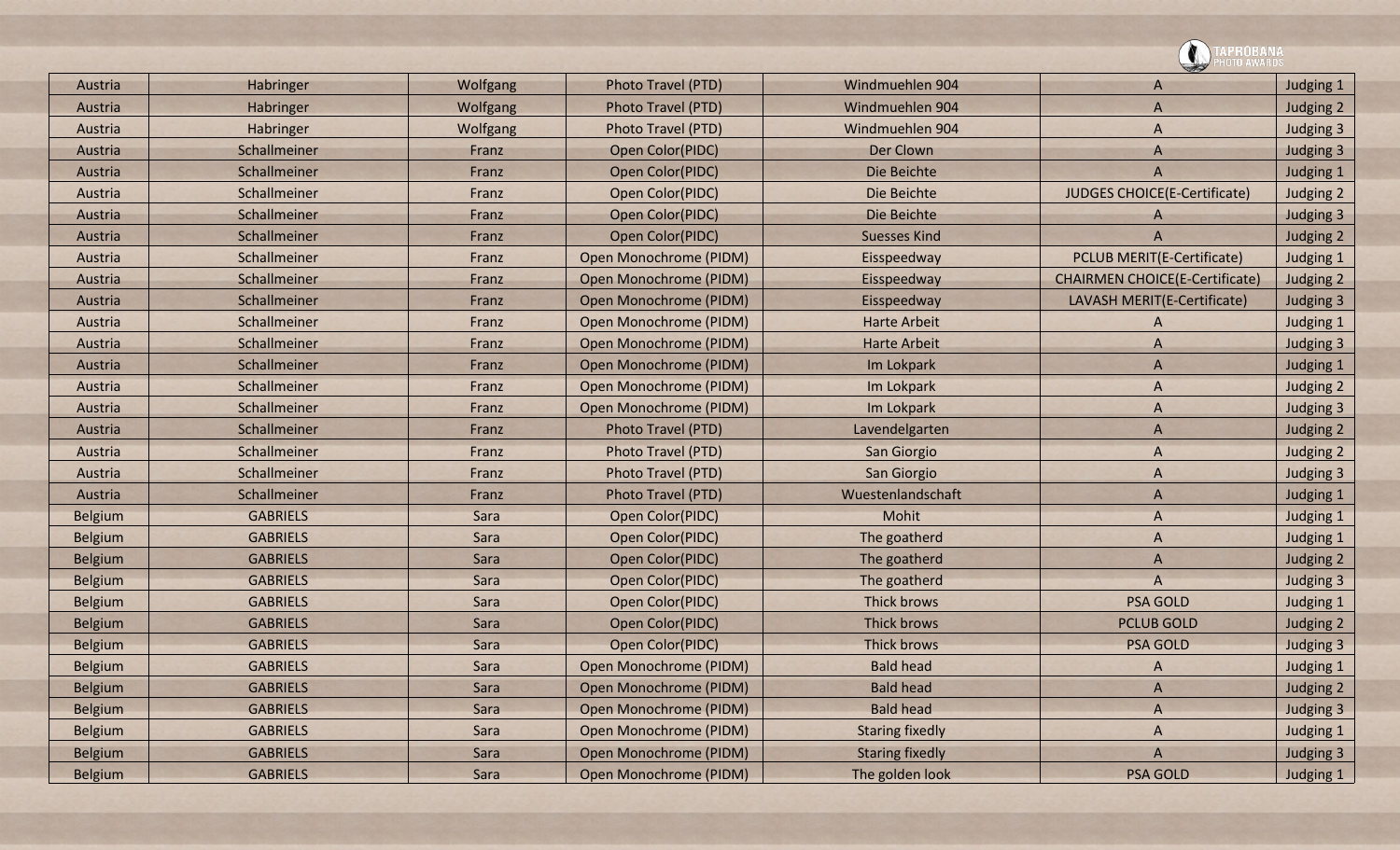| <b>Belgium</b> | <b>GABRIELS</b>  | Sara   | Open Monochrome (PIDM) | The golden look                    | <b>PCLUB MERIT(E-Certificate)</b> | Judging 2 |  |
|----------------|------------------|--------|------------------------|------------------------------------|-----------------------------------|-----------|--|
| <b>Belgium</b> | <b>GABRIELS</b>  | Sara   | Open Monochrome (PIDM) | The golden look                    | LAVASH MERIT(E-Certificate)       | Judging 3 |  |
| <b>Belgium</b> | <b>GABRIELS</b>  | Sara   | Photo Travel (PTD)     | Chandni Chowk                      | <b>SSP MERIT(E-Certificate)</b>   | Judging 1 |  |
| <b>Belgium</b> | <b>GABRIELS</b>  | Sara   | Photo Travel (PTD)     | Chandni Chowk                      | A                                 | Judging 2 |  |
| <b>Belgium</b> | <b>GABRIELS</b>  | Sara   | Photo Travel (PTD)     | Chandni Chowk                      | A                                 | Judging 3 |  |
| <b>Belgium</b> | <b>GABRIELS</b>  | Sara   | Photo Travel (PTD)     | Fresh meat                         | A                                 | Judging 3 |  |
| <b>Brazil</b>  | <b>Dornelles</b> | Fabio  | Open Color(PIDC)       | <b>Grand Canyon Startrails</b>     | A                                 | Judging 1 |  |
| <b>Brazil</b>  | <b>Dornelles</b> | Fabio  | Open Color(PIDC)       | Pac Man                            | A                                 | Judging 1 |  |
| <b>Brazil</b>  | <b>Dornelles</b> | Fabio  | Open Color(PIDC)       | Pac Man                            | <b>PCLUB MERIT(E-Certificate)</b> | Judging 2 |  |
| <b>Brazil</b>  | <b>Dornelles</b> | Fabio  | Open Color(PIDC)       | Pac Man                            | A                                 | Judging 3 |  |
| <b>Brazil</b>  | <b>Dornelles</b> | Fabio  | Open Color(PIDC)       | Psychedelic                        | A                                 | Judging 2 |  |
| <b>Brazil</b>  | <b>Dornelles</b> | Fabio  | Open Color(PIDC)       | Psychedelic                        | A                                 | Judging 3 |  |
| <b>Brazil</b>  | <b>Dornelles</b> | Fabio  | Open Monochrome (PIDM) | A Lot of Lines                     | A                                 | Judging 2 |  |
| <b>Brazil</b>  | <b>Dornelles</b> | Fabio  | Open Monochrome (PIDM) | A Lot of Lines                     | A                                 | Judging 3 |  |
| <b>Brazil</b>  | <b>Dornelles</b> | Fabio  | Open Monochrome (PIDM) | <b>Black Church</b>                | A                                 | Judging 1 |  |
| <b>Brazil</b>  | <b>Dornelles</b> | Fabio  | Open Monochrome (PIDM) | <b>Black Church</b>                | A                                 | Judging 2 |  |
| <b>Brazil</b>  | <b>Dornelles</b> | Fabio  | Open Monochrome (PIDM) | Pompidou Street                    | $\overline{A}$                    | Judging 1 |  |
| <b>Brazil</b>  | <b>Dornelles</b> | Fabio  | Open Monochrome (PIDM) | Pompidou Street                    | LAVASH MERIT(E-Certificate)       | Judging 3 |  |
| <b>Brazil</b>  | <b>Dornelles</b> | Fabio  | Photo Travel (PTD)     | Louvre                             | <b>PCLUB MERIT(E-Certificate)</b> | Judging 1 |  |
| <b>Brazil</b>  | <b>Dornelles</b> | Fabio  | Photo Travel (PTD)     | Louvre                             | <b>PCLUB GOLD</b>                 | Judging 2 |  |
| <b>Brazil</b>  | <b>Dornelles</b> | Fabio  | Photo Travel (PTD)     | Louvre                             | A                                 | Judging 3 |  |
| <b>Brazil</b>  | <b>Dornelles</b> | Fabio  | Photo Travel (PTD)     | Machu Picchu under the morning fog | A                                 | Judging 1 |  |
| <b>Brazil</b>  | <b>Dornelles</b> | Fabio  | Photo Travel (PTD)     | Machu Picchu under the morning fog | A                                 | Judging 2 |  |
| <b>Brazil</b>  | <b>Dornelles</b> | Fabio  | Photo Travel (PTD)     | Machu Picchu under the morning fog | A                                 | Judging 3 |  |
| <b>Brazil</b>  | <b>Dornelles</b> | Fabio  | Photo Travel (PTD)     | <b>Vik Church</b>                  | A                                 | Judging 1 |  |
| <b>Brazil</b>  | <b>Dornelles</b> | Fabio  | Photo Travel (PTD)     | <b>Vik Church</b>                  | A                                 | Judging 2 |  |
| <b>Brazil</b>  | <b>Dornelles</b> | Fabio  | Photo Travel (PTD)     | <b>Vik Church</b>                  | A                                 | Judging 3 |  |
| <b>Brazil</b>  | Marchetto        | Marcia | Open Color(PIDC)       | <b>Butterfly</b>                   | A                                 | Judging 2 |  |
| <b>Brazil</b>  | Marchetto        | Marcia | Open Color(PIDC)       | <b>Butterfly</b>                   | A                                 | Judging 3 |  |
| <b>Brazil</b>  | Marchetto        | Marcia | Open Color(PIDC)       | <b>Imposing</b>                    | <b>LAVASH GOLD</b>                | Judging 1 |  |
| <b>Brazil</b>  | Marchetto        | Marcia | Open Color(PIDC)       | Young woman                        | A                                 | Judging 3 |  |
| <b>Brazil</b>  | Marchetto        | Marcia | Open Monochrome (PIDM) | Curious boys                       | A                                 | Judging 2 |  |
| <b>Brazil</b>  | Marchetto        | Marcia | Open Monochrome (PIDM) | In the night dark                  | $\overline{A}$                    | Judging 1 |  |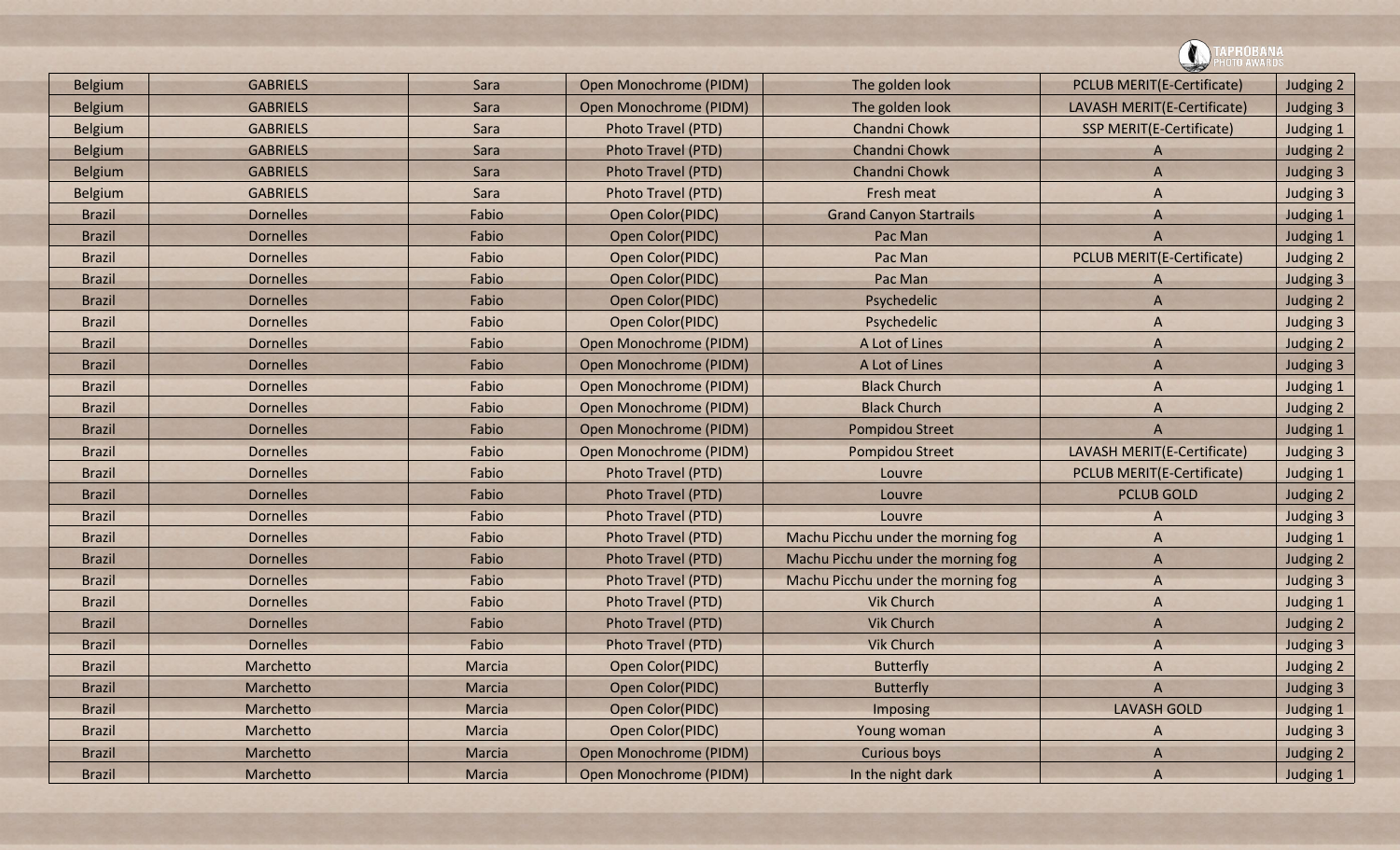|               |            |              |                        |                                     | PROBANA                           |           |
|---------------|------------|--------------|------------------------|-------------------------------------|-----------------------------------|-----------|
| <b>Brazil</b> | Marchetto  | Marcia       | Open Monochrome (PIDM) | In the night dark                   | A                                 | Judging 2 |
| <b>Brazil</b> | Marchetto  | Marcia       | Open Monochrome (PIDM) | In the night dark                   | $\overline{A}$                    | Judging 3 |
| <b>Brazil</b> | Marchetto  | Marcia       | Open Monochrome (PIDM) | Voyeur                              | $\overline{A}$                    | Judging 2 |
| <b>Brazil</b> | Marchetto  | Marcia       | Open Monochrome (PIDM) | Voyeur                              | $\mathsf{A}$                      | Judging 3 |
| <b>Brazil</b> | Marchetto  | Marcia       | Photo Travel (PTD)     | Companions                          | A                                 | Judging 2 |
| <b>Brazil</b> | Marchetto  | Marcia       | Photo Travel (PTD)     | Companions                          | $\overline{A}$                    | Judging 3 |
| <b>Brazil</b> | Marchetto  | Marcia       | Photo Travel (PTD)     | Cuzco                               | $\mathsf{A}$                      | Judging 1 |
| <b>Brazil</b> | Marchetto  | Marcia       | Photo Travel (PTD)     | Cuzco                               | $\overline{A}$                    | Judging 2 |
| <b>Brazil</b> | Marchetto  | Marcia       | Photo Travel (PTD)     | Cuzco                               | A                                 | Judging 3 |
| <b>Brazil</b> | Marchetto  | Marcia       | Photo Travel (PTD)     | Imarui                              | A                                 | Judging 1 |
| <b>Brazil</b> | Marchetto  | Marcia       | Photo Travel (PTD)     | Slowly                              | $\overline{A}$                    | Judging 1 |
| <b>Brazil</b> | Marchetto  | Marcia       | Photo Travel (PTD)     | Slowly                              | $\overline{A}$                    | Judging 2 |
| <b>Brazil</b> | Moreira    | Silvana      | Open Color(PIDC)       | Maasai school                       | A                                 | Judging 3 |
| <b>Brazil</b> | Moreira    | Silvana      | Photo Travel (PTD)     | Carcassonne 2                       | $\overline{A}$                    | Judging 1 |
| <b>Brazil</b> | Moreira    | Silvana      | Photo Travel (PTD)     | Casa Pueblo                         | A                                 | Judging 1 |
| <b>Brazil</b> | Moreira    | Silvana      | Photo Travel (PTD)     | Casa Pueblo                         | A                                 | Judging 2 |
| <b>Brazil</b> | Moreira    | Silvana      | Photo Travel (PTD)     | Louvre and reflections              | $\overline{A}$                    | Judging 2 |
| Canada        | Lee        | <b>Nancy</b> | Open Color(PIDC)       | Hummingbird Feeding on Nectar L12   | A                                 | Judging 1 |
| Canada        | Lee        | <b>Nancy</b> | Photo Travel (PTD)     | Norway Fishing Village K11          | A                                 | Judging 1 |
| Canada        | <b>Lee</b> | Nancy        | Photo Travel (PTD)     | Norway Fishing Village K11          | PCLUB MERIT(E-Certificate)        | Judging 2 |
| Canada        | Lee        | Nancy        | Photo Travel (PTD)     | Norway Fishing Village K11          | <b>PCLUB MERIT(E-Certificate)</b> | Judging 3 |
| Canada        | Lee        | Nancy        | Photo Travel (PTD)     | Reine Fishing Village K21           | A                                 | Judging 3 |
| Canada        | Lee        | Peter        | Open Color(PIDC)       | Help 01                             | $\overline{A}$                    | Judging 3 |
| Canada        | Lee        | Peter        | Open Color(PIDC)       | <b>Motocross Race M04</b>           | $\overline{A}$                    | Judging 3 |
| Canada        | Lee        | Peter        | Open Monochrome (PIDM) | Sunrise At Kirkjufellsfos Waterfall | $\overline{A}$                    | Judging 2 |
| Canada        | Lee        | Peter        | Photo Travel (PTD)     | Lofoten Hamnoy Village At Dusk      | LAVASH MERIT(E-Certificate)       | Judging 1 |
| Canada        | Lee        | Peter        | Photo Travel (PTD)     | Lofoten Hamnoy Village At Dusk      | A                                 | Judging 2 |
| Canada        | Lee        | Peter        | Photo Travel (PTD)     | Lofoten Hamnoy Village At Dusk      | <b>PCLUB GOLD</b>                 | Judging 3 |
| Canada        | Lee        | Peter        | Photo Travel (PTD)     | Norway Reine Fishing Village        | A                                 | Judging 1 |
| Canada        | Lee        | Peter        | Photo Travel (PTD)     | Norway Reine Fishing Village        | $\overline{A}$                    | Judging 2 |
| Canada        | Lee        | Peter        | Photo Travel (PTD)     | Norway Reine Fishing Village        | A                                 | Judging 3 |
| Canada        | Lee        | Peter        | Photo Travel (PTD)     | Norway Reine Village                | $\bigwedge$                       | Judging 1 |
| Canada        | Lee        | Peter        | Photo Travel (PTD)     | <b>Norway Reine Village</b>         | $\overline{A}$                    | Judging 2 |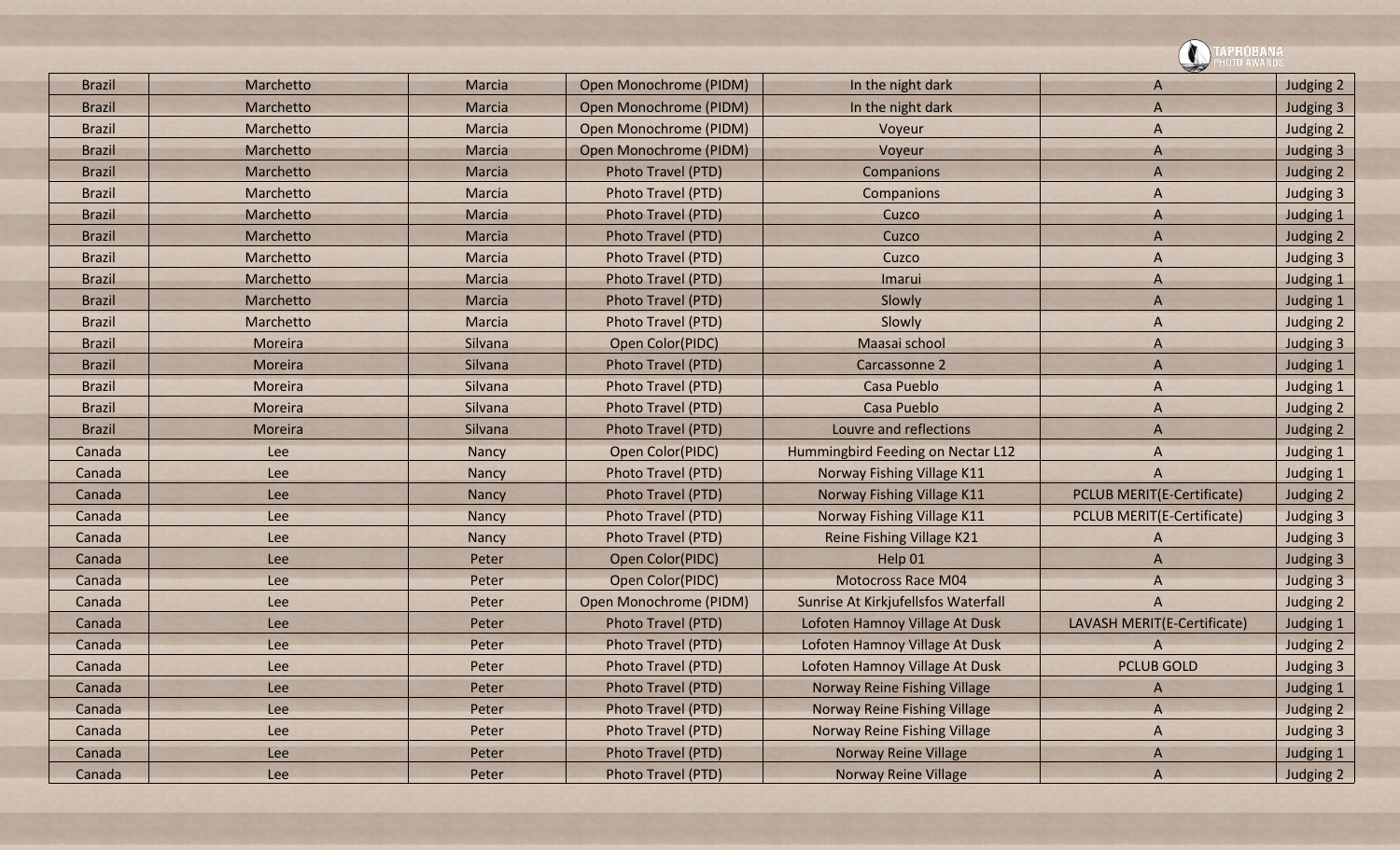|        |             |          |                           |                                   | <b>\PROBANA</b>                       |           |
|--------|-------------|----------|---------------------------|-----------------------------------|---------------------------------------|-----------|
| Canada | Lee         | Peter    | Photo Travel (PTD)        | <b>Norway Reine Village</b>       | A                                     | Judging 3 |
| Canada | Wong        | Cindy    | Open Color(PIDC)          | <b>Big Catch</b>                  | A                                     | Judging 2 |
| Canada | Wong        | Cindy    | Open Color(PIDC)          | Fight for territory               | A                                     | Judging 1 |
| Canada | Wong        | Cindy    | Open Color(PIDC)          | <b>Finish line</b>                | A                                     | Judging 2 |
| Canada | Wong        | Cindy    | Open Monochrome (PIDM)    | Enjoying the fruit                | A                                     | Judging 2 |
| Canada | Wong        | Cindy    | Open Monochrome (PIDM)    | Two Against One                   | A                                     | Judging 1 |
| Canada | Wong        | Cindy    | Open Monochrome (PIDM)    | <b>Two Against One</b>            | A                                     | Judging 3 |
| Canada | Wong        | Cindy    | <b>Photo Travel (PTD)</b> | <b>Angkor Wat Temple</b>          | A                                     | Judging 2 |
| Canada | Wong        | Cindy    | Photo Travel (PTD)        | <b>Toronto Firework</b>           | A                                     | Judging 1 |
| Canada | Wong        | Cindy    | Photo Travel (PTD)        | <b>Toronto Firework</b>           | A                                     | Judging 2 |
| Canada | Wong        | Cindy    | Photo Travel (PTD)        | <b>Toronto Firework</b>           | A                                     | Judging 3 |
| Canada | Wong        | Cindy    | Photo Travel (PTD)        | <b>Toronto waterfront</b>         | A                                     | Judging 1 |
| Canada | Wong        | Cindy    | Photo Travel (PTD)        | <b>Toronto waterfront</b>         | A                                     | Judging 3 |
| Canada | Wong        | Cindy    | Photo Travel (PTD)        | <b>Zhuhai Rental Bikes</b>        | A                                     | Judging 1 |
| Canada | Wong        | Cindy    | Photo Travel (PTD)        | <b>Zhuhai Rental Bikes</b>        | A                                     | Judging 2 |
| Canada | Ye          | Danlei   | Open Color(PIDC)          | Cubans9                           | A                                     | Judging 1 |
| Canada | Ye          | Danlei   | Open Color(PIDC)          | Cubans9                           | A                                     | Judging 2 |
| Canada | Ye          | Danlei   | Open Color(PIDC)          | Fun in childhood45                | A                                     | Judging 1 |
| Canada | Ye          | Danlei   | Open Monochrome (PIDM)    | Jungle lifestyle38                | A                                     | Judging 2 |
| Chile  | sanguinetti | hajime   | Open Color(PIDC)          | fireworks in the city in new year | A                                     | Judging 1 |
| Chile  | sanguinetti | hajime   | Open Color(PIDC)          | fireworks in the city in new year | A                                     | Judging 3 |
| Chile  | sanguinetti | hajime   | Open Monochrome (PIDM)    | After an earthquake               | A                                     | Judging 1 |
| Chile  | sanguinetti | hajime   | Open Monochrome (PIDM)    | After an earthquake               | A                                     | Judging 2 |
| Chile  | sanguinetti | hajime   | Open Monochrome (PIDM)    | Bahai church sky                  | A                                     | Judging 1 |
| Chile  | sanguinetti | hajime   | Open Monochrome (PIDM)    | Bahai church sky                  | A                                     | Judging 2 |
| Chile  | sanguinetti | hajime   | Open Monochrome (PIDM)    | stairway to Heaven                | <b>SSP MERIT(E-Certificate)</b>       | Judging 1 |
| Chile  | sanguinetti | hajime   | Photo Travel (PTD)        | one day in machupichu             | A                                     | Judging 1 |
| Chile  | sanguinetti | hajime   | Photo Travel (PTD)        | one day in machupichu             | A                                     | Judging 2 |
| Chile  | sanguinetti | hajime   | Photo Travel (PTD)        | one day in machupichu             | A                                     | Judging 3 |
| Chile  | sanguinetti | hajime   | Photo Travel (PTD)        | portillo hotel                    | A                                     | Judging 1 |
| Chile  | sanguinetti | hajime   | Photo Travel (PTD)        | portillo hotel                    | <b>JUDGES CHOICE(E-Certificate)</b>   | Judging 2 |
| Chile  | sanguinetti | hajime   | Photo Travel (PTD)        | portillo hotel                    | <b>CHAIRMEN CHOICE(E-Certificate)</b> | Judging 3 |
| China  | Cao         | Yongquan | Open Color(PIDC)          | <b>Beautiful Scenery6</b>         | $\mathsf{A}$                          | Judging 3 |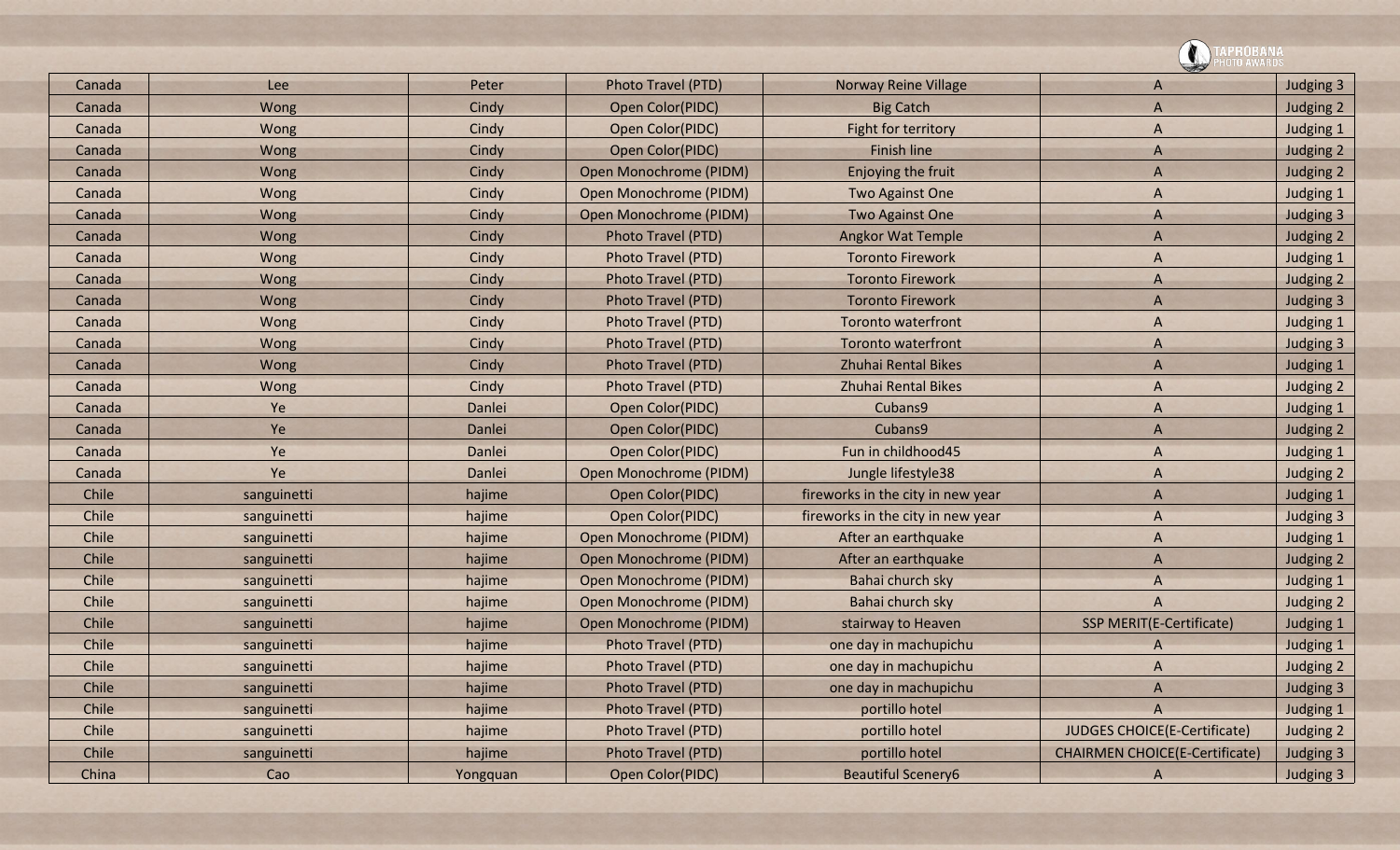![](_page_14_Picture_0.jpeg)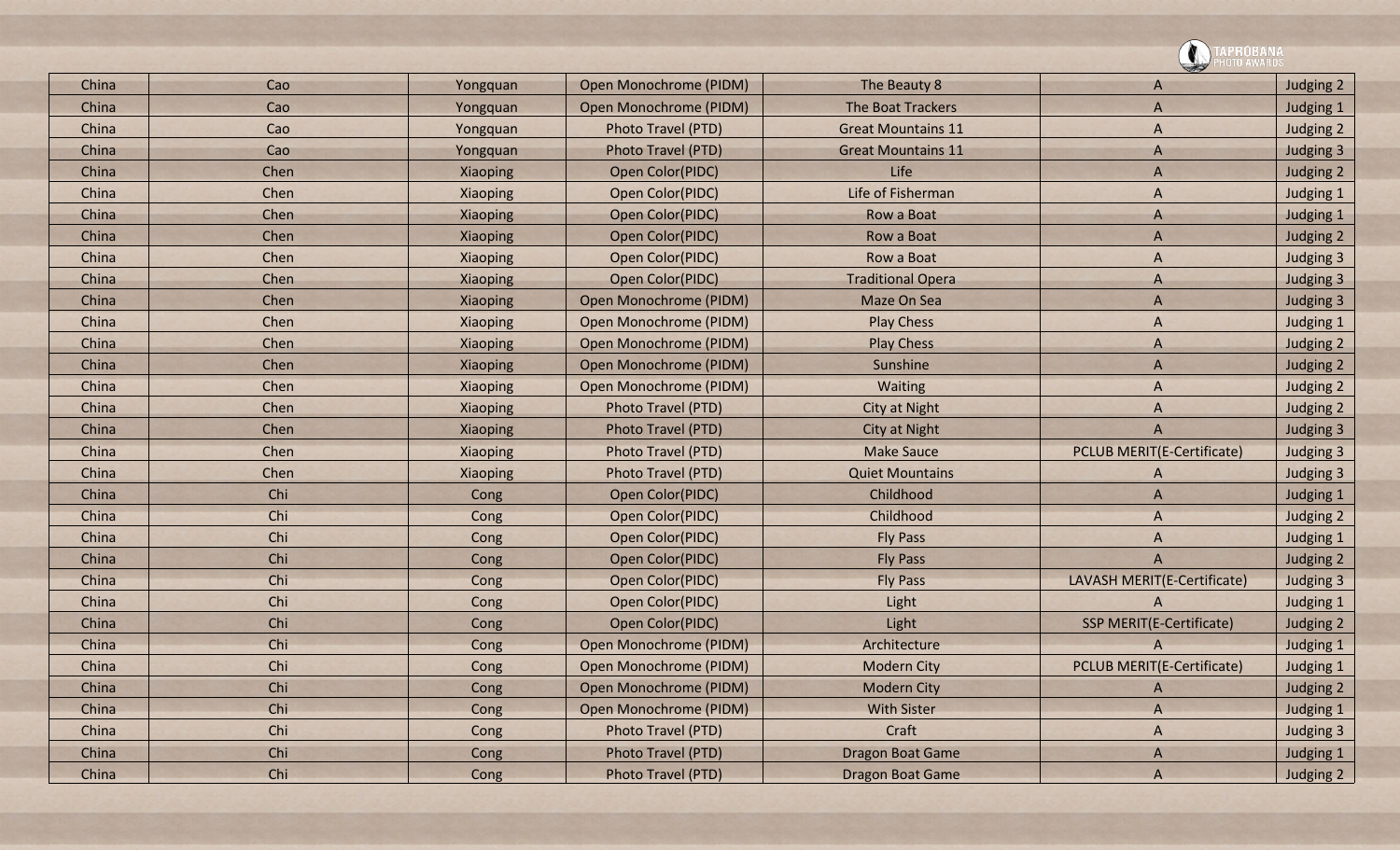| China | Chi          | Cong     | Photo Travel (PTD)        | <b>Dragon Boat Game</b>             | <b>PCLUB MERIT(E-Certificate)</b>   | Judging 3 |
|-------|--------------|----------|---------------------------|-------------------------------------|-------------------------------------|-----------|
| China | Chi          | Cong     | Photo Travel (PTD)        | Harvest                             | A                                   | Judging 3 |
| China | <b>GAO</b>   | SONGSHAN | Open Color(PIDC)          | Dragon Boat Tune                    | $\overline{A}$                      | Judging 2 |
| China | <b>GAO</b>   | SONGSHAN | Open Monochrome (PIDM)    | fishing boat morning song           | $\mathsf{A}$                        | Judging 2 |
| China | <b>GAO</b>   | SONGSHAN | Open Monochrome (PIDM)    | fishing boat morning song           | A                                   | Judging 3 |
| China | <b>GAO</b>   | SONGSHAN | Open Monochrome (PIDM)    | Small country scene                 | A                                   | Judging 3 |
| China | <b>GAO</b>   | SONGSHAN | Photo Travel (PTD)        | Girl with flowing long hair         | <b>JUDGES CHOICE(E-Certificate)</b> | Judging 1 |
| China | <b>GAO</b>   | SONGSHAN | <b>Photo Travel (PTD)</b> | hot air balloon array               | A                                   | Judging 1 |
| China | <b>GAO</b>   | SONGSHAN | Photo Travel (PTD)        | hot air balloon array               | LAVASH MERIT(E-Certificate)         | Judging 2 |
| China | <b>GAO</b>   | SONGSHAN | Photo Travel (PTD)        | <b>Xianggong Mountain Sunrise</b>   | A                                   | Judging 1 |
| China | Huang        | Yi       | Open Color(PIDC)          | About the Ethiopian tribe 3         | $\overline{A}$                      | Judging 1 |
| China | Huang        | Yi       | Open Color(PIDC)          | About the Ethiopian tribe 3         | A                                   | Judging 2 |
| China | Huang        | Yi       | Open Color(PIDC)          | About the Ethiopian tribe 3         | A                                   | Judging 3 |
| China | Huang        | Yi       | Open Color(PIDC)          | Bless over the fire 5               | A                                   | Judging 3 |
| China | Huang        | Yi       | Open Color(PIDC)          | Childhood in Sempoma 9              | A                                   | Judging 2 |
| China | <b>Huang</b> | Yi       | Open Monochrome (PIDM)    | Believers in the Rock Church 14     | A                                   | Judging 3 |
| China | Huang        | Yi       | Photo Travel (PTD)        | <b>Minxi Custom1</b>                | A                                   | Judging 3 |
| China | Huang        | Yi       | Photo Travel (PTD)        | <b>Minxi Custom9</b>                | A                                   | Judging 3 |
| China | Li           | Min      | Open Color(PIDC)          | Believers in the Rock Church56      | A                                   | Judging 1 |
| China | Li           | Min      | Open Color(PIDC)          | Believers in the Rock Church56      | $\overline{A}$                      | Judging 3 |
| China | Li           | Min      | Open Color(PIDC)          | Believers in the Rock Church8       | A                                   | Judging 1 |
| China | Li           | Min      | Open Color(PIDC)          | Believers in the Rock Church8       | $\overline{A}$                      | Judging 3 |
| China | Li           | Min      | Open Color(PIDC)          | Secret Area 19                      | LAVASH MERIT(E-Certificate)         | Judging 2 |
| China | Li           | Min      | Open Color(PIDC)          | Secret Area 19                      | A                                   | Judging 3 |
| China | Li           | Min      | Open Color(PIDC)          | The vein of Earth9                  | A                                   | Judging 2 |
| China | Li           | Min      | Open Color(PIDC)          | The vein of Earth9                  | $\overline{A}$                      | Judging 3 |
| China | Li           | Min      | Open Monochrome (PIDM)    | Believers in the Rock Church84      | $\overline{A}$                      | Judging 2 |
| China | Li           | Min      | Open Monochrome (PIDM)    | <b>Tribal Children 3</b>            | A                                   | Judging 1 |
| China | Li           | Min      | Open Monochrome (PIDM)    | <b>Tribal Children 3</b>            | $\Lambda$                           | Judging 3 |
| China | Li           | Min      | Photo Travel (PTD)        | <b>Mysterious Northern Lights21</b> | A                                   | Judging 2 |
| China | Li           | Min      | Photo Travel (PTD)        | <b>Mysterious Northern Lights21</b> | A                                   | Judging 3 |
| China | Li           | Min      | Photo Travel (PTD)        | Secret Area 26                      | A                                   | Judging 1 |
| China | Liang        | Huijun   | Open Monochrome (PIDM)    | <b>Camel Team</b>                   | A                                   | Judging 2 |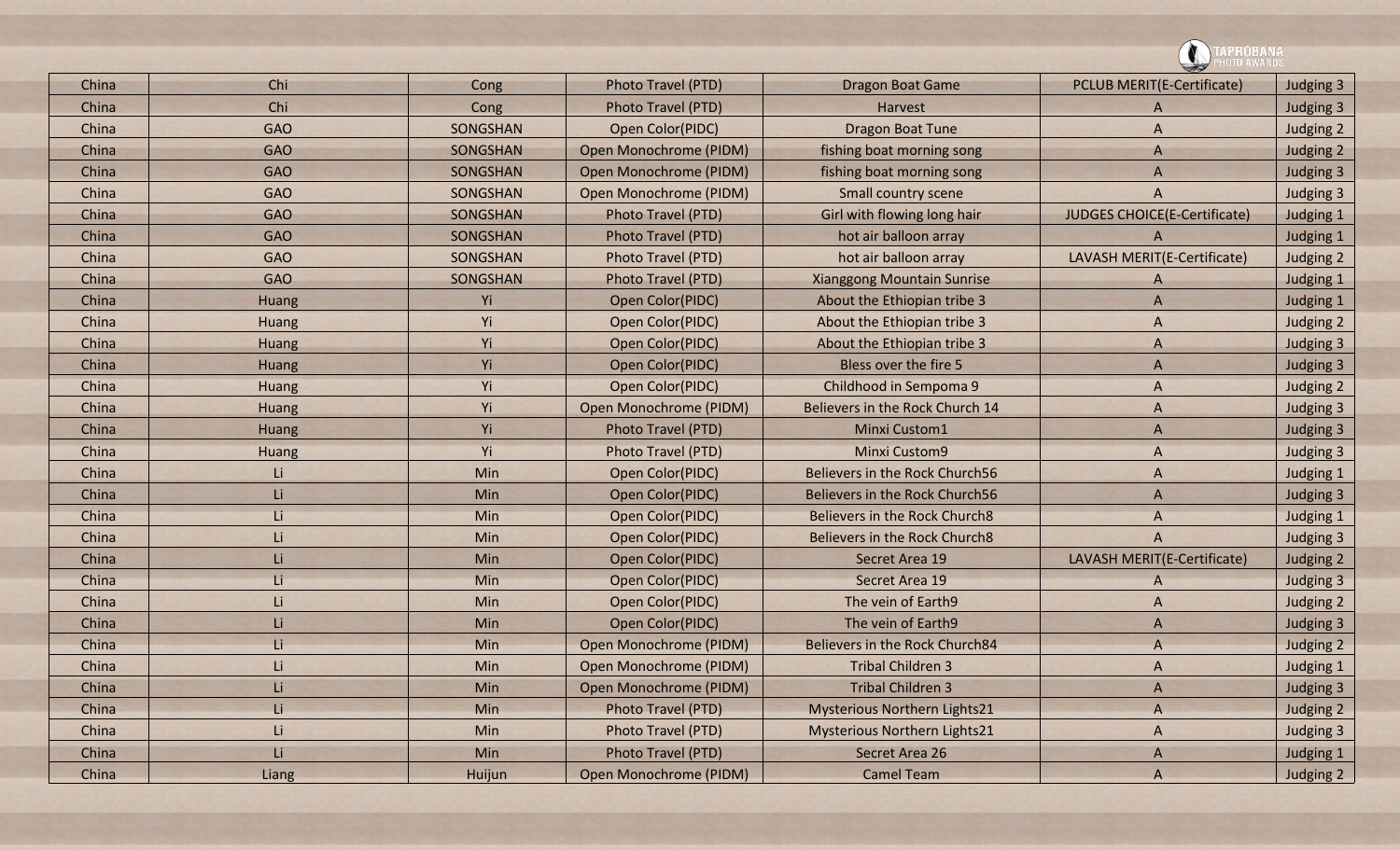|       |      |                |                        |                           | PROBANA                               |           |
|-------|------|----------------|------------------------|---------------------------|---------------------------------------|-----------|
| China | Shao | Shihai         | Open Monochrome (PIDM) | Alone 1                   | A                                     | Judging 1 |
| China | Shao | Shihai         | Open Monochrome (PIDM) | Alone 1                   | $\overline{A}$                        | Judging 2 |
| China | Shao | Shihai         | Open Monochrome (PIDM) | Alone 1                   | A                                     | Judging 3 |
| China | Shao | Shihai         | Open Monochrome (PIDM) | <b>Desire</b>             | $\mathsf{A}$                          | Judging 3 |
| China | Shao | Shihai         | Photo Travel (PTD)     | <b>Celebration 2</b>      | $\overline{A}$                        | Judging 1 |
| China | Shao | Shihai         | Photo Travel (PTD)     | <b>Celebration 2</b>      | <b>CHAIRMEN CHOICE(E-Certificate)</b> | Judging 2 |
| China | Shao | Shihai         | Photo Travel (PTD)     | <b>Celebration 2</b>      | LAVASH MERIT(E-Certificate)           | Judging 3 |
| China | Shi  | <b>Tiegang</b> | Open Color(PIDC)       | To Feel 3                 | $\overline{A}$                        | Judging 2 |
| China | Shi  | Tiegang        | Open Color(PIDC)       | To Feel 3                 | $\overline{A}$                        | Judging 3 |
| China | Shi  | <b>Tiegang</b> | Open Monochrome (PIDM) | <b>Dancer in Forest</b>   | A                                     | Judging 1 |
| China | Shi  | <b>Tiegang</b> | Open Monochrome (PIDM) | <b>Dancer in Forest</b>   | $\overline{A}$                        | Judging 3 |
| China | Shi  | <b>Tiegang</b> | Open Monochrome (PIDM) | Kung Fu 13                | $\overline{A}$                        | Judging 3 |
| China | Shi  | <b>Tiegang</b> | Open Monochrome (PIDM) | Kung Fu 6                 | A                                     | Judging 2 |
| China | Shi  | Tiegang        | Open Monochrome (PIDM) | <b>Weaving Life 4</b>     | $\overline{A}$                        | Judging 2 |
| China | Shi  | <b>Tiegang</b> | Open Monochrome (PIDM) | <b>Weaving Life 4</b>     | <b>PCLUB MERIT(E-Certificate)</b>     | Judging 3 |
| China | Shi  | <b>Tiegang</b> | Photo Travel (PTD)     | The Great Wall            | A                                     | Judging 3 |
| China | Su   | Mingzai        | Open Color(PIDC)       | Egrets                    | $\overline{A}$                        | Judging 1 |
| China | Su   | Mingzai        | Open Color(PIDC)       | Egrets                    | $\overline{A}$                        | Judging 2 |
| China | Su   | Mingzai        | Open Color(PIDC)       | Egrets                    | <b>JUDGES CHOICE(E-Certificate)</b>   | Judging 3 |
| China | Su   | Mingzai        | Open Color(PIDC)       | <b>Ink Painting</b>       | A                                     | Judging 3 |
| China | Su   | Mingzai        | Open Color(PIDC)       | <b>Kiss</b>               | $\overline{A}$                        | Judging 2 |
| China | Su   | Mingzai        | Open Color(PIDC)       | Tide of happiness 1       | A                                     | Judging 1 |
| China | Su   | Mingzai        | Open Color(PIDC)       | Tide of happiness_1       | $\overline{A}$                        | Judging 2 |
| China | Su   | Mingzai        | Open Monochrome (PIDM) | Old Woman                 | <b>CHAIRMEN CHOICE(E-Certificate)</b> | Judging 1 |
| China | Su   | Mingzai        | Open Monochrome (PIDM) | Old Woman                 | A                                     | Judging 2 |
| China | Su   | Mingzai        | Open Monochrome (PIDM) | Old Woman                 | $\overline{A}$                        | Judging 3 |
| China | Su   | Mingzai        | Open Monochrome (PIDM) |                           | $\Lambda$                             | Judging 3 |
| China | Su   | Mingzai        | Photo Travel (PTD)     | Pray to the immortal_1    | A                                     | Judging 3 |
| China | Su   | Mingzai        | Photo Travel (PTD)     | Sun Dry                   | $\overline{A}$                        | Judging 1 |
| China | Su   | Mingzai        | Photo Travel (PTD)     | Sun Dry                   | <b>PCLUB MERIT(E-Certificate)</b>     | Judging 3 |
| China | Tan  | Que            | Open Color(PIDC)       | <b>Magnificent View 3</b> | A                                     | Judging 1 |
| China | Tan  | Que            | Open Color(PIDC)       | <b>Magnificent View 3</b> | $\overline{A}$                        | Judging 2 |
| China | Tan  | Que            | Open Color(PIDC)       | <b>Magnificent View 3</b> | <b>PCLUB GOLD</b>                     | Judging 3 |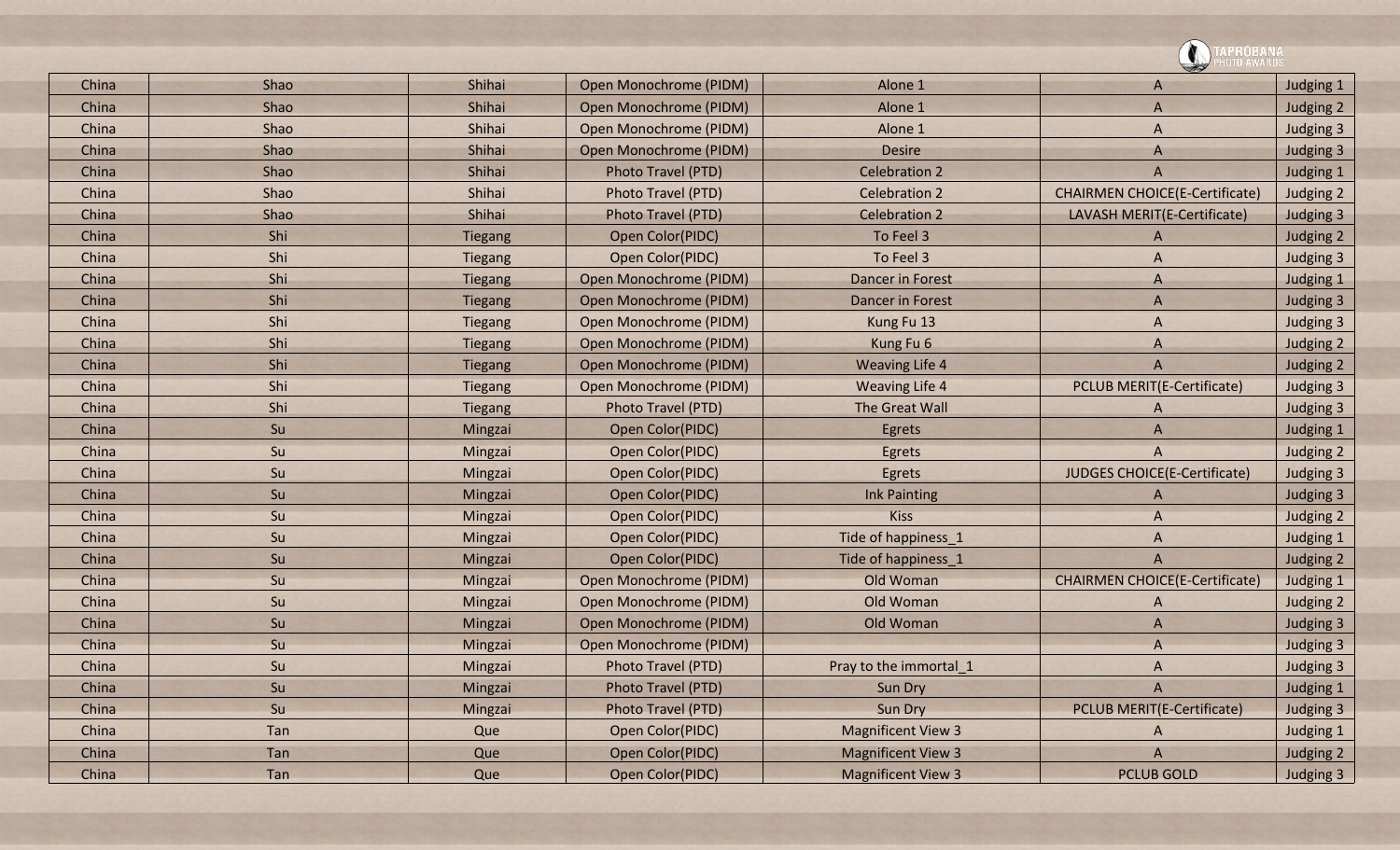|       |      |           |                           |                              | PROBANA                             |           |
|-------|------|-----------|---------------------------|------------------------------|-------------------------------------|-----------|
| China | Tan  | Que       | Open Color(PIDC)          | <b>Shadow Puppetry Maker</b> | A                                   | Judging 1 |
| China | Tan  | Que       | Open Color(PIDC)          | <b>Shadow Puppetry Maker</b> | $\overline{A}$                      | Judging 3 |
| China | Tan  | Que       | Open Color(PIDC)          | Umbrella Maker 1             | A                                   | Judging 1 |
| China | Tan  | Que       | Open Color(PIDC)          | Umbrella Maker 1             | A                                   | Judging 2 |
| China | Tan  | Que       | Open Color(PIDC)          | Umbrella Maker 1             | $\overline{A}$                      | Judging 3 |
| China | Tan  | Que       | Open Monochrome (PIDM)    | <b>Delicious Food</b>        | A                                   | Judging 3 |
| China | Tan  | Que       | Open Monochrome (PIDM)    | Herds                        | A                                   | Judging 1 |
| China | Tan  | Que       | Open Monochrome (PIDM)    | Herds                        | $\overline{A}$                      | Judging 3 |
| China | Tan  | Que       | Open Monochrome (PIDM)    | Illusion1                    | A                                   | Judging 2 |
| China | Tan  | Que       | Open Monochrome (PIDM)    | Illusion1                    | A                                   | Judging 3 |
| China | Tan  | Que       | <b>Photo Travel (PTD)</b> | Aerial View of World 7       | $\overline{A}$                      | Judging 2 |
| China | Tan  | Que       | Photo Travel (PTD)        | <b>Fish Seller</b>           | LAVASH MERIT(E-Certificate)         | Judging 3 |
| China | Tan  | Que       | Photo Travel (PTD)        | Herds 6                      | A                                   | Judging 1 |
| China | Wang | Tiansong  | Open Color(PIDC)          | <b>Moon Boat</b>             | $\mathsf{A}$                        | Judging 2 |
| China | Wang | Tiansong  | Open Monochrome (PIDM)    | Childhood                    | A                                   | Judging 1 |
| China | Wang | Tiansong  | Open Monochrome (PIDM)    | <b>Hand-made Noodles</b>     | A                                   | Judging 1 |
| China | Wang | Tiansong  | Photo Travel (PTD)        | <b>Before the Departure</b>  | $\overline{A}$                      | Judging 1 |
| China | Wang | Tiansong  | Photo Travel (PTD)        | <b>Before the Departure</b>  | A                                   | Judging 2 |
| China | Wang | Tiansong  | Photo Travel (PTD)        | <b>Before the Departure</b>  | A                                   | Judging 3 |
| China | Wang | Tiansong  | Photo Travel (PTD)        | Boy                          | $\overline{A}$                      | Judging 3 |
| China | Wang | Tiansong  | Photo Travel (PTD)        | Cook                         | A                                   | Judging 1 |
| China | Wang | Tiansong  | Photo Travel (PTD)        | Cook                         | A                                   | Judging 3 |
| China | Wang | Tiansong  | Photo Travel (PTD)        | <b>The Train</b>             | <b>JUDGES CHOICE(E-Certificate)</b> | Judging 1 |
| China | Wang | Tiansong  | Photo Travel (PTD)        | <b>The Train</b>             | A                                   | Judging 2 |
| China | Wang | Tiansong  | Photo Travel (PTD)        | <b>The Train</b>             | A                                   | Judging 3 |
| China | Wu   | Chongfeng | Open Color(PIDC)          | Comes and goes 2             | A                                   | Judging 2 |
| China | Wu   | Chongfeng | <b>Open Color(PIDC)</b>   | Dancer in Red 4              | A                                   | Judging 1 |
| China | Wu   | Chongfeng | Open Color(PIDC)          | Dancer in Red 4              | A                                   | Judging 2 |
| China | Wu   | Chongfeng | Open Color(PIDC)          | Dancer in Red 4              | SSP MERIT(E-Certificate)            | Judging 3 |
| China | Wu   | Chongfeng | Open Color(PIDC)          | Discipline themselves3       | A                                   | Judging 1 |
| China | Wu   | Chongfeng | Open Color(PIDC)          | Discipline themselves3       | $\mathsf{A}$                        | Judging 2 |
| China | Wu   | Chongfeng | Open Color(PIDC)          | Kung Fu 4                    | A                                   | Judging 3 |
| China | Wu   | Chongfeng | Open Monochrome (PIDM)    | <b>Traditional Opera 7</b>   | $\overline{A}$                      | Judging 3 |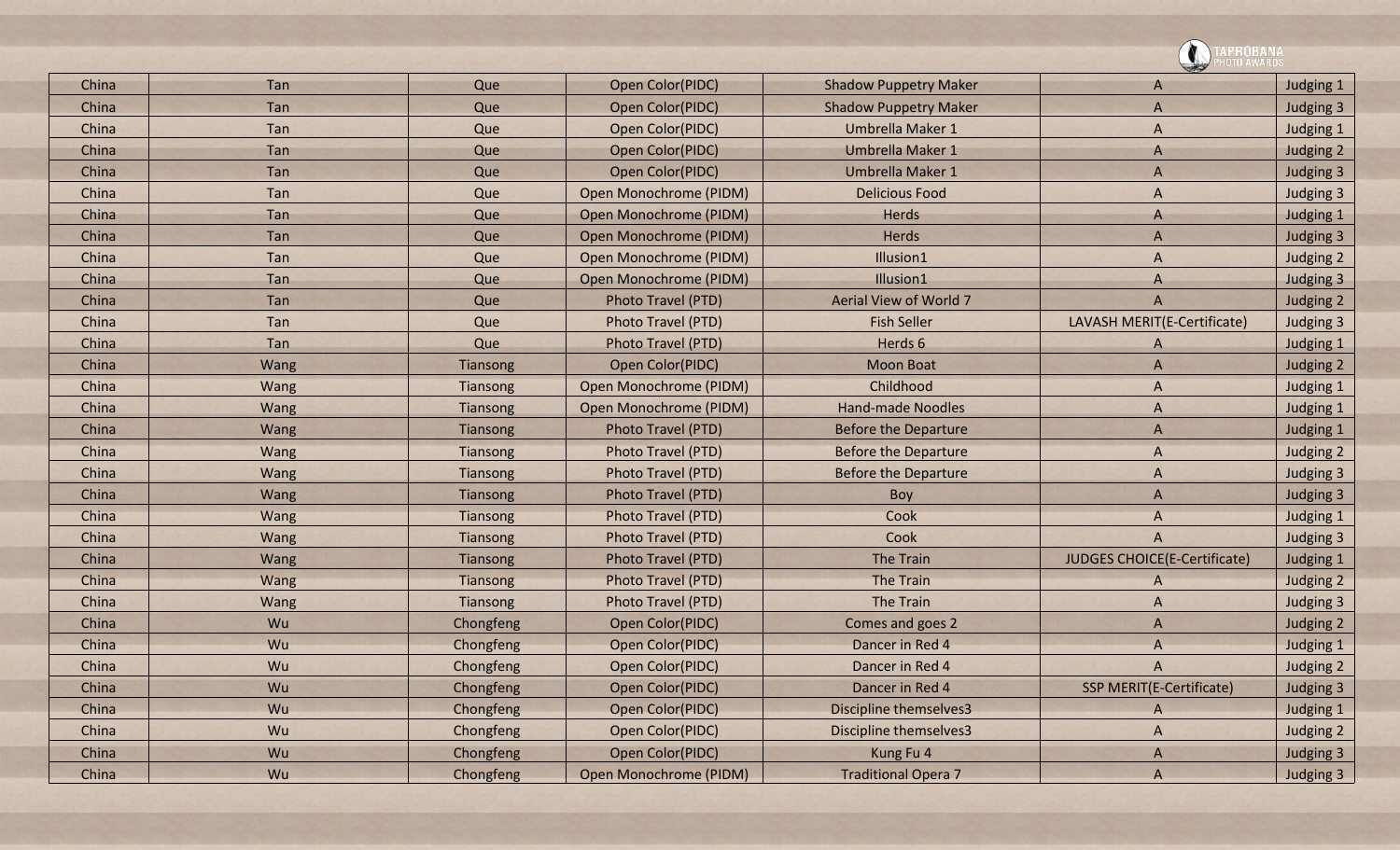|       |       |           |                        |                            | <b>PROBANA</b>                        |           |
|-------|-------|-----------|------------------------|----------------------------|---------------------------------------|-----------|
| China | Wu    | Chongfeng | Photo Travel (PTD)     | Shadow play 3              | A                                     | Judging 1 |
| China | Wu    | Chongfeng | Photo Travel (PTD)     | Shadow play 3              | $\overline{A}$                        | Judging 3 |
| China | Xu    | Dingya    | Open Color(PIDC)       | nuan-deng                  | A                                     | Judging 3 |
| China | Xu    | Dingya    | Open Color(PIDC)       | qian-shou-guan-yin         | A                                     | Judging 2 |
| China | Xu    | Dingya    | Open Monochrome (PIDM) | bai-nian-lao-cha-guan      | A                                     | Judging 1 |
| China | Xu    | Dingya    | Open Monochrome (PIDM) | bai-nian-lao-cha-guan      | A                                     | Judging 2 |
| China | Xu    | Dingya    | Open Monochrome (PIDM) | jia-ren                    | $\mathsf{A}$                          | Judging 3 |
| China | Xu    | Dingya    | Open Monochrome (PIDM) | ji-jing-shan-lin           | $\overline{A}$                        | Judging 1 |
| China | Xu    | Dingya    | Open Monochrome (PIDM) | ji-jing-shan-lin           | A                                     | Judging 2 |
| China | Xu    | Dingya    | Open Monochrome (PIDM) | ji-jing-shan-lin           | A                                     | Judging 3 |
| China | Xu    | Dingya    | Open Monochrome (PIDM) | qian-fu                    | $\overline{A}$                        | Judging 1 |
| China | Xu    | Dingya    | Open Monochrome (PIDM) | qian-fu                    | <b>PCLUB MERIT(E-Certificate)</b>     | Judging 3 |
| China | Xu    | Dingya    | Photo Travel (PTD)     | hong-lu-chen-yan           | A                                     | Judging 3 |
| China | Xu    | Dingya    | Photo Travel (PTD)     | lao-shou-yi                | <b>CHAIRMEN CHOICE(E-Certificate)</b> | Judging 2 |
| China | Xu    | Dingya    | Photo Travel (PTD)     | lao-shou-yi                | LAVASH MERIT(E-Certificate)           | Judging 3 |
| China | Xu    | Dingya    | Photo Travel (PTD)     | we-le-ming-tian            | A                                     | Judging 1 |
| China | Yang  | Xuebiao   | Open Color(PIDC)       | Pious                      | A                                     | Judging 3 |
| China | Ye    | Youwei    | Open Monochrome (PIDM) | Root                       | A                                     | Judging 1 |
| China | Ye    | Youwei    | Open Monochrome (PIDM) | Root                       | A                                     | Judging 3 |
| China | Ye    | Youwei    | Open Monochrome (PIDM) | Xintianyou                 | A                                     | Judging 1 |
| China | Ye    | Youwei    | Open Monochrome (PIDM) | Xintianyou                 | A                                     | Judging 2 |
| China | Ye    | Youwei    | Photo Travel (PTD)     | Fairyland                  | $\mathsf{A}$                          | Judging 3 |
| China | Ye    | Youwei    | Photo Travel (PTD)     | <b>Potala Palace</b>       | A                                     | Judging 1 |
| China | Ye    | Youwei    | Photo Travel (PTD)     | <b>Potala Palace</b>       | $\overline{A}$                        | Judging 2 |
| China | Ye    | Youwei    | Photo Travel (PTD)     | <b>Potala Palace</b>       | A                                     | Judging 3 |
| China | Ye    | Youwei    | Photo Travel (PTD)     | <b>Small Mountain Town</b> | A                                     | Judging 1 |
| China | Ye    | Youwei    | Photo Travel (PTD)     | <b>Small Mountain Town</b> | $\overline{A}$                        | Judging 3 |
| China | Zhang | Shu       | Open Color(PIDC)       | Hand pulled noodles        | $\mathsf{A}$                          | Judging 3 |
| China | Zhang | Shu       | Open Color(PIDC)       | Soul collision             | $\mathsf{A}$                          | Judging 2 |
| China | Zhang | Shu       | Open Color(PIDC)       | Soul collision             | $\mathsf{A}$                          | Judging 3 |
| China | Zhang | Shu       | Open Monochrome (PIDM) | <b>Buddha light</b>        | $\mathsf{A}$                          | Judging 3 |
| China | Zhang | Shu       | Open Monochrome (PIDM) | Cooperation                | $\mathsf{A}$                          | Judging 2 |
| China | Zhang | Shu       | Open Monochrome (PIDM) | Finish work                | $\overline{A}$                        | Judging 2 |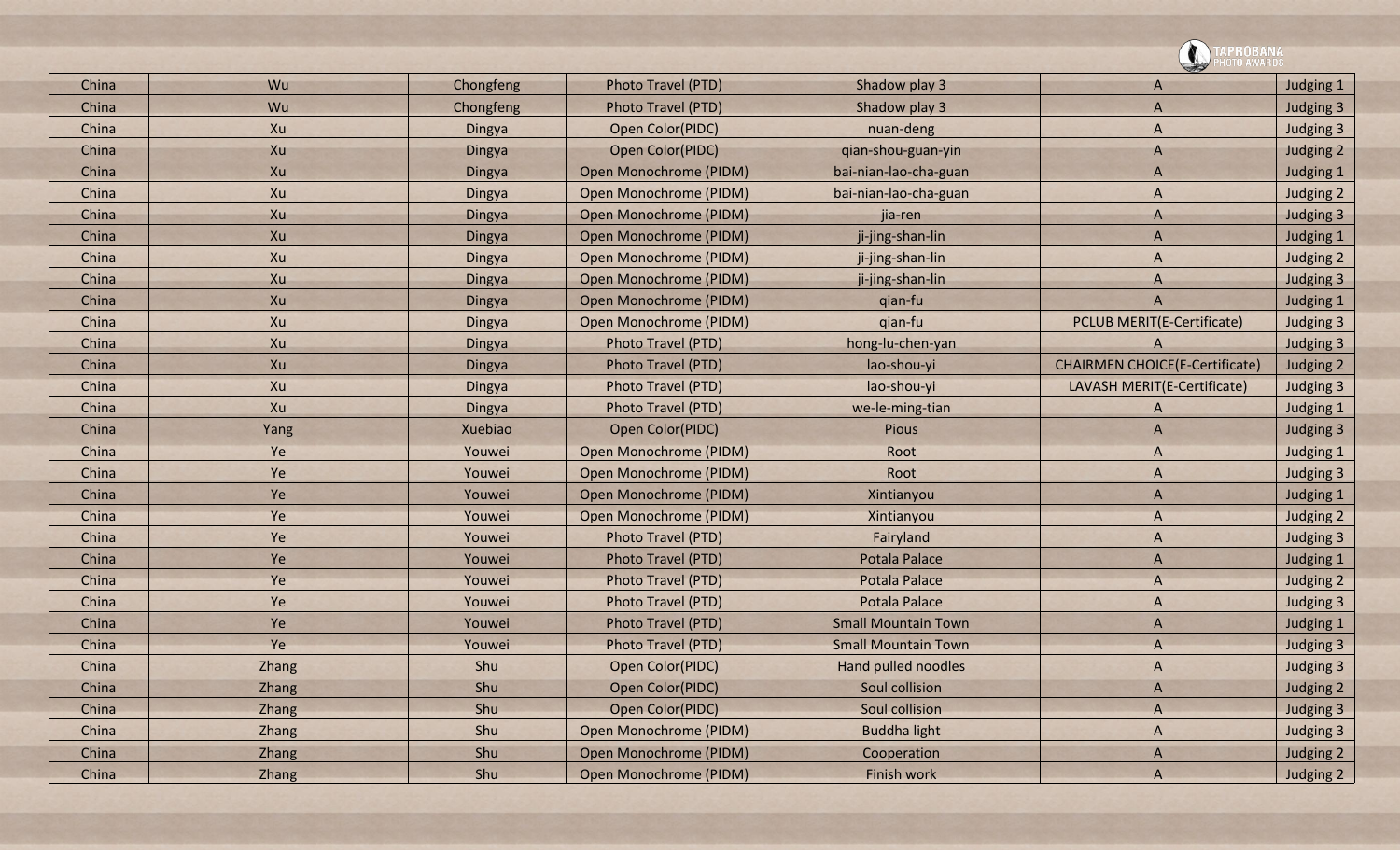|               |                                |                 |                        |                               | <b>PROBANA</b>                    |           |
|---------------|--------------------------------|-----------------|------------------------|-------------------------------|-----------------------------------|-----------|
| China         | Zhang                          | Shu             | Photo Travel (PTD)     | <b>Spring Festival Jiajie</b> | A                                 | Judging 3 |
| China         | <b>Zhang</b>                   | Shu             | Photo Travel (PTD)     | <b>Vitality Longquan</b>      | A                                 | Judging 2 |
| China         | Zhang                          | Shu             | Photo Travel (PTD)     | <b>Vitality Longquan</b>      | A                                 | Judging 3 |
| China         | <b>Zhang</b>                   | Xiaoqing        | Open Monochrome (PIDM) | <b>Charming Performance</b>   | A                                 | Judging 1 |
| China         | Zhang                          | Xiaoqing        | Open Monochrome (PIDM) | <b>Charming Performance</b>   | A                                 | Judging 2 |
| China         | Zheng                          | Chenglin        | Open Color(PIDC)       | Camel team7                   | A                                 | Judging 2 |
| China         | Zheng                          | Chenglin        | Open Color(PIDC)       | <b>Gloden Harvest</b>         | A                                 | Judging 1 |
| China         | Zheng                          | Chenglin        | Open Color(PIDC)       | <b>Gloden Harvest</b>         | A                                 | Judging 3 |
| China         | Zheng                          | Chenglin        | Open Color(PIDC)       | Prayer in holyland            | A                                 | Judging 2 |
| China         | Zheng                          | Chenglin        | Open Color(PIDC)       | Prayer in holyland            | A                                 | Judging 3 |
| China         | Zheng                          | Chenglin        | Photo Travel (PTD)     | <b>Family in Mountains1</b>   | A                                 | Judging 3 |
| Cyprus        | KONSTANTINOU ACHERIOTIS        | <b>CHRISTOS</b> | Open Color(PIDC)       | Lady in gladness              | A                                 | Judging 2 |
| Cyprus        | <b>KONSTANTINOU ACHERIOTIS</b> | <b>CHRISTOS</b> | Open Color(PIDC)       | Lady in gladness              | A                                 | Judging 3 |
| Cyprus        | KONSTANTINOU ACHERIOTIS        | <b>CHRISTOS</b> | Open Monochrome (PIDM) | <b>Bridge games</b>           | A                                 | Judging 1 |
| Cyprus        | KONSTANTINOU ACHERIOTIS        | <b>CHRISTOS</b> | Open Monochrome (PIDM) | <b>Bridge games</b>           | A                                 | Judging 2 |
| <b>Cyprus</b> | KONSTANTINOU ACHERIOTIS        | <b>CHRISTOS</b> | Open Monochrome (PIDM) | <b>Bridge games</b>           | A                                 | Judging 3 |
| Cyprus        | KONSTANTINOU ACHERIOTIS        | <b>CHRISTOS</b> | Photo Travel (PTD)     | Church in the water           | A                                 | Judging 1 |
| Cyprus        | <b>STAVRI</b>                  | <b>STEVEN</b>   | Open Color(PIDC)       | LILY <sub>5</sub>             | A                                 | Judging 3 |
| Cyprus        | <b>STAVRI</b>                  | <b>STEVEN</b>   | Open Monochrome (PIDM) | <b>BONNIE WITH FLOWERS 5</b>  | A                                 | Judging 2 |
| Cyprus        | <b>STAVRI</b>                  | <b>STEVEN</b>   | Photo Travel (PTD)     | <b>EDRO III SHIPWRECK</b>     | A                                 | Judging 1 |
| England       | Dalton                         | <b>Nigel</b>    | Open Monochrome (PIDM) | <b>Ballerina Splits</b>       | A                                 | Judging 1 |
| England       | Dalton                         | Nigel           | Open Monochrome (PIDM) | <b>Ballerina Splits</b>       | A                                 | Judging 2 |
| England       | Dalton                         | <b>Nigel</b>    | Open Monochrome (PIDM) | <b>Ballerina Splits</b>       | <b>PCLUB MERIT(E-Certificate)</b> | Judging 3 |
| England       | Dalton                         | Nigel           | Open Monochrome (PIDM) | Pip with Hat and Cane         | LAVASH MERIT(E-Certificate)       | Judging 1 |
| England       | Dalton                         | Nigel           | Open Monochrome (PIDM) | Pip with Hat and Cane         | LAVASH MERIT(E-Certificate)       | Judging 2 |
| England       | Dalton                         | <b>Nigel</b>    | Open Monochrome (PIDM) | Pip with Hat and Cane         | A                                 | Judging 3 |
| England       | Dalton                         | <b>Nigel</b>    | Open Monochrome (PIDM) | <b>Viking Queen 2</b>         | A                                 | Judging 2 |
| England       | Dalton                         | Nigel           | Open Monochrome (PIDM) | <b>Viking Queen 2</b>         | A                                 | Judging 3 |
| England       | Dalton                         | Nigel           | Photo Travel (PTD)     | <b>Marching Band</b>          | $\mathsf{A}$                      | Judging 2 |
| England       | Dalton                         | Nigel           | Photo Travel (PTD)     | <b>Marching Band</b>          | A                                 | Judging 3 |
| England       | <b>NISSEN</b>                  | Ann             | Open Color(PIDC)       | Ashley and the Lamp           | A                                 | Judging 1 |
| England       | <b>NISSEN</b>                  | Ann             | Open Color(PIDC)       | Ashley and the Lamp           | $\mathsf{A}$                      | Judging 2 |
| England       | <b>NISSEN</b>                  | Ann             | Open Color(PIDC)       | Ashley and the Lamp           | A                                 | Judging 3 |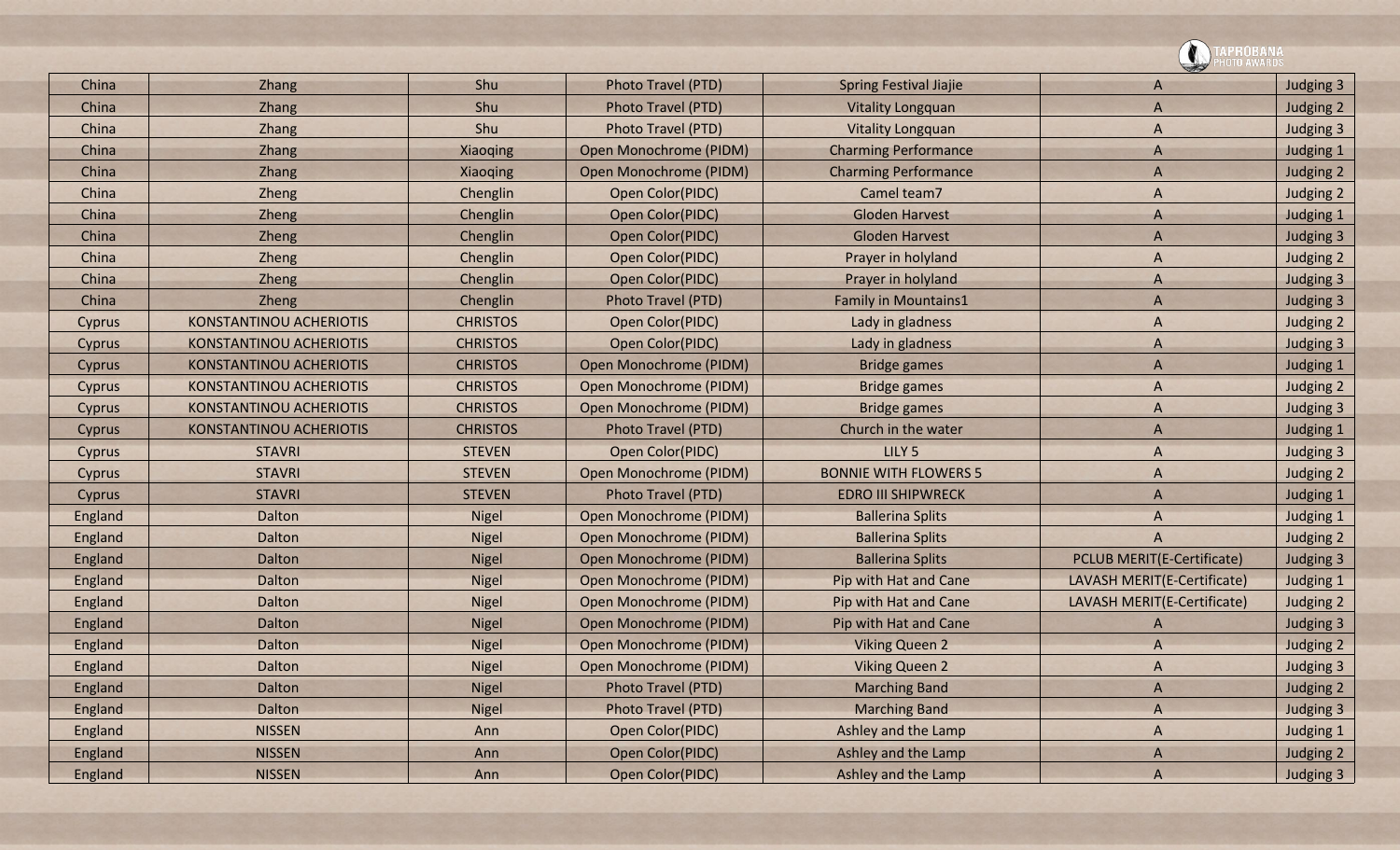|         |               |     |                        |                                 | <b>PRUBANA</b><br>DTO AWARDS      |                  |  |
|---------|---------------|-----|------------------------|---------------------------------|-----------------------------------|------------------|--|
| England | <b>NISSEN</b> | Ann | Open Color(PIDC)       | <b>Audry Hepburn</b>            | A                                 | Judging 1        |  |
| England | <b>NISSEN</b> | Ann | Open Color(PIDC)       | <b>Audry Hepburn</b>            | SSP MERIT(E-Certificate)          | Judging 2        |  |
| England | <b>NISSEN</b> | Ann | Open Color(PIDC)       | <b>Audry Hepburn</b>            | A                                 | Judging 3        |  |
| England | <b>NISSEN</b> | Ann | Open Color(PIDC)       | <b>British Redcoat</b>          | LAVASH MERIT(E-Certificate)       | Judging 1        |  |
| England | <b>NISSEN</b> | Ann | Open Color(PIDC)       | <b>British Redcoat</b>          | A                                 | Judging 3        |  |
| England | <b>NISSEN</b> | Ann | Open Color(PIDC)       | The Valentine                   | A                                 | Judging 1        |  |
| England | <b>NISSEN</b> | Ann | Open Color(PIDC)       | The Valentine                   | A                                 | Judging 3        |  |
| England | <b>NISSEN</b> | Ann | Open Monochrome (PIDM) | Chaplin in Jest                 | A                                 | Judging 1        |  |
| England | <b>NISSEN</b> | Ann | Open Monochrome (PIDM) | Chaplin in Jest                 | A                                 | Judging 3        |  |
| England | <b>NISSEN</b> | Ann | Open Monochrome (PIDM) | Contemplation                   | A                                 | Judging 3        |  |
| England | <b>NISSEN</b> | Ann | Open Monochrome (PIDM) | Little light refreshment        | A                                 | Judging 1        |  |
| England | <b>NISSEN</b> | Ann | Photo Travel (PTD)     | Machu Picchu                    | A                                 | Judging 1        |  |
| England | <b>NISSEN</b> | Ann | Photo Travel (PTD)     | Machu Picchu                    | <b>PCLUB MERIT(E-Certificate)</b> | Judging 2        |  |
| England | <b>NISSEN</b> | Ann | Photo Travel (PTD)     | Machu Picchu                    | LAVASH MERIT(E-Certificate)       | Judging 3        |  |
| England | <b>NISSEN</b> | Ann | Photo Travel (PTD)     | Malta                           | A                                 | Judging 1        |  |
| England | <b>NISSEN</b> | Ann | Photo Travel (PTD)     | <b>Still Waters at the Tarn</b> | A                                 | Judging 3        |  |
| England | sutton        | lee | Open Color(PIDC)       | <b>Buttermere Tree</b>          | A                                 | Judging 2        |  |
| England | sutton        | lee | Open Color(PIDC)       | <b>Buttermere Tree</b>          | A                                 | <b>Judging 3</b> |  |
| England | sutton        | lee | Open Color(PIDC)       | Swerved                         | A                                 | Judging 1        |  |
| England | sutton        | lee | Open Color(PIDC)       | Swerved                         | A                                 | Judging 2        |  |
| England | sutton        | lee | Open Color(PIDC)       | Tempest                         | LAVASH MERIT(E-Certificate)       | Judging 1        |  |
| England | sutton        | lee | Open Color(PIDC)       | Tempest                         | <b>LAVASH GOLD</b>                | Judging 2        |  |
| England | sutton        | lee | Open Color(PIDC)       | Tempest                         | LAVASH MERIT(E-Certificate)       | Judging 3        |  |
| England | sutton        | lee | Open Color(PIDC)       | The Godfather 2                 | A                                 | Judging 1        |  |
| England | sutton        | lee | Open Monochrome (PIDM) | Girl at the Cinema              | A                                 | Judging 1        |  |
| England | sutton        | lee | Open Monochrome (PIDM) | Londoner                        | LAVASH MERIT(E-Certificate)       | Judging 1        |  |
| England | sutton        | lee | Open Monochrome (PIDM) | Londoner                        |                                   | Judging 2        |  |
| England | sutton        | lee | Open Monochrome (PIDM) | Londoner                        | <b>PCLUB MERIT(E-Certificate)</b> | Judging 3        |  |
| England | sutton        | lee | Open Monochrome (PIDM) | The Card mono                   | A                                 | Judging 1        |  |
| England | sutton        | lee | Open Monochrome (PIDM) | The Card mono                   | $\overline{A}$                    | Judging 3        |  |
| England | sutton        | lee | Open Monochrome (PIDM) | Three in a Line                 | A                                 | Judging 1        |  |
| England | sutton        | lee | Open Monochrome (PIDM) | Three in a Line                 | A                                 | Judging 2        |  |
| England | sutton        | lee | Open Monochrome (PIDM) | Three in a Line                 | $\boldsymbol{A}$                  | Judging 3        |  |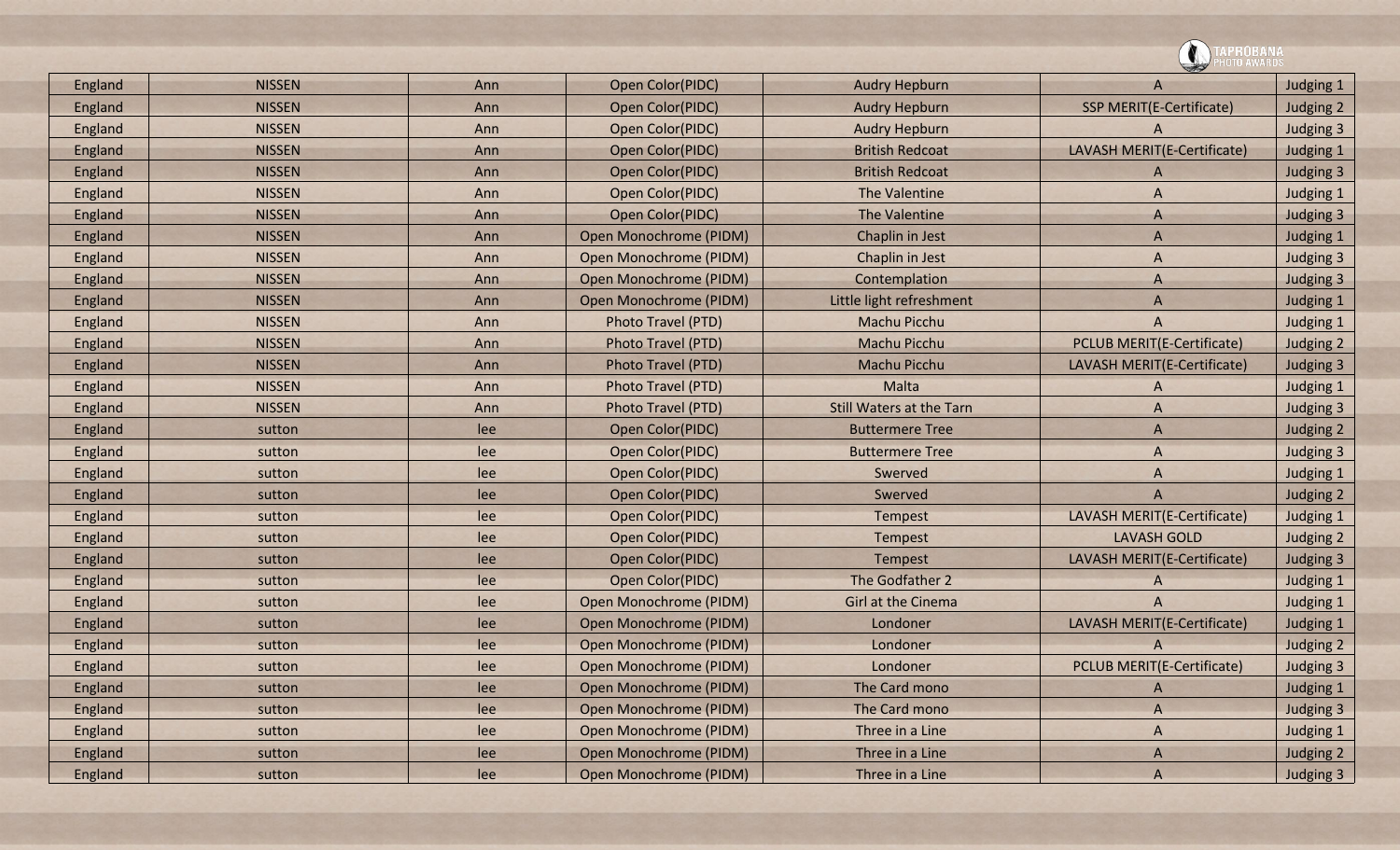|         |                 |                |                        |                             | <b>\PROBANA</b>          |           |
|---------|-----------------|----------------|------------------------|-----------------------------|--------------------------|-----------|
| England | Whitty          | Chris          | Open Color(PIDC)       | <b>Blizzard Stoke Park</b>  | A                        | Judging 2 |
| England | Whitty          | <b>Chris</b>   | Open Color(PIDC)       | <b>Blizzard Stoke Park</b>  | A                        | Judging 3 |
| England | Whitty          | Chris          | Open Color(PIDC)       | Playing to the moon         | A                        | Judging 2 |
| England | Whitty          | Chris          | Open Monochrome (PIDM) | Mel and recorder mono 1     | A                        | Judging 2 |
| England | Whitty          | Chris          | Photo Travel (PTD)     | Machu Picchu 11             | A                        | Judging 2 |
| England | Whitty          | <b>Chris</b>   | Photo Travel (PTD)     | <b>Street vendor Cusco</b>  | A                        | Judging 1 |
| Finland | Korpela         | Antti          | Open Color(PIDC)       | Courtyard                   | A                        | Judging 1 |
| Finland | Korpela         | Antti          | Open Color(PIDC)       | Courtyard                   | A                        | Judging 2 |
| Finland | Korpela         | Antti          | Open Monochrome (PIDM) | <b>Modern Library</b>       | A                        | Judging 2 |
| Finland | Korpela         | Antti          | Open Monochrome (PIDM) | <b>Wave is Coming</b>       | A                        | Judging 2 |
| Finland | Korpela         | Antti          | Open Monochrome (PIDM) | <b>Wave is Coming</b>       | A                        | Judging 3 |
| Finland | Korpela         | Antti          | Photo Travel (PTD)     | <b>Face Value</b>           | A                        | Judging 1 |
| Finland | Korpela         | Antti          | Photo Travel (PTD)     | <b>Face Value</b>           | A                        | Judging 3 |
| Finland | Korpela         | Antti          | Photo Travel (PTD)     | Masjid Al Rahim             | SSP MERIT(E-Certificate) | Judging 1 |
| France  | Decaudin        | <b>Bernard</b> | Open Color(PIDC)       | Between two autumns         | A                        | Judging 2 |
| France  | <b>Decaudin</b> | <b>Bernard</b> | Open Color(PIDC)       | <b>Montaigne University</b> | A                        | Judging 3 |
| France  | Decaudin        | <b>Bernard</b> | Open Color(PIDC)       | Three brothers              | A                        | Judging 1 |
| France  | Decaudin        | <b>Bernard</b> | Open Monochrome (PIDM) | Classroom                   | A                        | Judging 2 |
| France  | Decaudin        | <b>Bernard</b> | Open Monochrome (PIDM) | <b>Iceland horse</b>        | A                        | Judging 2 |
| France  | Decaudin        | <b>Bernard</b> | Open Monochrome (PIDM) | Teacher                     | A                        | Judging 3 |
| France  | Decaudin        | <b>Bernard</b> | Photo Travel (PTD)     | <b>Black americana2</b>     | A                        | Judging 1 |
| France  | Decaudin        | <b>Bernard</b> | Photo Travel (PTD)     | <b>Calle Colon</b>          | <b>SSP GOLD</b>          | Judging 1 |
| France  | Decaudin        | <b>Bernard</b> | Photo Travel (PTD)     | Cubana life                 | A                        | Judging 1 |
| France  | Decaudin        | <b>Bernard</b> | Photo Travel (PTD)     | Cubana life                 | A                        | Judging 2 |
| France  | Decaudin        | <b>Bernard</b> | Photo Travel (PTD)     | Cubana life                 | A                        | Judging 3 |
| France  | Decaudin        | <b>Bernard</b> | Photo Travel (PTD)     | Tiebele3                    | A                        | Judging 1 |
| France  | Decaudin        | <b>Bernard</b> | Photo Travel (PTD)     | Tiebele3                    | $\overline{A}$           | Judging 2 |
| France  | Pouillon        | Sophie         | Open Color(PIDC)       | cerceau a deux              | $\mathsf{A}$             | Judging 1 |
| France  | Pouillon        | Sophie         | Open Color(PIDC)       | dame en rouge               | $\mathsf{A}$             | Judging 1 |
| France  | Pouillon        | Sophie         | Open Monochrome (PIDM) | <b>Egypte Music Hall</b>    | $\mathsf{A}$             | Judging 3 |
| France  | Pouillon        | Sophie         | Open Monochrome (PIDM) | envol par le chignon        | $\mathsf{A}$             | Judging 3 |
| France  | Pouillon        | Sophie         | Open Monochrome (PIDM) | <b>Formation pyramide</b>   | $\overline{A}$           | Judging 1 |
| France  | Pouillon        | Sophie         | Photo Travel (PTD)     | restauration temple         | $\overline{A}$           | Judging 1 |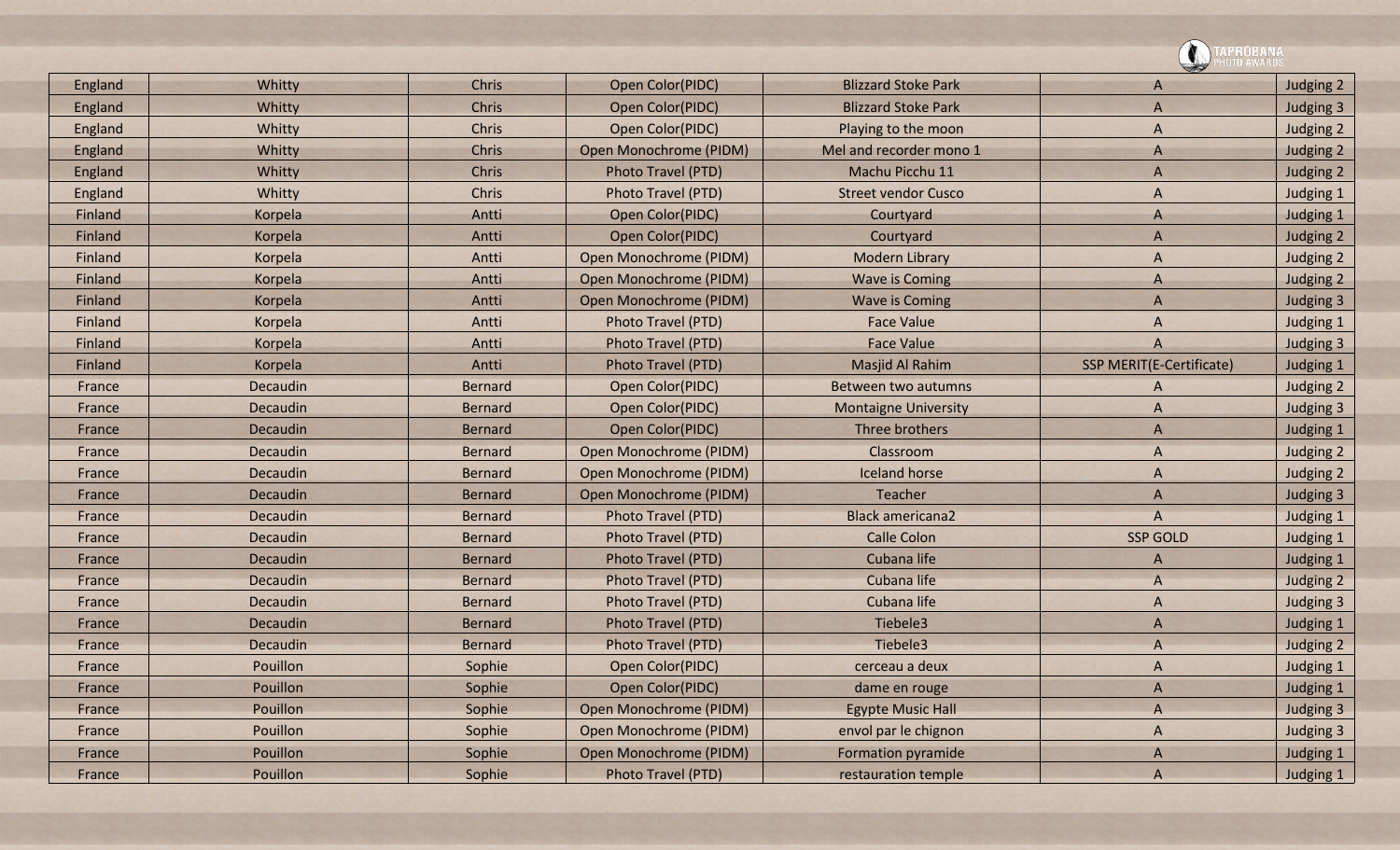|         |                 |                |                           |                               | <b>\PROBANA</b><br>DTO AWARD:   |           |
|---------|-----------------|----------------|---------------------------|-------------------------------|---------------------------------|-----------|
| Germany | <b>Brennich</b> | <b>Norbert</b> | Open Color(PIDC)          | Everything just facade        | A                               | Judging 1 |
| Germany | <b>Brennich</b> | <b>Norbert</b> | Open Color(PIDC)          | Everything just facade        | A                               | Judging 3 |
| Germany | <b>Brennich</b> | Norbert        | Open Color(PIDC)          | Loterie                       | A                               | Judging 1 |
| Germany | <b>Brennich</b> | Norbert        | Open Monochrome (PIDM)    | Dirt road                     | A                               | Judging 1 |
| Germany | <b>Brennich</b> | <b>Norbert</b> | Open Monochrome (PIDM)    | Looking up                    | A                               | Judging 1 |
| Germany | <b>Brennich</b> | Norbert        | Open Monochrome (PIDM)    | Looking up                    | A                               | Judging 2 |
| Germany | <b>Brennich</b> | <b>Norbert</b> | Photo Travel (PTD)        | <b>Race Stopp</b>             | A                               | Judging 1 |
| Germany | <b>Brennich</b> | Norbert        | Photo Travel (PTD)        | <b>Street life</b>            | $\overline{A}$                  | Judging 1 |
| Germany | <b>Brennich</b> | Norbert        | Photo Travel (PTD)        | <b>Street life</b>            | A                               | Judging 2 |
| Germany | <b>Brennich</b> | <b>Norbert</b> | Photo Travel (PTD)        | volcanic land                 | A                               | Judging 1 |
| Germany | HalvasNielsen   | <b>Herdis</b>  | Open Color(PIDC)          | Dramatic field of rape        | A                               | Judging 1 |
| Germany | HalvasNielsen   | <b>Herdis</b>  | Open Monochrome (PIDM)    | <b>Nursing three Vervets</b>  | A                               | Judging 1 |
| Germany | HalvasNielsen   | <b>Herdis</b>  | Open Monochrome (PIDM)    | Zebra Group                   | A                               | Judging 1 |
| Germany | Meinberg        | Volker         | Open Monochrome (PIDM)    | <b>Yellowstone NP 13</b>      | A                               | Judging 1 |
| Germany | Meinberg        | Volker         | Photo Travel (PTD)        | The Palouse 05                | A                               | Judging 3 |
| Germany | Meinberg        | Volker         | <b>Photo Travel (PTD)</b> | Yellowstone NP 16             | A                               | Judging 1 |
| Germany | Meinberg        | Volker         | Photo Travel (PTD)        | <b>Yellowstone NP 16</b>      | A                               | Judging 2 |
| Germany | Schmidt         | <b>Barbara</b> | Open Color(PIDC)          | Hasenbergl 01                 | A                               | Judging 1 |
| Germany | Schmidt         | <b>Barbara</b> | Open Color(PIDC)          | Hasenbergl 01                 | A                               | Judging 2 |
| Germany | Schmidt         | <b>Barbara</b> | Open Color(PIDC)          | Hasenbergl 01                 | A                               | Judging 3 |
| Germany | Schmidt         | <b>Barbara</b> | Open Color(PIDC)          | MMK21                         | $\overline{A}$                  | Judging 2 |
| Germany | Schmidt         | <b>Barbara</b> | Open Color(PIDC)          | MMK21                         | <b>SSP MERIT(E-Certificate)</b> | Judging 3 |
| Germany | Schmidt         | <b>Barbara</b> | Open Color(PIDC)          | small detours make big joy    | A                               | Judging 3 |
| Germany | Schmidt         | <b>Barbara</b> | Open Monochrome (PIDM)    | Artist reverse glass painting | A                               | Judging 2 |
| Germany | Schmidt         | <b>Barbara</b> | Open Monochrome (PIDM)    | C01 in MKM                    | A                               | Judging 3 |
| Germany | Schmidt         | <b>Barbara</b> | Open Monochrome (PIDM)    | Rheinauhafen 02               | $\overline{A}$                  | Judging 2 |
| Germany | Schmidt         | <b>Barbara</b> | Photo Travel (PTD)        | Hamburg U 03                  | <b>LAVASH GOLD</b>              | Judging 2 |
| Germany | Schmidt         | <b>Barbara</b> | Photo Travel (PTD)        | Iguazu <sub>3</sub>           | A                               | Judging 3 |
| Germany | Schmidt         | <b>Barbara</b> | Photo Travel (PTD)        | Inge-Beisheim-Platz           | A                               | Judging 1 |
| Germany | Schmidt         | <b>Barbara</b> | Photo Travel (PTD)        | Inge-Beisheim-Platz           | A                               | Judging 2 |
| Germany | Schmitz         | Willi          | Open Color(PIDC)          | <b>Bluetit in springtime</b>  | A                               | Judging 2 |
| Germany | Schmitz         | Willi          | Open Monochrome (PIDM)    | Dark clouds                   | A                               | Judging 1 |
| Germany | Schmitz         | Willi          | Open Monochrome (PIDM)    | The bridge                    | $\overline{A}$                  | Judging 1 |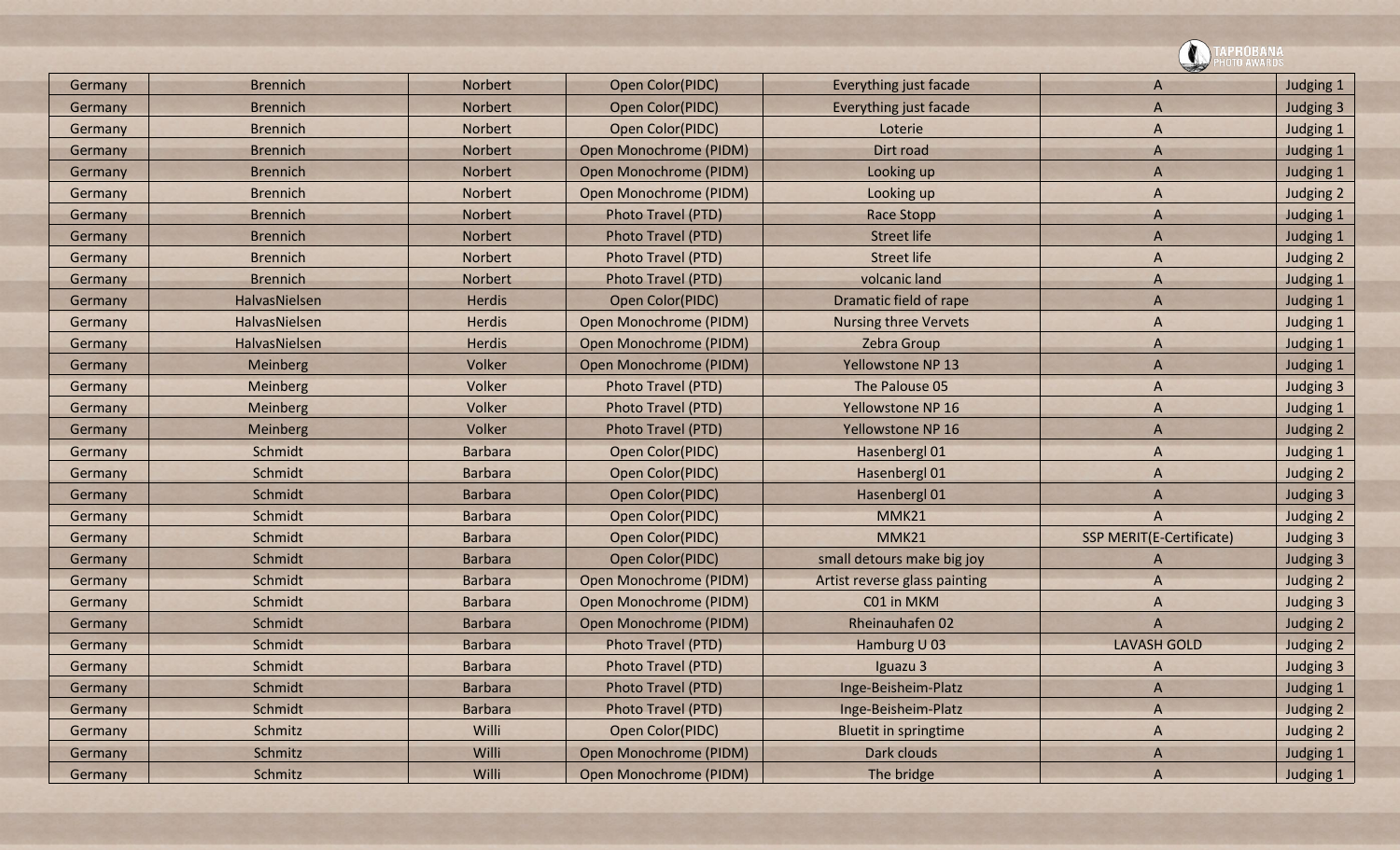![](_page_23_Picture_0.jpeg)

| Germany          | Schmitz  | Willi              | Open Monochrome (PIDM) | The bridge                          | A                                 | Judging 2 |
|------------------|----------|--------------------|------------------------|-------------------------------------|-----------------------------------|-----------|
| Germany          | Schmitz  | Willi              | Photo Travel (PTD)     | Cassone de Malcesine                | A                                 | Judging 3 |
| Germany          | Schmitz  | Willi              | Photo Travel (PTD)     | <b>Castelrotto in the Dolomites</b> | A                                 | Judging 1 |
| Germany          | Schmitz  | Willi              | Photo Travel (PTD)     | Castelrotto in the Dolomites        | <b>SSP MERIT(E-Certificate)</b>   | Judging 2 |
| Germany          | Schmitz  | Willi              | Photo Travel (PTD)     | <b>Castelrotto in the Dolomites</b> | A                                 | Judging 3 |
| Germany          | Schmitz  | Willi              | Photo Travel (PTD)     | Springtime in the Eifel             | A                                 | Judging 3 |
| Germany          | Schmitz  | Willi              | Photo Travel (PTD)     | <b>Vineyard by Mayschoss</b>        | A                                 | Judging 2 |
| Germany          | Witthake | Helmut             | Open Color(PIDC)       | <b>Lotus Flower</b>                 | A                                 | Judging 1 |
| Germany          | Witthake | Helmut             | Open Monochrome (PIDM) | <b>Open Doors</b>                   | A                                 | Judging 1 |
| Germany          | Witthake | Helmut             | Photo Travel (PTD)     | <b>Monte Alban</b>                  | A                                 | Judging 3 |
| Germany          | Witthake | Helmut             | Photo Travel (PTD)     | Teotihuacan 1                       | JUDGES CHOICE(E-Certificate)      | Judging 3 |
| Hong Kong        | Chan     | <b>Ching Ching</b> | Open Color(PIDC)       | <b>Blocks Of Stories</b>            | A                                 | Judging 1 |
| <b>Hong Kong</b> | Chan     | <b>Ching Ching</b> | Open Color(PIDC)       | <b>Blocks Of Stories</b>            | A                                 | Judging 2 |
| <b>Hong Kong</b> | Chan     | <b>Ching Ching</b> | Open Color(PIDC)       | <b>Daily Routine</b>                | LAVASH MERIT(E-Certificate)       | Judging 1 |
| <b>Hong Kong</b> | Chan     | <b>Ching Ching</b> | Open Color(PIDC)       | <b>Daily Routine</b>                | A                                 | Judging 2 |
| <b>Hong Kong</b> | Chan     | <b>Ching Ching</b> | Open Color(PIDC)       | <b>Feed Of Love</b>                 | A                                 | Judging 1 |
| <b>Hong Kong</b> | Chan     | <b>Ching Ching</b> | Open Color(PIDC)       | <b>Feed Of Love</b>                 | $\overline{A}$                    | Judging 2 |
| <b>Hong Kong</b> | Chan     | <b>Ching Ching</b> | Open Color(PIDC)       | <b>Feed Of Love</b>                 | <b>PCLUB MERIT(E-Certificate)</b> | Judging 3 |
| <b>Hong Kong</b> | Chan     | <b>Ching Ching</b> | Open Color(PIDC)       | <b>Monkey Phubber</b>               | A                                 | Judging 1 |
| <b>Hong Kong</b> | Chan     | <b>Ching Ching</b> | Open Color(PIDC)       | <b>Monkey Phubber</b>               | <b>SSP MERIT(E-Certificate)</b>   | Judging 2 |
| <b>Hong Kong</b> | Chan     | <b>Ching Ching</b> | Open Monochrome (PIDM) | <b>Mornig Meal</b>                  | A                                 | Judging 3 |
| <b>Hong Kong</b> | Chan     | <b>Ching Ching</b> | Open Monochrome (PIDM) | <b>Queen Of The Rings</b>           | A                                 | Judging 1 |
| <b>Hong Kong</b> | Chan     | <b>Ching Ching</b> | Open Monochrome (PIDM) | Queen Of The Rings                  | A                                 | Judging 2 |
| <b>Hong Kong</b> | Chan     | <b>Ching Ching</b> | Open Monochrome (PIDM) | <b>Queen Of The Rings</b>           | A                                 | Judging 3 |
| <b>Hong Kong</b> | Chan     | <b>Ching Ching</b> | Open Monochrome (PIDM) | <b>Soft And Passionate</b>          | <b>SSP MERIT(E-Certificate)</b>   | Judging 2 |
| <b>Hong Kong</b> | Chan     | <b>Ching Ching</b> | Open Monochrome (PIDM) | <b>Soft And Passionate</b>          | SSP MERIT(E-Certificate)          | Judging 3 |
| Hong Kong        | Chan     | <b>Ching Ching</b> | Open Monochrome (PIDM) | <b>Walking Into Darkness</b>        | A                                 | Judging 1 |
| <b>Hong Kong</b> | Chan     | <b>Ching Ching</b> | Open Monochrome (PIDM) | <b>Walking Into Darkness</b>        | A                                 | Judging 2 |
| <b>Hong Kong</b> | Chan     | <b>Ching Ching</b> | Open Monochrome (PIDM) | <b>Walking Into Darkness</b>        | A                                 | Judging 3 |
| <b>Hong Kong</b> | Chan     | <b>Ching Ching</b> | Photo Travel (PTD)     | City Of Mist 006                    | $\overline{A}$                    | Judging 1 |
| <b>Hong Kong</b> | Chan     | <b>Ching Ching</b> | Photo Travel (PTD)     | City Of Mist 006                    | A                                 | Judging 2 |
| <b>Hong Kong</b> | Chan     | <b>Ching Ching</b> | Photo Travel (PTD)     | City Of Mist 006                    | A                                 | Judging 3 |
| <b>Hong Kong</b> | Chan     | <b>Ching Ching</b> | Photo Travel (PTD)     | <b>Hue Of Wasteland</b>             | $\overline{A}$                    | Judging 1 |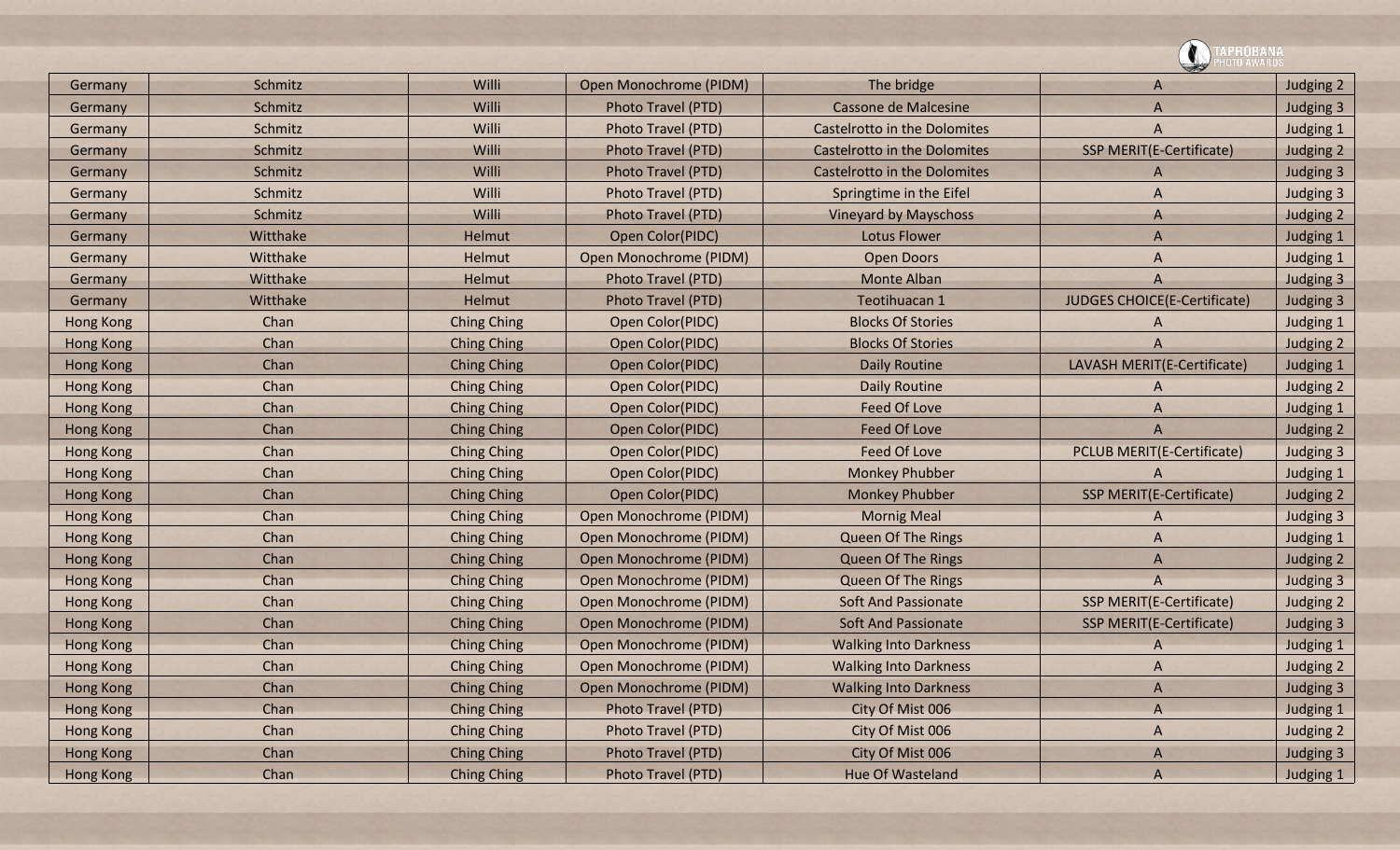|                  |             |                    |                        |                            | APROBANA                        |           |
|------------------|-------------|--------------------|------------------------|----------------------------|---------------------------------|-----------|
| <b>Hong Kong</b> | Chan        | <b>Ching Ching</b> | Photo Travel (PTD)     | Hue Of Wasteland           | A                               | Judging 2 |
| <b>Hong Kong</b> | Chan        | <b>Ching Ching</b> | Photo Travel (PTD)     | Sandy Bumps 003            | A                               | Judging 1 |
| <b>Hong Kong</b> | Chan        | <b>Ching Ching</b> | Photo Travel (PTD)     | <b>Warm Comfort</b>        | A                               | Judging 3 |
| <b>Hong Kong</b> | <b>CHAN</b> | <b>DIANA</b>       | Open Color(PIDC)       | <b>Blue Magic in Snow</b>  | A                               | Judging 2 |
| <b>Hong Kong</b> | <b>CHAN</b> | <b>DIANA</b>       | Open Color(PIDC)       | <b>Blue Magic in Snow</b>  | A                               | Judging 3 |
| <b>Hong Kong</b> | <b>CHAN</b> | <b>DIANA</b>       | Open Color(PIDC)       | Fanciful image 1           | A                               | Judging 1 |
| <b>Hong Kong</b> | <b>CHAN</b> | <b>DIANA</b>       | Open Color(PIDC)       | Fanciful image 1           | A                               | Judging 2 |
| <b>Hong Kong</b> | <b>CHAN</b> | <b>DIANA</b>       | Open Color(PIDC)       | Fanciful image 1           | A                               | Judging 3 |
| <b>Hong Kong</b> | <b>CHAN</b> | <b>DIANA</b>       | Open Color(PIDC)       | Rowing in Water flowers    | A                               | Judging 1 |
| <b>Hong Kong</b> | <b>CHAN</b> | <b>DIANA</b>       | Open Color(PIDC)       | Rowing in Water flowers    | <b>LAVASH GOLD</b>              | Judging 3 |
| <b>Hong Kong</b> | <b>CHAN</b> | <b>DIANA</b>       | Open Color(PIDC)       | The Heart Road             | SSP MERIT(E-Certificate)        | Judging 2 |
| <b>Hong Kong</b> | <b>CHAN</b> | <b>DIANA</b>       | Open Color(PIDC)       | The Heart Road             | A                               | Judging 3 |
| <b>Hong Kong</b> | <b>CHAN</b> | <b>DIANA</b>       | Open Monochrome (PIDM) | Diligent worker            | A                               | Judging 1 |
| <b>Hong Kong</b> | <b>CHAN</b> | <b>DIANA</b>       | Open Monochrome (PIDM) | Diligent worker            | A                               | Judging 2 |
| <b>Hong Kong</b> | <b>CHAN</b> | <b>DIANA</b>       | Open Monochrome (PIDM) | Diligent worker            | A                               | Judging 3 |
| <b>Hong Kong</b> | <b>CHAN</b> | <b>DIANA</b>       | Open Monochrome (PIDM) | Encounter 1                | A                               | Judging 1 |
| <b>Hong Kong</b> | <b>CHAN</b> | <b>DIANA</b>       | Open Monochrome (PIDM) | Encounter 1                | <b>SSP MERIT(E-Certificate)</b> | Judging 2 |
| <b>Hong Kong</b> | <b>CHAN</b> | <b>DIANA</b>       | Open Monochrome (PIDM) | <b>Mantis</b>              | LAVASH MERIT(E-Certificate)     | Judging 1 |
| <b>Hong Kong</b> | <b>CHAN</b> | <b>DIANA</b>       | Open Monochrome (PIDM) | <b>Mantis</b>              | A                               | Judging 2 |
| <b>Hong Kong</b> | <b>CHAN</b> | <b>DIANA</b>       | Open Monochrome (PIDM) | <b>Mantis</b>              | A                               | Judging 3 |
| <b>Hong Kong</b> | <b>CHAN</b> | <b>DIANA</b>       | Open Monochrome (PIDM) | <b>Winter Romances</b>     | A                               | Judging 2 |
| <b>Hong Kong</b> | <b>CHAN</b> | <b>DIANA</b>       | Open Monochrome (PIDM) | <b>Winter Romances</b>     | <b>PCLUB GOLD</b>               | Judging 3 |
| <b>Hong Kong</b> | <b>CHAN</b> | <b>DIANA</b>       | Photo Travel (PTD)     | <b>Magical Blue</b>        | LAVASH MERIT(E-Certificate)     | Judging 1 |
| <b>Hong Kong</b> | <b>CHAN</b> | <b>DIANA</b>       | Photo Travel (PTD)     | <b>Magical Blue</b>        | A                               | Judging 2 |
| <b>Hong Kong</b> | <b>CHAN</b> | <b>DIANA</b>       | Photo Travel (PTD)     | <b>Magical Blue</b>        | A                               | Judging 3 |
| <b>Hong Kong</b> | <b>CHAN</b> | <b>DIANA</b>       | Photo Travel (PTD)     | Mirroring                  | A                               | Judging 2 |
| <b>Hong Kong</b> | <b>CHAN</b> | <b>DIANA</b>       | Photo Travel (PTD)     | Phuket vegetarian festival | <b>SSP GOLD</b>                 | Judging 2 |
| Hong Kong        | <b>CHAN</b> | <b>DIANA</b>       | Photo Travel (PTD)     | Phuket vegetarian festival | SSP MERIT(E-Certificate)        | Judging 3 |
| <b>Hong Kong</b> | <b>CHAN</b> | <b>DIANA</b>       | Photo Travel (PTD)     | <b>Winter Wonder</b>       | A                               | Judging 1 |
| Hong Kong        | Che         | Arnaldo Paulo      | Open Color(PIDC)       | A long red dress 1         | <b>PCLUB GOLD</b>               | Judging 1 |
| Hong Kong        | Che         | Arnaldo Paulo      | Open Color(PIDC)       | A long red dress 1         | <b>SSP GOLD</b>                 | Judging 2 |
| Hong Kong        | Che         | Arnaldo Paulo      | Open Color(PIDC)       | A long red dress 1         | <b>SSP GOLD</b>                 | Judging 3 |
| <b>Hong Kong</b> | Che         | Arnaldo Paulo      | Open Color(PIDC)       | <b>Elephant fighting 1</b> | $\mathsf{A}$                    | Judging 1 |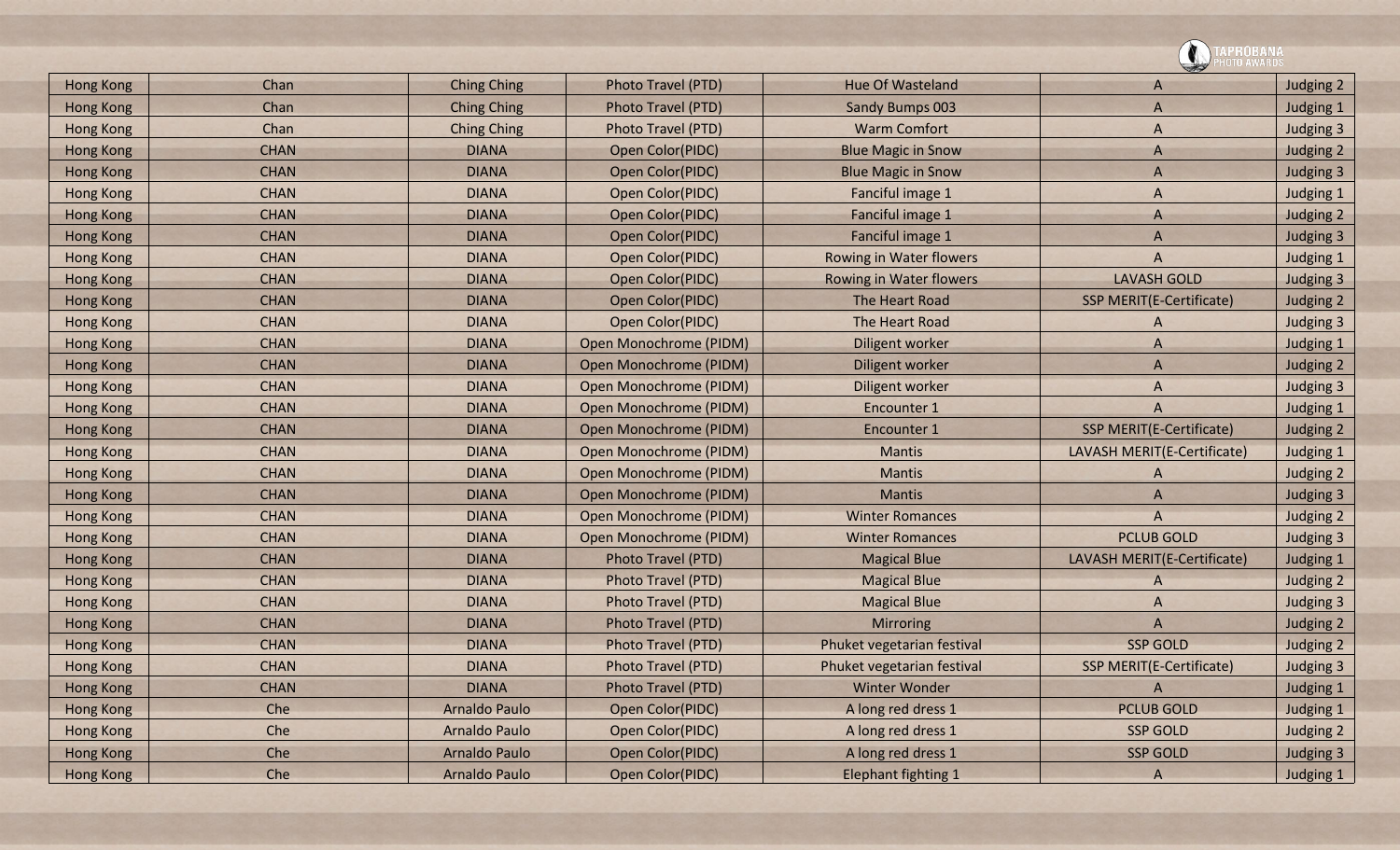|                  |     |                      |                        |                              | APROBANA<br>OTO AWARDS   |           |
|------------------|-----|----------------------|------------------------|------------------------------|--------------------------|-----------|
| <b>Hong Kong</b> | Che | <b>Arnaldo Paulo</b> | Open Color(PIDC)       | <b>Elephant fighting 1</b>   | A                        | Judging 2 |
| <b>Hong Kong</b> | Che | <b>Arnaldo Paulo</b> | Open Color(PIDC)       | <b>Elephant fighting 1</b>   | A                        | Judging 3 |
| <b>Hong Kong</b> | Che | <b>Arnaldo Paulo</b> | Open Color(PIDC)       | <b>Grazing 4</b>             | A                        | Judging 1 |
| <b>Hong Kong</b> | Che | <b>Arnaldo Paulo</b> | Open Color(PIDC)       | <b>Grazing 4</b>             | A                        | Judging 2 |
| <b>Hong Kong</b> | Che | <b>Arnaldo Paulo</b> | Open Color(PIDC)       | <b>Grazing 4</b>             | A                        | Judging 3 |
| <b>Hong Kong</b> | Che | <b>Arnaldo Paulo</b> | Open Color(PIDC)       | Lantern Festival 7           | A                        | Judging 1 |
| <b>Hong Kong</b> | Che | <b>Arnaldo Paulo</b> | Open Color(PIDC)       | Lantern Festival 7           | A                        | Judging 2 |
| <b>Hong Kong</b> | Che | <b>Arnaldo Paulo</b> | Open Color(PIDC)       | Lantern Festival 7           | A                        | Judging 3 |
| <b>Hong Kong</b> | Che | <b>Arnaldo Paulo</b> | Open Monochrome (PIDM) | A misty morning 1            | A                        | Judging 1 |
| <b>Hong Kong</b> | Che | <b>Arnaldo Paulo</b> | Open Monochrome (PIDM) | A misty morning 1            | A                        | Judging 2 |
| <b>Hong Kong</b> | Che | <b>Arnaldo Paulo</b> | Open Monochrome (PIDM) | A misty morning 1            | A                        | Judging 3 |
| <b>Hong Kong</b> | Che | <b>Arnaldo Paulo</b> | Open Monochrome (PIDM) | Happy childhood 20           | SSP MERIT(E-Certificate) | Judging 1 |
| <b>Hong Kong</b> | Che | <b>Arnaldo Paulo</b> | Open Monochrome (PIDM) | Happy childhood 20           | A                        | Judging 3 |
| <b>Hong Kong</b> | Che | <b>Arnaldo Paulo</b> | Open Monochrome (PIDM) | My Younger Brother 8         | A                        | Judging 1 |
| <b>Hong Kong</b> | Che | <b>Arnaldo Paulo</b> | Open Monochrome (PIDM) | My Younger Brother 8         | <b>PSA GOLD</b>          | Judging 3 |
| <b>Hong Kong</b> | Che | <b>Arnaldo Paulo</b> | Open Monochrome (PIDM) | Thangka Festival 1           | A                        | Judging 1 |
| <b>Hong Kong</b> | Che | <b>Arnaldo Paulo</b> | Open Monochrome (PIDM) | Thangka Festival 1           | A                        | Judging 3 |
| <b>Hong Kong</b> | Che | <b>Arnaldo Paulo</b> | Photo Travel (PTD)     | <b>Buddhist Academy 7</b>    | A                        | Judging 1 |
| <b>Hong Kong</b> | Che | <b>Arnaldo Paulo</b> | Photo Travel (PTD)     | <b>Buddhist Academy 7</b>    | A                        | Judging 2 |
| <b>Hong Kong</b> | Che | <b>Arnaldo Paulo</b> | Photo Travel (PTD)     | <b>Buddhist Academy 7</b>    | <b>PSA GOLD</b>          | Judging 3 |
| <b>Hong Kong</b> | Che | <b>Arnaldo Paulo</b> | Photo Travel (PTD)     | <b>Great Wall 8</b>          | <b>PSA GOLD</b>          | Judging 1 |
| <b>Hong Kong</b> | Che | <b>Arnaldo Paulo</b> | Photo Travel (PTD)     | <b>Great Wall 8</b>          | <b>PSA GOLD</b>          | Judging 2 |
| <b>Hong Kong</b> | Che | <b>Arnaldo Paulo</b> | Photo Travel (PTD)     | <b>Great Wall 8</b>          | A                        | Judging 3 |
| <b>Hong Kong</b> | Che | <b>Arnaldo Paulo</b> | Photo Travel (PTD)     | Pagoda 1                     | A                        | Judging 1 |
| <b>Hong Kong</b> | Che | <b>Arnaldo Paulo</b> | Photo Travel (PTD)     | Pagoda 1                     | A                        | Judging 3 |
| <b>Hong Kong</b> | Che | <b>Arnaldo Paulo</b> | Photo Travel (PTD)     | Saltworks 1                  | A                        | Judging 1 |
| <b>Hong Kong</b> | Lee | Hon Kwong            | Open Color(PIDC)       | Dragon boat competition 22   | A                        | Judging 1 |
| Hong Kong        | Lee | Hon Kwong            | Open Color(PIDC)       | Dragon boat competition 22   | A                        | Judging 3 |
| Hong Kong        | Lee | Hon Kwong            | Open Color(PIDC)       | Over the mountains 13        | A                        | Judging 2 |
| Hong Kong        | Lee | Hon Kwong            | Open Color(PIDC)       | Victoria Harbour firework 39 | A                        | Judging 1 |
| Hong Kong        | Lee | Hon Kwong            | Open Color(PIDC)       | Victoria Harbour firework 39 | $\mathsf{A}$             | Judging 3 |
| Hong Kong        | Lee | Hon Kwong            | Open Monochrome (PIDM) | Forward 25                   | A                        | Judging 2 |
| <b>Hong Kong</b> | Lee | Hon Kwong            | Photo Travel (PTD)     | Over the mountains 10        | A                        | Judging 2 |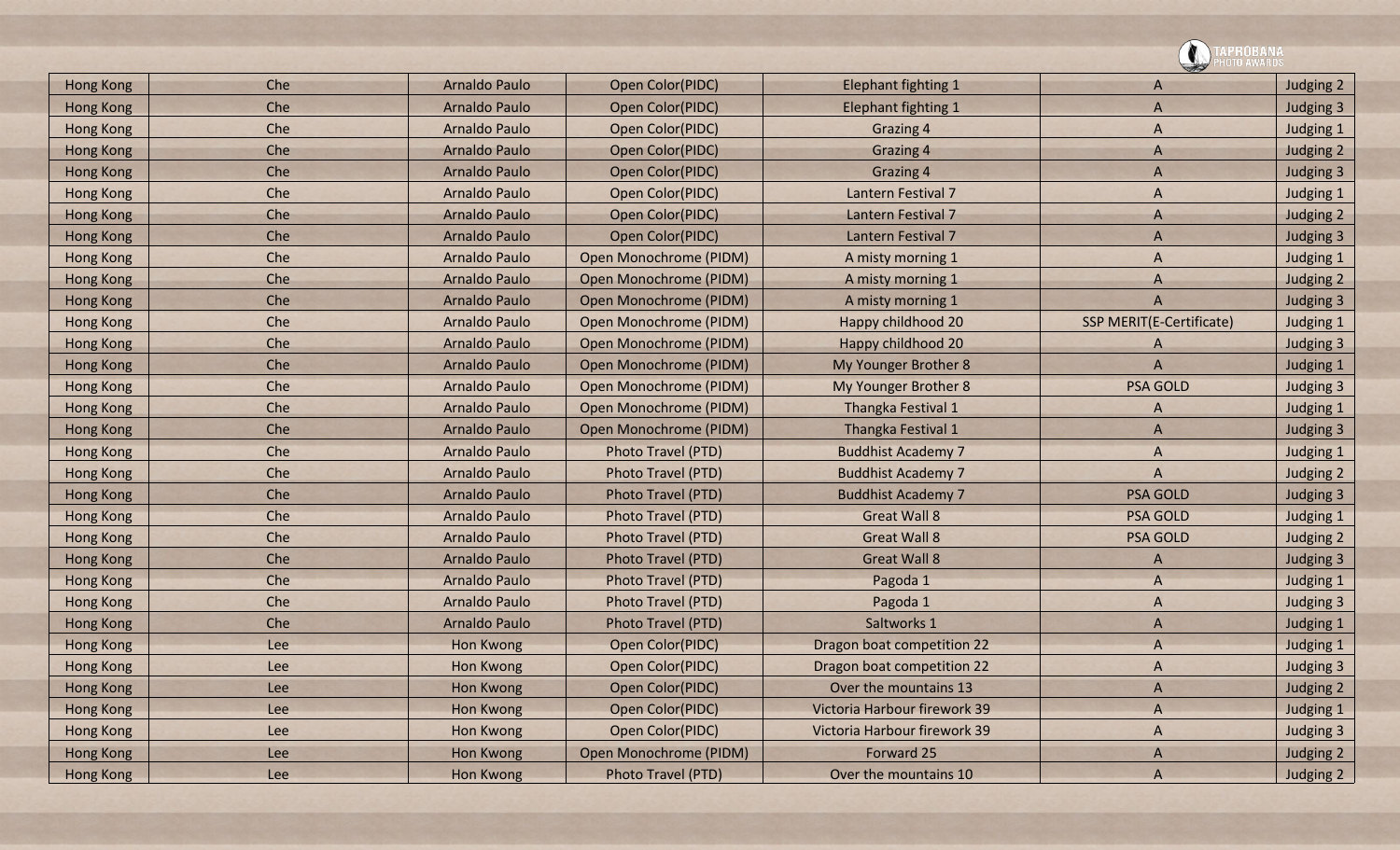|                  |             |                   |                           |                                 | <b>\PROBANA\</b><br> OTO AWARDS |           |
|------------------|-------------|-------------------|---------------------------|---------------------------------|---------------------------------|-----------|
| <b>Hong Kong</b> | Lee         | <b>Hon Kwong</b>  | Photo Travel (PTD)        | Victoria Seaport 28             | A                               | Judging 1 |
| <b>Hong Kong</b> | LI.         | <b>KWOK KWONG</b> | Open Color(PIDC)          | Dragon Boat Racing 0869         | A                               | Judging 1 |
| Hong Kong        | LI          | <b>KWOK KWONG</b> | Open Color(PIDC)          | Dragon Boat Racing 0869         | Α                               | Judging 2 |
| <b>Hong Kong</b> | П.          | <b>KWOK KWONG</b> | Open Color(PIDC)          | Dragon Boat Racing 0879         | A                               | Judging 1 |
| <b>Hong Kong</b> | LI.         | <b>KWOK KWONG</b> | Open Color(PIDC)          | Dragon Boat Racing 6094         | A                               | Judging 1 |
| <b>Hong Kong</b> | LI          | <b>KWOK KWONG</b> | Open Color(PIDC)          | Dragon Boat Racing 6094         | A                               | Judging 3 |
| <b>Hong Kong</b> | н           | <b>KWOK KWONG</b> | Open Monochrome (PIDM)    | Iron Casting Worker 4118        | A                               | Judging 2 |
| <b>Hong Kong</b> | LI.         | <b>KWOK KWONG</b> | Open Monochrome (PIDM)    | Iron Casting Worker 4229        | A                               | Judging 3 |
| Hong Kong        | LI          | <b>KWOK KWONG</b> | Photo Travel (PTD)        | Hokusei-no-Oka Observatory 5932 | A                               | Judging 3 |
| <b>Hong Kong</b> | П           | <b>KWOK KWONG</b> | <b>Photo Travel (PTD)</b> | Makomanai Buddha Statue 18      | A                               | Judging 2 |
| Hong Kong        | <b>WONG</b> | <b>VOON WAH</b>   | Open Color(PIDC)          | <b>Buddhist Festival 22</b>     | A                               | Judging 2 |
| <b>Hong Kong</b> | <b>WONG</b> | <b>VOON WAH</b>   | Open Color(PIDC)          | <b>Buddhist Festival 30</b>     | A                               | Judging 1 |
| <b>Hong Kong</b> | <b>WONG</b> | <b>VOON WAH</b>   | Open Color(PIDC)          | <b>Buddhist Festival 30</b>     | A                               | Judging 2 |
| Hong Kong        | <b>WONG</b> | <b>VOON WAH</b>   | Open Color(PIDC)          | <b>Buddhist Festival 30</b>     | A                               | Judging 3 |
| Hong Kong        | <b>WONG</b> | <b>VOON WAH</b>   | Open Color(PIDC)          | <b>Butter Tea Festival 14</b>   | A                               | Judging 2 |
| <b>Hong Kong</b> | <b>WONG</b> | <b>VOON WAH</b>   | Open Color(PIDC)          | <b>Butter Tea Festival 14</b>   | A                               | Judging 3 |
| <b>Hong Kong</b> | <b>WONG</b> | <b>VOON WAH</b>   | Open Monochrome (PIDM)    | 2018 Golden Eagle Festival 03   | A                               | Judging 1 |
| <b>Hong Kong</b> | <b>WONG</b> | <b>VOON WAH</b>   | Open Monochrome (PIDM)    | 2018 Golden Eagle Festival 03   | A                               | Judging 2 |
| <b>Hong Kong</b> | <b>WONG</b> | <b>VOON WAH</b>   | Open Monochrome (PIDM)    | Indonesian kids 06              | LAVASH MERIT(E-Certificate)     | Judging 2 |
| <b>Hong Kong</b> | <b>WONG</b> | <b>VOON WAH</b>   | Open Monochrome (PIDM)    | Indonesian kids 06              | A                               | Judging 3 |
| <b>Hong Kong</b> | <b>WONG</b> | <b>VOON WAH</b>   | Open Monochrome (PIDM)    | old eagle trainer 0             | A                               | Judging 1 |
| <b>Hong Kong</b> | <b>WONG</b> | <b>VOON WAH</b>   | Open Monochrome (PIDM)    | old eagle trainer 0             | <b>LAVASH GOLD</b>              | Judging 3 |
| Hong Kong        | <b>WONG</b> | <b>VOON WAH</b>   | Photo Travel (PTD)        | 2018 Golden Eagle Festival 45   | A                               | Judging 3 |
| <b>Hong Kong</b> | <b>WONG</b> | <b>VOON WAH</b>   | <b>Photo Travel (PTD)</b> | <b>Golden Eagle Festival 15</b> | A                               | Judging 3 |
| <b>Hong Kong</b> | <b>WONG</b> | <b>VOON WAH</b>   | Photo Travel (PTD)        | Hong Kong morning fog 01        | A                               | Judging 2 |
| <b>Hong Kong</b> | <b>WONG</b> | <b>VOON WAH</b>   | Photo Travel (PTD)        | Hong Kong morning fog 01        | A                               | Judging 3 |
| <b>Hong Kong</b> | <b>WONG</b> | <b>VOON WAH</b>   | Photo Travel (PTD)        | Mongolian steppe 01             | A                               | Judging 1 |
| <b>Hong Kong</b> | Wong        | Yiu Wah           | Open Color(PIDC)          | The louvre museum 238           | LAVASH MERIT(E-Certificate)     | Judging 1 |
| Hong Kong        | Wong        | Yiu Wah           | Open Color(PIDC)          | The louvre museum 238           |                                 | Judging 3 |
| Hong Kong        | Wong        | Yiu Wah           | Open Monochrome (PIDM)    | Ballet girl 199                 | JUDGES CHOICE(E-Certificate)    | Judging 1 |
| Hong Kong        | Wong        | Yiu Wah           | Open Monochrome (PIDM)    | Ballet girl 199                 | A                               | Judging 2 |
| Hong Kong        | Wong        | Yiu Wah           | Open Monochrome (PIDM)    | Ballet girl 199                 | A                               | Judging 3 |
| Hong Kong        | Wong        | Yiu Wah           | Open Monochrome (PIDM)    | <b>Ballet Sara 254BW</b>        | A                               | Judging 1 |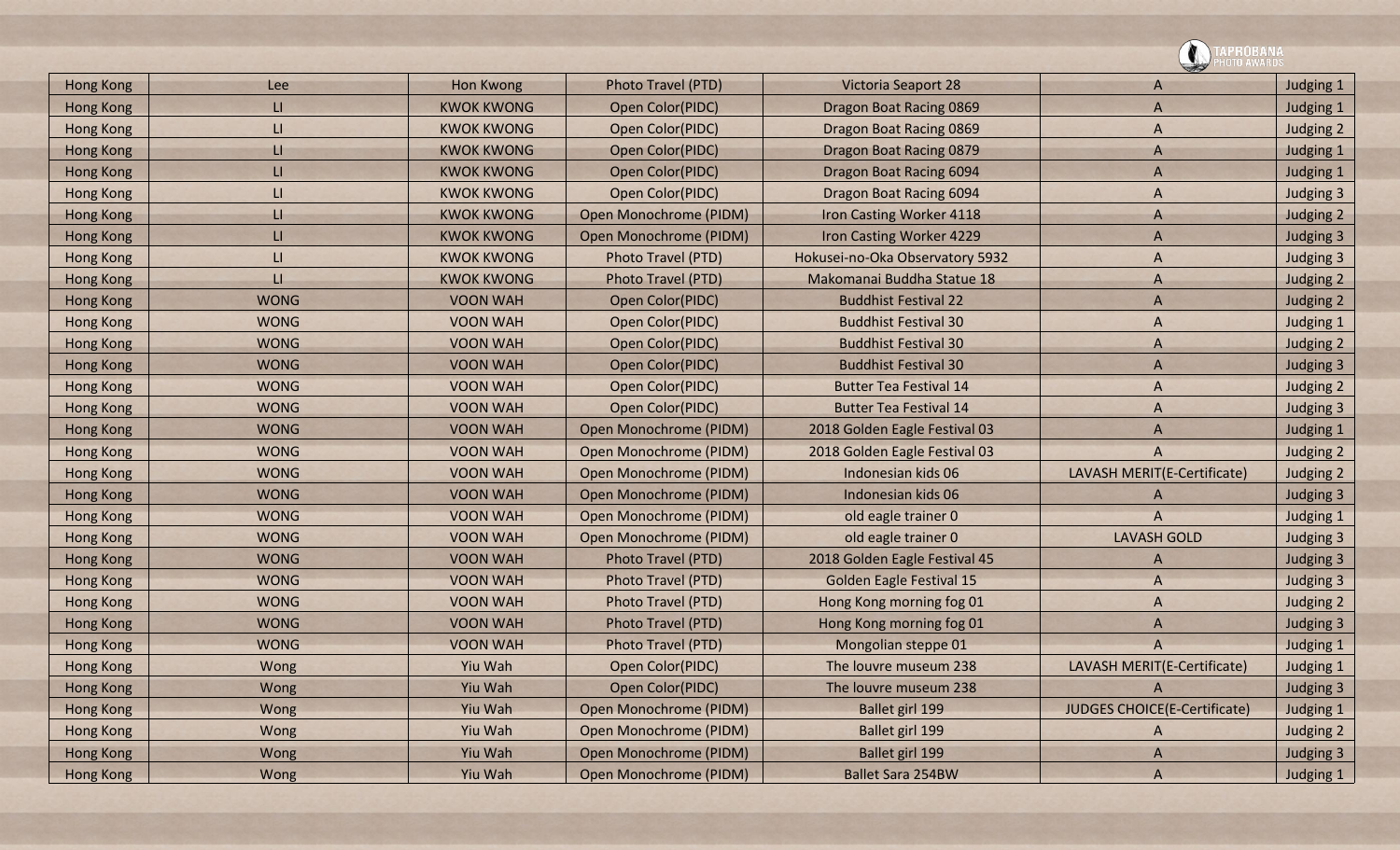![](_page_27_Picture_0.jpeg)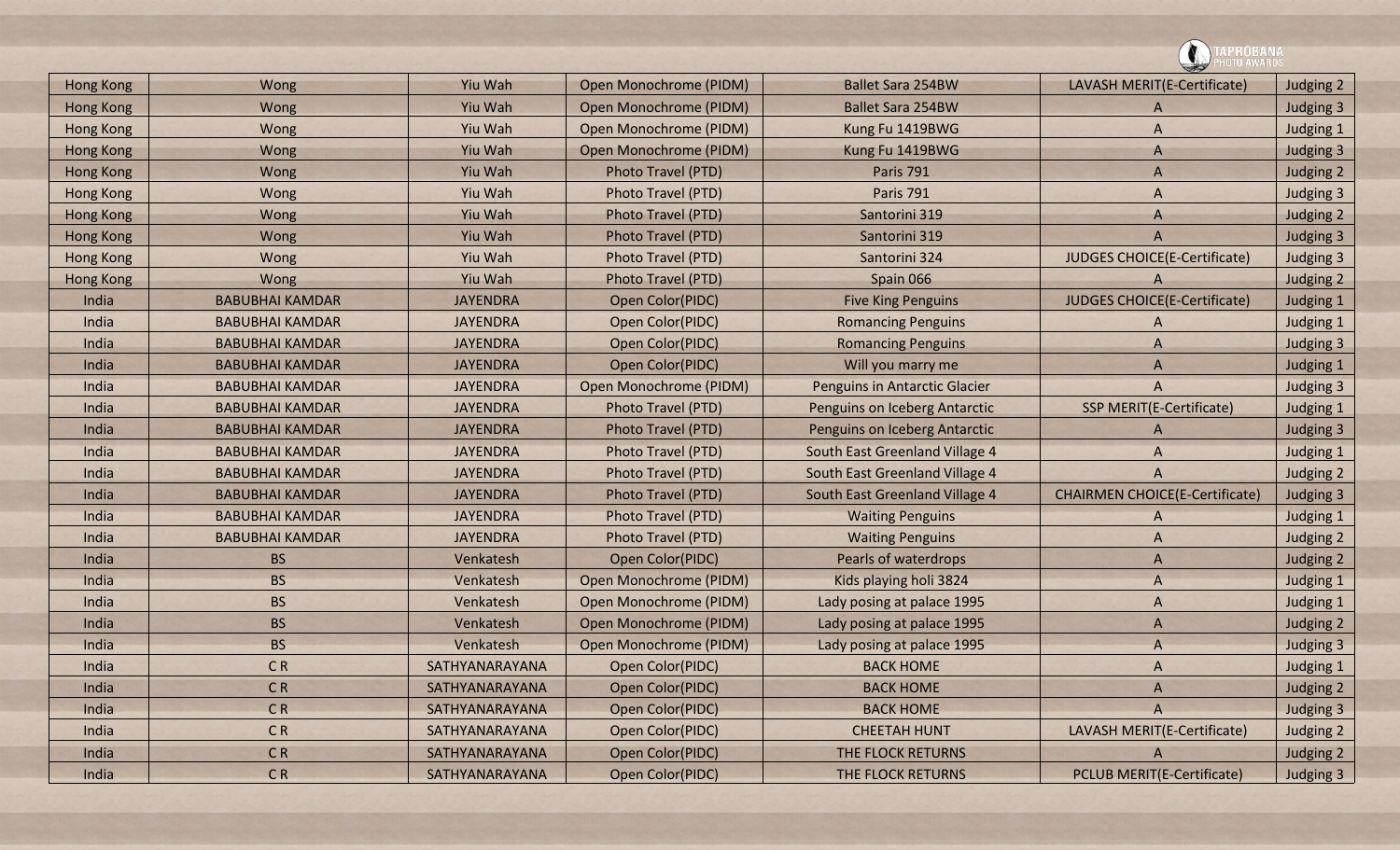![](_page_28_Picture_0.jpeg)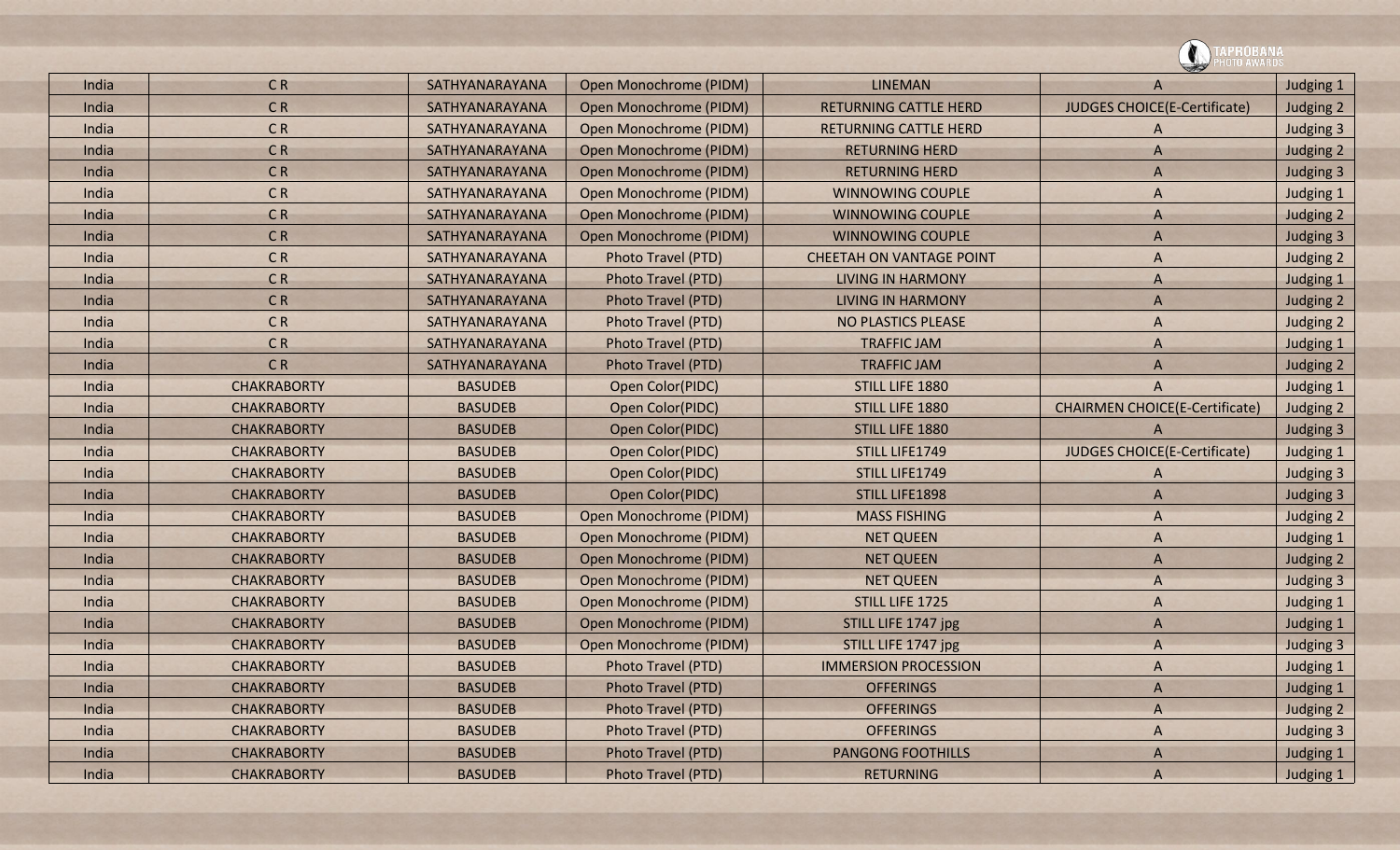|  |       |                    |                   |                        |                              | PROBANA        |           |  |
|--|-------|--------------------|-------------------|------------------------|------------------------------|----------------|-----------|--|
|  | India | <b>CHAKRABORTY</b> | <b>BASUDEB</b>    | Photo Travel (PTD)     | <b>RETURNING</b>             | A              | Judging 2 |  |
|  | India | <b>CHAKRABORTY</b> | <b>BASUDEB</b>    | Photo Travel (PTD)     | <b>RETURNING</b>             | $\overline{A}$ | Judging 3 |  |
|  | India | <b>DESHPANDE</b>   | <b>ANIL KUMAR</b> | Open Color(PIDC)       | <b>Feeding Child</b>         | A              | Judging 1 |  |
|  | India | <b>DESHPANDE</b>   | <b>ANIL KUMAR</b> | Open Color(PIDC)       | <b>Feeding Child</b>         | $\mathsf{A}$   | Judging 2 |  |
|  | India | <b>DESHPANDE</b>   | <b>ANIL KUMAR</b> | Open Color(PIDC)       | <b>Pottery Pot Making</b>    | A              | Judging 1 |  |
|  | India | <b>DESHPANDE</b>   | <b>ANIL KUMAR</b> | Open Color(PIDC)       | <b>Pottery Pot Making 3</b>  | A              | Judging 3 |  |
|  | India | <b>DESHPANDE</b>   | <b>ANIL KUMAR</b> | Open Monochrome (PIDM) | Demsa Dance 2                | $\mathsf{A}$   | Judging 2 |  |
|  | India | <b>PRASAD</b>      | <b>JINESH</b>     | Open Color(PIDC)       | Long neck Karena 2           | $\overline{A}$ | Judging 1 |  |
|  | India | <b>PRASAD</b>      | <b>JINESH</b>     | Open Color(PIDC)       | Long neck Karena 2           | A              | Judging 3 |  |
|  | India | <b>PRASAD</b>      | <b>JINESH</b>     | Open Color(PIDC)       | Maha Mastkabhisheka Karkala  | A              | Judging 1 |  |
|  | India | <b>PRASAD</b>      | <b>JINESH</b>     | Open Color(PIDC)       | Maha Mastkabhisheka Karkala  | $\overline{A}$ | Judging 2 |  |
|  | India | <b>PRASAD</b>      | <b>JINESH</b>     | Open Color(PIDC)       | Maha Mastkabhisheka Karkala  | A              | Judging 3 |  |
|  | India | <b>PRASAD</b>      | <b>JINESH</b>     | Open Color(PIDC)       | MIYYARU KANAPALAY            | A              | Judging 1 |  |
|  | India | <b>PRASAD</b>      | <b>JINESH</b>     | Open Color(PIDC)       | MIYYARU KANAPALAY            | $\overline{A}$ | Judging 2 |  |
|  | India | <b>PRASAD</b>      | <b>JINESH</b>     | Open Color(PIDC)       | Paada Abhisheka              | A              | Judging 1 |  |
|  | India | <b>PRASAD</b>      | <b>JINESH</b>     | Open Color(PIDC)       | Paada Abhisheka              | A              | Judging 2 |  |
|  | India | <b>PRASAD</b>      | <b>JINESH</b>     | Open Color(PIDC)       | Paada Abhisheka              | $\overline{A}$ | Judging 3 |  |
|  | India | <b>PRASAD</b>      | <b>JINESH</b>     | Open Monochrome (PIDM) | Bharathiya Vidyarthi         | A              | Judging 1 |  |
|  | India | <b>PRASAD</b>      | <b>JINESH</b>     | Open Monochrome (PIDM) | Bharathiya Vidyarthi         | A              | Judging 2 |  |
|  | India | <b>PRASAD</b>      | <b>JINESH</b>     | Open Monochrome (PIDM) | Bharathiya Vidyarthi         | $\overline{A}$ | Judging 3 |  |
|  | India | <b>PRASAD</b>      | <b>JINESH</b>     | Open Monochrome (PIDM) | Dream 2                      | A              | Judging 2 |  |
|  | India | <b>PRASAD</b>      | <b>JINESH</b>     | Open Monochrome (PIDM) | <b>Mother love</b>           | A              | Judging 1 |  |
|  | India | <b>PRASAD</b>      | <b>JINESH</b>     | Open Monochrome (PIDM) | <b>Mother love</b>           | $\overline{A}$ | Judging 3 |  |
|  | India | <b>PRASAD</b>      | <b>JINESH</b>     | Open Monochrome (PIDM) | VANDARU KAMBALA AT EVENING   | A              | Judging 1 |  |
|  | India | <b>PRASAD</b>      | <b>JINESH</b>     | Open Monochrome (PIDM) | VANDARU KAMBALA AT EVENING   | A              | Judging 2 |  |
|  | India | <b>PRASAD</b>      | <b>JINESH</b>     | Open Monochrome (PIDM) | VANDARU KAMBALA AT EVENING   | $\overline{A}$ | Judging 3 |  |
|  | India | <b>PRASAD</b>      | <b>JINESH</b>     | Photo Travel (PTD)     | <b>Bahubali Winner</b>       | $\overline{A}$ | Judging 2 |  |
|  | India | <b>PRASAD</b>      | <b>JINESH</b>     | Photo Travel (PTD)     | <b>Bahubali Winner</b>       | A              | Judging 3 |  |
|  | India | <b>PRASAD</b>      | <b>JINESH</b>     | Photo Travel (PTD)     | Dongria Kondh tribal Village | A              | Judging 3 |  |
|  | India | <b>PRASAD</b>      | <b>JINESH</b>     | Photo Travel (PTD)     | Kodiyal Pallakki Utsava      | A              | Judging 1 |  |
|  | India | <b>PRASAD</b>      | <b>JINESH</b>     | Photo Travel (PTD)     | Kodiyal Pallakki Utsava      | A              | Judging 2 |  |
|  | India | <b>PRASAD</b>      | <b>JINESH</b>     | Photo Travel (PTD)     | Kodiyal Pallakki Utsava      | A              | Judging 3 |  |
|  | India | <b>PRASAD</b>      | <b>JINESH</b>     | Photo Travel (PTD)     | <b>Tiger Folk dance</b>      | $\overline{A}$ | Judging 3 |  |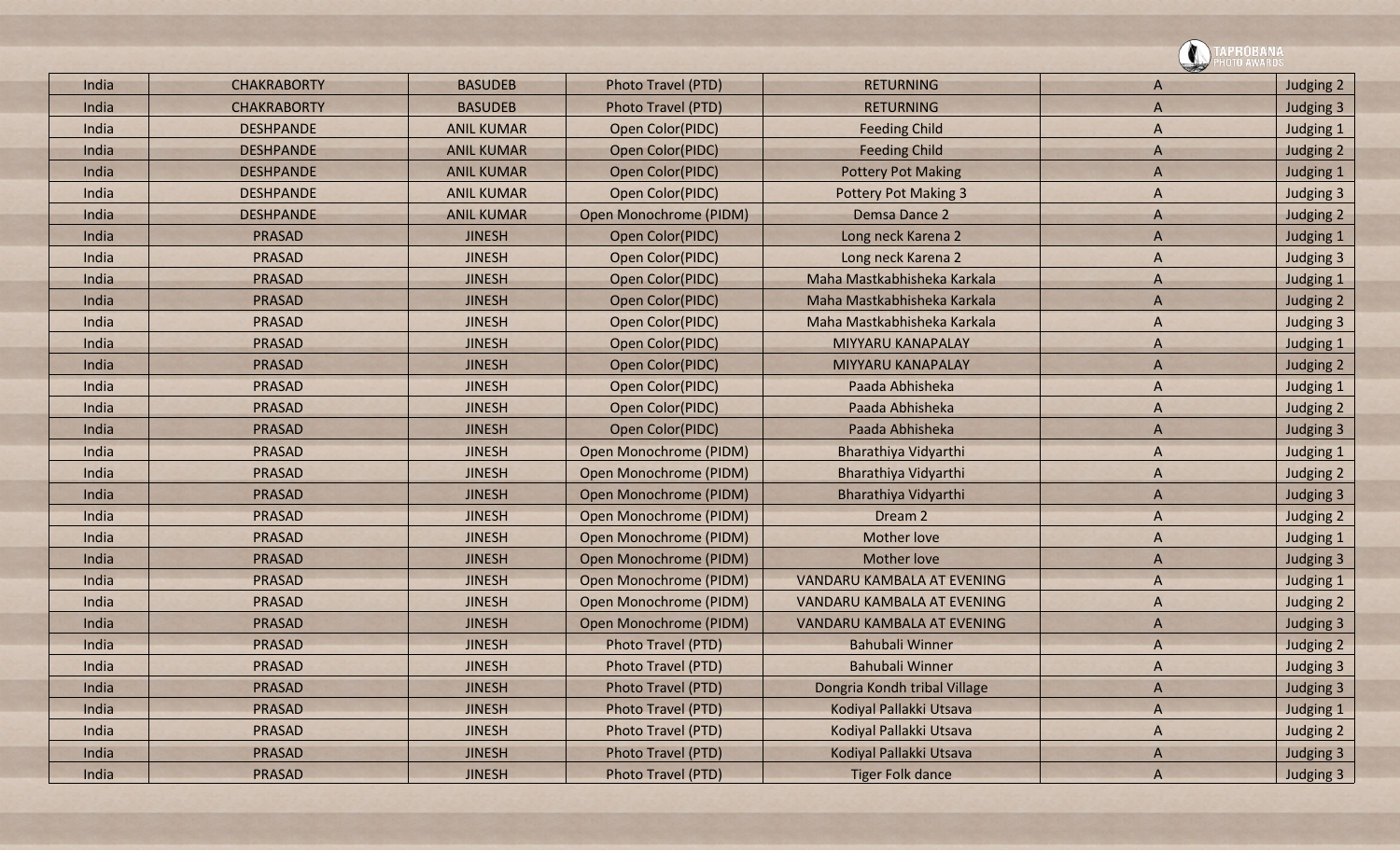|       |              |                     |                           |                                   | <b>PROBANA</b><br>0T0 AWARDS |           |
|-------|--------------|---------------------|---------------------------|-----------------------------------|------------------------------|-----------|
| India | Singh        | Gagandeep           | Open Color(PIDC)          | PurpleSunbird with white flowers  | $\overline{A}$               | Judging 1 |
| India | Singh        | Gagandeep           | Open Color(PIDC)          | <b>Third Wheel</b>                | $\overline{A}$               | Judging 2 |
| India | Singh        | Gagandeep           | <b>Photo Travel (PTD)</b> | Cappadocia cityscape evening      | $\overline{A}$               | Judging 1 |
| India | Singh        | Gagandeep           | Photo Travel (PTD)        | Cappadocia cityscape evening      | LAVASH MERIT(E-Certificate)  | Judging 2 |
| India | Singh        | Gagandeep           | Photo Travel (PTD)        | Cappadocia snow and balloons      |                              | Judging 3 |
| India | <b>SINHA</b> | <b>BARUN</b>        | Open Color(PIDC)          | Saree Shopping 0186               | PCLUB MERIT(E-Certificate)   | Judging 1 |
| India | <b>SINHA</b> | <b>BARUN</b>        | Open Color(PIDC)          | Saree Shopping 0186               | $\mathsf{A}$                 | Judging 3 |
| India | <b>SINHA</b> | <b>BARUN</b>        | Open Color(PIDC)          | Saree shopping 0261               | $\overline{A}$               | Judging 1 |
| India | <b>SINHA</b> | <b>BARUN</b>        | Open Color(PIDC)          | Saree shopping 0261               | $\overline{A}$               | Judging 3 |
| India | <b>SINHA</b> | <b>BARUN</b>        | Open Color(PIDC)          | <b>Shopping Spree 9317</b>        | $\overline{A}$               | Judging 1 |
| India | <b>SINHA</b> | <b>BARUN</b>        | Open Monochrome (PIDM)    | Paro 3297 b                       | $\overline{A}$               | Judging 2 |
| India | <b>SINHA</b> | <b>BARUN</b>        | Open Monochrome (PIDM)    | Paro 3297 b                       | $\overline{A}$               | Judging 3 |
| India | <b>SINHA</b> | <b>BARUN</b>        | Open Monochrome (PIDM)    | <b>RB 3387</b>                    | $\overline{A}$               | Judging 1 |
| India | <b>SINHA</b> | <b>BARUN</b>        | Open Monochrome (PIDM)    | <b>RB 3387</b>                    | $\overline{A}$               | Judging 2 |
| India | <b>SINHA</b> | <b>BARUN</b>        | Open Monochrome (PIDM)    | Rupaali 2351 b                    | A                            | Judging 2 |
| India | <b>SINHA</b> | <b>BARUN</b>        | Photo Travel (PTD)        | Folk dancers 3267                 | $\overline{A}$               | Judging 3 |
| India | <b>SINHA</b> | <b>BARUN</b>        | <b>Photo Travel (PTD)</b> | Full Moon 0090                    | $\overline{A}$               | Judging 2 |
| India | <b>SINHA</b> | <b>BARUN</b>        | Photo Travel (PTD)        | Guarding the residency 0572       | $\overline{A}$               | Judging 1 |
| India | <b>SK</b>    | <b>BALACHANDDER</b> | Open Color(PIDC)          | <b>PROUD MOTHER</b>               | $\overline{A}$               | Judging 1 |
| India | <b>SK</b>    | <b>BALACHANDDER</b> | Open Color(PIDC)          | <b>RAVING RED WOMAN</b>           | $\overline{A}$               | Judging 1 |
| India | <b>SK</b>    | <b>BALACHANDDER</b> | Open Color(PIDC)          | <b>RAVING RED WOMAN</b>           | $\overline{A}$               | Judging 2 |
| India | <b>SK</b>    | <b>BALACHANDDER</b> | Open Color(PIDC)          | <b>RAVING RED WOMAN</b>           | $\overline{A}$               | Judging 3 |
| India | <b>SK</b>    | <b>BALACHANDDER</b> | Open Monochrome (PIDM)    | <b>FEARFUL</b>                    | $\overline{A}$               | Judging 1 |
| India | <b>SK</b>    | <b>BALACHANDDER</b> | Open Monochrome (PIDM)    | <b>FEARFUL</b>                    | LAVASH MERIT(E-Certificate)  | Judging 2 |
| India | <b>SK</b>    | <b>BALACHANDDER</b> | Open Monochrome (PIDM)    | <b>GENUINE SMILES 2</b>           |                              | Judging 1 |
| India | <b>SK</b>    | <b>BALACHANDDER</b> | Open Monochrome (PIDM)    | <b>PIOUS BRAHMIN</b>              | A                            | Judging 1 |
| India | <b>SK</b>    | <b>BALACHANDDER</b> | <b>Photo Travel (PTD)</b> | <b>MYLAI 63 SAINTS FESTIVAL</b>   | PCLUB MERIT(E-Certificate)   | Judging 1 |
| India | <b>SK</b>    | <b>BALACHANDDER</b> | Photo Travel (PTD)        | MYLAI 63 SAINTS FESTIVAL          | A                            | Judging 2 |
| India | SK           | <b>BALACHANDDER</b> | Photo Travel (PTD)        | MYLAI 63 SAINTS FESTIVAL          | $\overline{A}$               | Judging 3 |
| India | SK           | <b>BALACHANDDER</b> | Photo Travel (PTD)        | MYLAI THER THIRUVIZHA 2022-1      | A                            | Judging 1 |
| India | <b>SK</b>    | <b>BALACHANDDER</b> | Photo Travel (PTD)        | MYLAI THER THIRUVIZHA 2022-1      | A                            | Judging 2 |
| India | SK           | <b>BALACHANDDER</b> | Photo Travel (PTD)        | MYLAI THER THIRUVIZHA 2022-1      | $\overline{A}$               | Judging 3 |
| India | SK           | <b>BALACHANDDER</b> | Photo Travel (PTD)        | PARTHASARATHY CAR FESTIVAL 2022-1 | $\overline{A}$               | Judging 2 |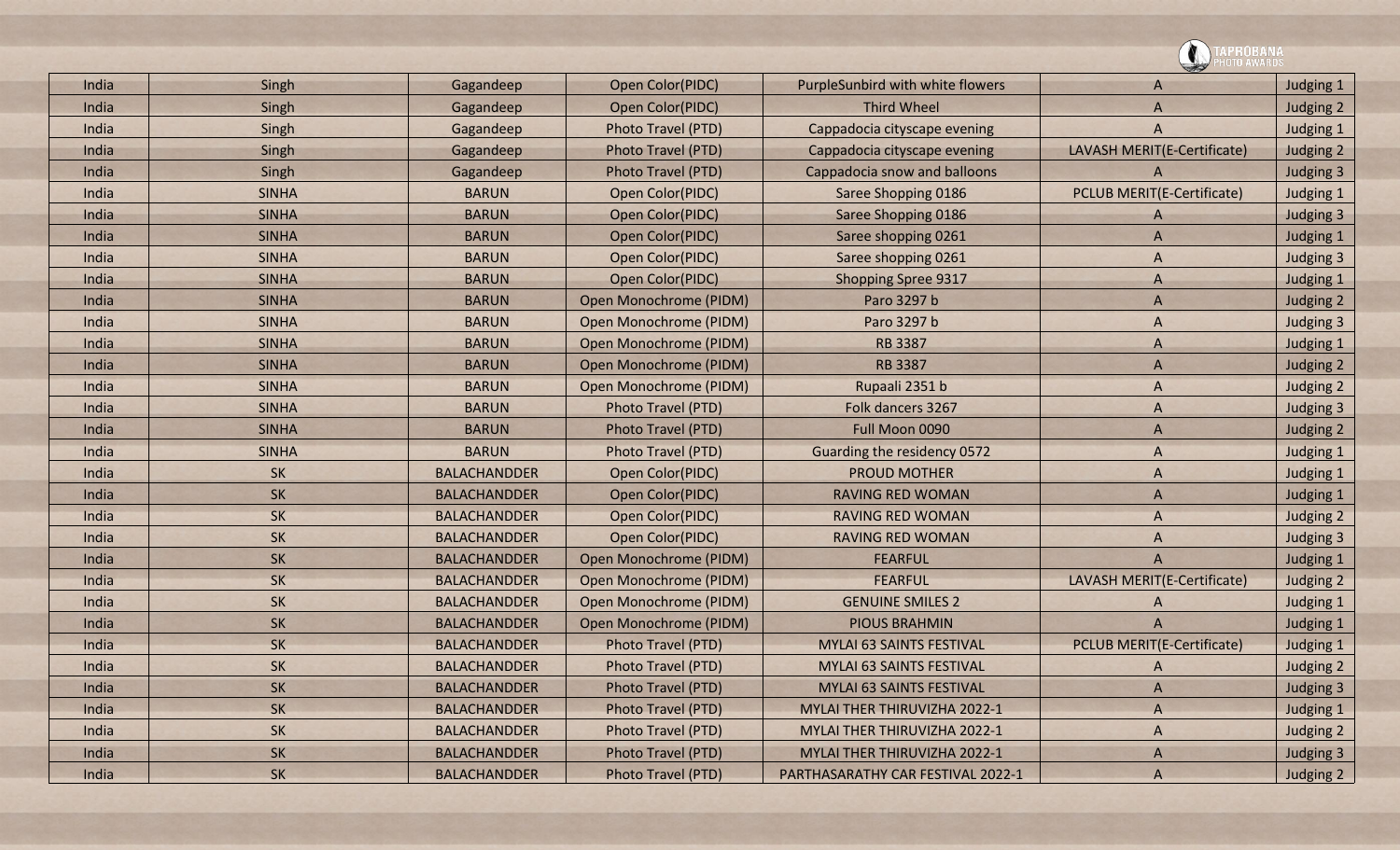|           |                  |                     |                           |                                       | 'KUBANA                               |           |
|-----------|------------------|---------------------|---------------------------|---------------------------------------|---------------------------------------|-----------|
| India     | <b>SK</b>        | <b>BALACHANDDER</b> | Photo Travel (PTD)        | PARTHASARATHY CAR FESTIVAL 2022-1     | A                                     | Judging 3 |
| India     | <b>SK</b>        | <b>BALACHANDDER</b> | <b>Photo Travel (PTD)</b> | THEERTHAVAARI 2022-2                  | JUDGES CHOICE(E-Certificate)          | Judging 2 |
| India     | <b>SK</b>        | <b>BALACHANDDER</b> | Photo Travel (PTD)        | THEERTHAVAARI 2022-2                  | <b>SSP GOLD</b>                       | Judging 3 |
| Indonesia | <b>ADHISURIA</b> | <b>RUBBY</b>        | Open Color(PIDC)          | Pottery circle                        | A                                     | Judging 2 |
| Indonesia | <b>ADHISURIA</b> | <b>RUBBY</b>        | Open Color(PIDC)          | Pottery circle                        | $\overline{A}$                        | Judging 3 |
| Indonesia | <b>ADHISURIA</b> | <b>RUBBY</b>        | Open Color(PIDC)          | secretary                             | A                                     | Judging 1 |
| Indonesia | <b>ADHISURIA</b> | <b>RUBBY</b>        | Open Color(PIDC)          | secretary                             | <b>PCLUB MERIT(E-Certificate)</b>     | Judging 2 |
| Indonesia | <b>ADHISURIA</b> | <b>RUBBY</b>        | Open Color(PIDC)          | secretary                             | <b>PCLUB MERIT(E-Certificate)</b>     | Judging 3 |
| Indonesia | <b>ADHISURIA</b> | <b>RUBBY</b>        | Open Color(PIDC)          | Traditional puppet show               | A                                     | Judging 1 |
| Indonesia | <b>ADHISURIA</b> | <b>RUBBY</b>        | Open Color(PIDC)          | <b>Traditional puppet show</b>        | A                                     | Judging 3 |
| Indonesia | <b>ADHISURIA</b> | <b>RUBBY</b>        | Open Color(PIDC)          | white umbrella painting               | $\overline{A}$                        | Judging 1 |
| Indonesia | <b>ADHISURIA</b> | <b>RUBBY</b>        | Open Color(PIDC)          | white umbrella painting               | A                                     | Judging 2 |
| Indonesia | <b>ADHISURIA</b> | <b>RUBBY</b>        | Open Color(PIDC)          | white umbrella painting               | A                                     | Judging 3 |
| Indonesia | <b>ADHISURIA</b> | <b>RUBBY</b>        | Open Monochrome (PIDM)    | drum hitting style                    | $\overline{A}$                        | Judging 1 |
| Indonesia | <b>ADHISURIA</b> | <b>RUBBY</b>        | Open Monochrome (PIDM)    | drum hitting style                    | <b>SSP GOLD</b>                       | Judging 2 |
| Indonesia | <b>ADHISURIA</b> | <b>RUBBY</b>        | Open Monochrome (PIDM)    | drum hitting style                    | A                                     | Judging 3 |
| Indonesia | <b>ADHISURIA</b> | <b>RUBBY</b>        | Open Monochrome (PIDM)    | playing trumpet                       | <b>PCLUB GOLD</b>                     | Judging 1 |
| Indonesia | <b>ADHISURIA</b> | <b>RUBBY</b>        | Open Monochrome (PIDM)    | playing trumpet                       | A                                     | Judging 3 |
| Indonesia | <b>ADHISURIA</b> | <b>RUBBY</b>        | Open Monochrome (PIDM)    | Sufi in white                         | A                                     | Judging 1 |
| Indonesia | <b>ADHISURIA</b> | <b>RUBBY</b>        | Open Monochrome (PIDM)    | Sufi in white                         | $\overline{A}$                        | Judging 2 |
| Indonesia | <b>ADHISURIA</b> | <b>RUBBY</b>        | Open Monochrome (PIDM)    | Sufi in white                         | $\overline{A}$                        | Judging 3 |
| Indonesia | <b>ADHISURIA</b> | <b>RUBBY</b>        | Open Monochrome (PIDM)    | <b>Traditional drying salted fish</b> | JUDGES CHOICE(E-Certificate)          | Judging 3 |
| Indonesia | <b>ADHISURIA</b> | <b>RUBBY</b>        | <b>Photo Travel (PTD)</b> | <b>Drying Salted Fish</b>             | A                                     | Judging 3 |
| Indonesia | Aditya           | Rawisyah            | Open Color(PIDC)          | Flower queen                          | $\overline{A}$                        | Judging 3 |
| Indonesia | Aditya           | Rawisyah            | Open Color(PIDC)          | One versus three                      | A                                     | Judging 2 |
| Indonesia | Aditya           | Rawisyah            | Open Color(PIDC)          | Portrait of a queen 02                | A                                     | Judging 1 |
| Indonesia | Aditya           | Rawisyah            | Open Color(PIDC)          | Portrait of a queen 02                | A                                     | Judging 2 |
| Indonesia | Aditya           | Rawisyah            | Open Color(PIDC)          | Portrait of a queen 02                | LAVASH MERIT(E-Certificate)           | Judging 3 |
| Indonesia | Aditya           | Rawisyah            | Open Color(PIDC)          | Scary                                 | <b>PCLUB MERIT(E-Certificate)</b>     | Judging 1 |
| Indonesia | Aditya           | Rawisyah            | Open Color(PIDC)          | Scary                                 | A                                     | Judging 2 |
| Indonesia | Aditya           | Rawisyah            | Open Color(PIDC)          | Scary                                 | A                                     | Judging 3 |
| Indonesia | Aditya           | Rawisyah            | Open Monochrome (PIDM)    | Liberation soul                       | $\overline{A}$                        | Judging 1 |
| Indonesia | Aditya           | Rawisyah            | Open Monochrome (PIDM)    | Liberation soul                       | <b>CHAIRMEN CHOICE(E-Certificate)</b> | Judging 2 |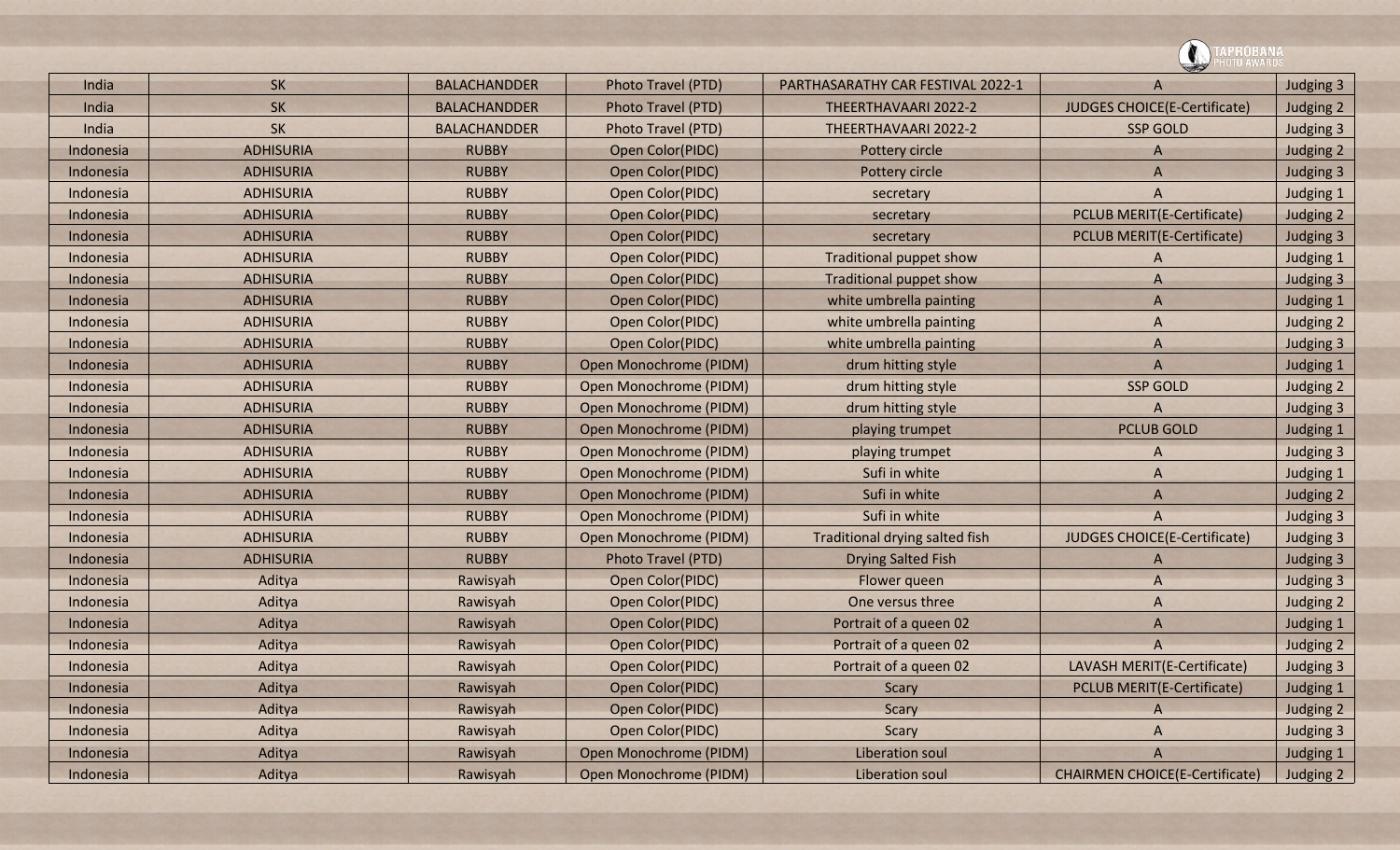|  |           |                                |          |                           |                                 | PROBANA<br>ITO AWARDS                 |           |
|--|-----------|--------------------------------|----------|---------------------------|---------------------------------|---------------------------------------|-----------|
|  | Indonesia | Aditya                         | Rawisyah | Open Monochrome (PIDM)    | <b>Liberation soul</b>          | <b>SSP GOLD</b>                       | Judging 3 |
|  | Indonesia | Aditya                         | Rawisyah | Open Monochrome (PIDM)    | Listen to me                    | <b>PCLUB MERIT(E-Certificate)</b>     | Judging 1 |
|  | Indonesia | Aditya                         | Rawisyah | Open Monochrome (PIDM)    | Listen to me                    | A                                     | Judging 2 |
|  | Indonesia | Aditya                         | Rawisyah | Open Monochrome (PIDM)    | Listen to me                    | A                                     | Judging 3 |
|  | Indonesia | Aditya                         | Rawisyah | Open Monochrome (PIDM)    | Shadow puppets master 02        | A                                     | Judging 1 |
|  | Indonesia | Aditya                         | Rawisyah | Open Monochrome (PIDM)    | Shadow puppets master 02        | A                                     | Judging 2 |
|  | Indonesia | Aditya                         | Rawisyah | Photo Travel (PTD)        | Fireworks at darling harbour 02 | A                                     | Judging 1 |
|  | Indonesia | Aditya                         | Rawisyah | <b>Photo Travel (PTD)</b> | Fireworks at darling harbour 02 | $\overline{A}$                        | Judging 2 |
|  | Indonesia | Aditya                         | Rawisyah | Photo Travel (PTD)        | Fireworks at darling harbour 02 | A                                     | Judging 3 |
|  | Indonesia | Aditya                         | Rawisyah | Photo Travel (PTD)        | Harbour bridge sydney           | $\overline{A}$                        | Judging 2 |
|  | Indonesia | Aditya                         | Rawisyah | Photo Travel (PTD)        | Laser show at Marina Bay Sands  | <b>JUDGES CHOICE(E-Certificate)</b>   | Judging 1 |
|  | Indonesia | Aditya                         | Rawisyah | Photo Travel (PTD)        | Laser show at Marina Bay Sands  | A                                     | Judging 2 |
|  | Indonesia | Aditya                         | Rawisyah | Photo Travel (PTD)        | Laser show at Marina Bay Sands  | A                                     | Judging 3 |
|  | Indonesia | Rahardjo                       | Arief    | Open Color(PIDC)          | Bamboo Hat Girl 1007114         | <b>PCLUB MERIT(E-Certificate)</b>     | Judging 2 |
|  | Indonesia | Rahardjo                       | Arief    | Open Color(PIDC)          | Bamboo Hat Girl 1007114         | A                                     | Judging 3 |
|  | Indonesia | Rahardjo                       | Arief    | Open Color(PIDC)          | Darkness under the bed 45659    | A                                     | Judging 2 |
|  | Indonesia | Rahardjo                       | Arief    | Open Color(PIDC)          | Darkness under the bed 45659    | $\overline{A}$                        | Judging 3 |
|  | Indonesia | Rahardjo                       | Arief    | Open Monochrome (PIDM)    | Bathroom Story 1042895          | <b>SSP MERIT(E-Certificate)</b>       | Judging 2 |
|  | Indonesia | Rahardjo                       | Arief    | Open Monochrome (PIDM)    | Bathroom Story 1042895          | <b>SSP MERIT(E-Certificate)</b>       | Judging 3 |
|  | Indonesia | Rahardjo                       | Arief    | Open Monochrome (PIDM)    | Drying Salted Fish 1007697      | $\mathsf{A}$                          | Judging 2 |
|  | Indonesia | Rahardjo                       | Arief    | Open Monochrome (PIDM)    | Drying Salted Fish 1007697      | A                                     | Judging 3 |
|  | Indonesia | Rahardjo                       | Arief    | Open Monochrome (PIDM)    | Mirror Imperfect 1044046        | A                                     | Judging 1 |
|  | Indonesia | Rahardjo                       | Arief    | Open Monochrome (PIDM)    | Mirror Imperfect 1044046        | $\overline{A}$                        | Judging 2 |
|  | Indonesia | Rahardjo                       | Arief    | Open Monochrome (PIDM)    | Orang Utan Bermain 1008778      | A                                     | Judging 2 |
|  | Indonesia | Rahardjo                       | Arief    | Photo Travel (PTD)        | Mount Batok 8144                | A                                     | Judging 1 |
|  | Indonesia | Rahardjo                       | Arief    | Photo Travel (PTD)        | <b>Mount Batok 8144</b>         | $\overline{A}$                        | Judging 2 |
|  | Indonesia | Rahardjo                       | Arief    | Photo Travel (PTD)        | One site of Nepal van Java      | A                                     | Judging 2 |
|  | Indonesia | Rahardjo                       | Arief    | Photo Travel (PTD)        | One site of Nepal van Java      | A                                     | Judging 3 |
|  | Indonesia | Rahardjo                       | Arief    | Photo Travel (PTD)        | Pagi di Sunda Kelapa 1477       | A                                     | Judging 1 |
|  | Indonesia | Rahardjo                       | Arief    | Photo Travel (PTD)        | Pagi di Sunda Kelapa 1477       | <b>JUDGES CHOICE(E-Certificate)</b>   | Judging 2 |
|  | Iran      | Mohammad Hossein Zadeh Hashemi | Hamid    | Open Monochrome (PIDM)    | Rain time                       | <b>CHAIRMEN CHOICE(E-Certificate)</b> | Judging 1 |
|  | Iran      | Mohammad Hossein Zadeh Hashemi | Hamid    | Open Monochrome (PIDM)    | Rain time                       | LAVASH MERIT(E-Certificate)           | Judging 2 |
|  | Iran      | Mohammad Hossein Zadeh Hashemi | Hamid    | Open Monochrome (PIDM)    | Rain time                       | LAVASH MERIT(E-Certificate)           | Judging 3 |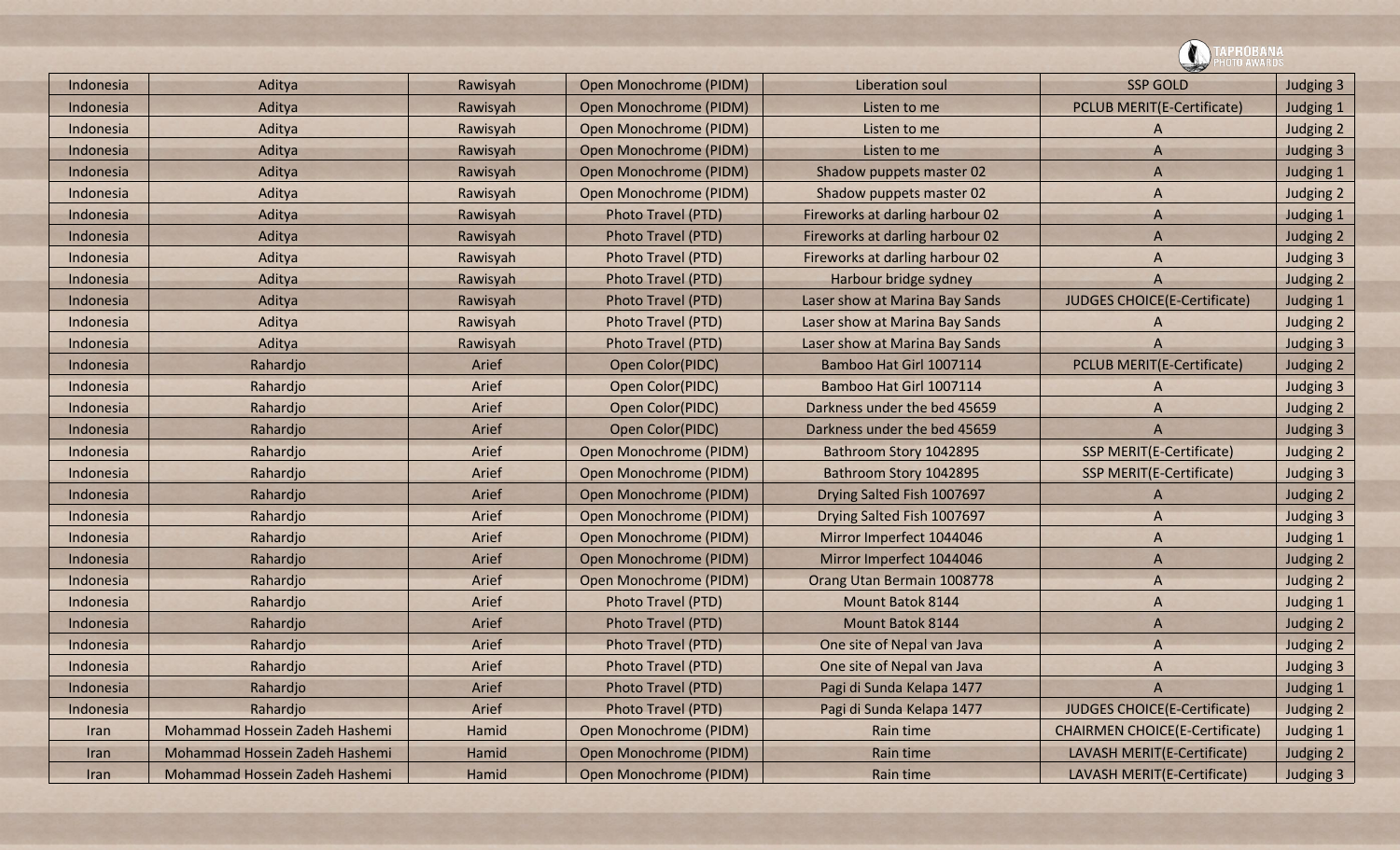|               |            |           |                           |                                     | <b>\PROBANA</b><br>DTO AWARD!       |           |
|---------------|------------|-----------|---------------------------|-------------------------------------|-------------------------------------|-----------|
| Israel        | Landau     | Joshua    | Photo Travel (PTD)        | bird and statue                     | A                                   | Judging 2 |
| <b>Israel</b> | Landau     | Joshua    | Photo Travel (PTD)        | saloniki view                       | A                                   | Judging 1 |
| Italy         | Di Panfilo | Vincenzo  | Open Color(PIDC)          | Windows                             | A                                   | Judging 3 |
| Italy         | Di Panfilo | Vincenzo  | Open Monochrome (PIDM)    | Biker on the road                   | A                                   | Judging 1 |
| Italy         | Di Panfilo | Vincenzo  | Open Monochrome (PIDM)    | First aid                           | A                                   | Judging 3 |
| Italy         | Di Panfilo | Vincenzo  | Open Monochrome (PIDM)    | Occhi                               | A                                   | Judging 1 |
| Italy         | Di Panfilo | Vincenzo  | Open Monochrome (PIDM)    | Occhi                               | <b>JUDGES CHOICE(E-Certificate)</b> | Judging 3 |
| Malta         | Catania    | Gottfried | Open Color(PIDC)          | City of Arts and Sciences 20        | A                                   | Judging 1 |
| Malta         | Catania    | Gottfried | Open Color(PIDC)          | City of Arts and Sciences 20        | A                                   | Judging 2 |
| Malta         | Catania    | Gottfried | Open Color(PIDC)          | City of Arts and Sciences 20        | SSP MERIT(E-Certificate)            | Judging 3 |
| Malta         | Catania    | Gottfried | Open Color(PIDC)          | Meerkats on the alert               | A                                   | Judging 1 |
| Malta         | Catania    | Gottfried | Open Color(PIDC)          | Meerkats on the alert               | A                                   | Judging 2 |
| Malta         | Catania    | Gottfried | Open Color(PIDC)          | Meerkats on the alert               | A                                   | Judging 3 |
| Malta         | Catania    | Gottfried | Open Color(PIDC)          | Seamstress                          | A                                   | Judging 1 |
| Malta         | Catania    | Gottfried | Open Color(PIDC)          | Siggiewi Fjakkoli 2                 | A                                   | Judging 1 |
| Malta         | Catania    | Gottfried | Open Color(PIDC)          | Siggiewi Fjakkoli 2                 | A                                   | Judging 2 |
| Malta         | Catania    | Gottfried | Open Monochrome (PIDM)    | <b>Aachen Cathedral 2</b>           | A                                   | Judging 1 |
| Malta         | Catania    | Gottfried | Open Monochrome (PIDM)    | Starship corridor                   | A                                   | Judging 1 |
| Malta         | Catania    | Gottfried | Open Monochrome (PIDM)    | Starship corridor                   | <b>PCLUB MERIT(E-Certificate)</b>   | Judging 2 |
| Malta         | Catania    | Gottfried | Open Monochrome (PIDM)    | Starship corridor                   | A                                   | Judging 3 |
| Malta         | Catania    | Gottfried | Open Monochrome (PIDM)    | <b>Tulip Staircase London</b>       | A                                   | Judging 2 |
| Malta         | Catania    | Gottfried | Open Monochrome (PIDM)    | <b>Tulip Staircase London</b>       | A                                   | Judging 3 |
| Malta         | Catania    | Gottfried | Photo Travel (PTD)        | <b>City of Arts and Sciences 23</b> | A                                   | Judging 1 |
| Malta         | Catania    | Gottfried | Photo Travel (PTD)        | City of Arts and Sciences 23        | A                                   | Judging 2 |
| Malta         | Catania    | Gottfried | Photo Travel (PTD)        | <b>City of Arts and Sciences 23</b> | A                                   | Judging 3 |
| Malta         | Catania    | Gottfried | <b>Photo Travel (PTD)</b> | Popeye Village Malta 2              | A                                   | Judging 1 |
| Malta         | Catania    | Gottfried | <b>Photo Travel (PTD)</b> | Popeye Village Malta 2              | A                                   | Judging 2 |
| Malta         | Catania    | Gottfried | Photo Travel (PTD)        | Popeye Village Malta 2              | LAVASH MERIT(E-Certificate)         | Judging 3 |
| Malta         | Catania    | Gottfried | Photo Travel (PTD)        | Venice Regata 7                     | LAVASH MERIT(E-Certificate)         | Judging 1 |
| Malta         | Catania    | Gottfried | Photo Travel (PTD)        | Venice Regata 7                     | SSP MERIT(E-Certificate)            | Judging 2 |
| Malta         | Catania    | Gottfried | Photo Travel (PTD)        | Venice Regata 7                     | A                                   | Judging 3 |
| Malta         | Catania    | Gottfried | Photo Travel (PTD)        | <b>Venice Traffic</b>               | A                                   | Judging 1 |
| Malta         | Catania    | Gottfried | Photo Travel (PTD)        | <b>Venice Traffic</b>               | A                                   | Judging 2 |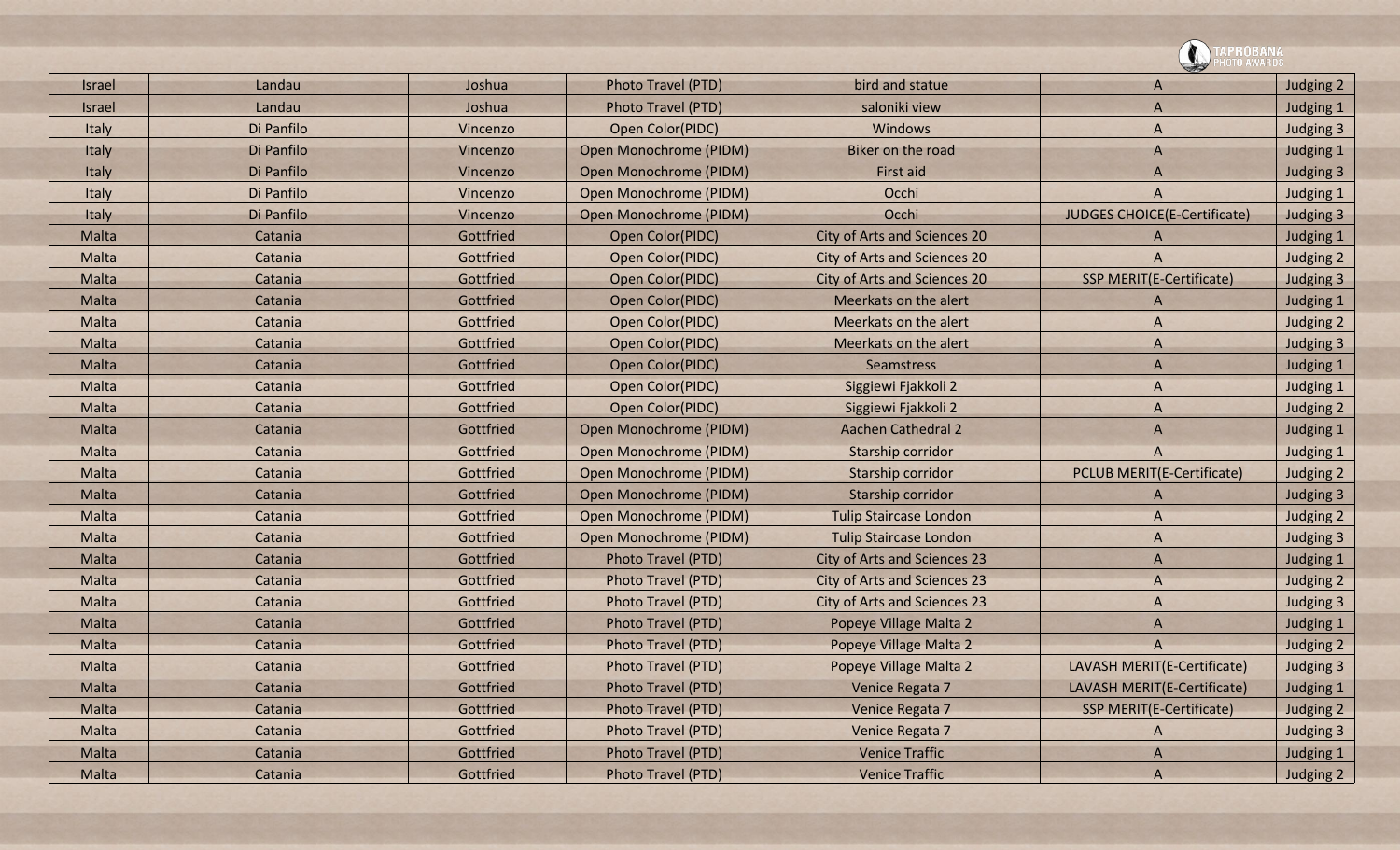|                  |               |                      |                           |                              | <b>\PROBANA</b>                       |           |
|------------------|---------------|----------------------|---------------------------|------------------------------|---------------------------------------|-----------|
| Malta            | Catania       | Gottfried            | Photo Travel (PTD)        | <b>Venice Traffic</b>        | A                                     | Judging 3 |
| <b>Mauritius</b> | <b>DUBOIS</b> | Steeve               | Open Monochrome (PIDM)    | <b>Reach to the Moon</b>     | A                                     | Judging 1 |
| <b>Mauritius</b> | <b>DUBOIS</b> | <b>Steeve</b>        | Photo Travel (PTD)        | Celebrating the newly weds   | A                                     | Judging 1 |
| <b>Mauritius</b> | <b>DUBOIS</b> | Steeve               | Photo Travel (PTD)        | Celebrating the newly weds   | A                                     | Judging 2 |
| <b>Mauritius</b> | <b>DUBOIS</b> | <b>Steeve</b>        | <b>Photo Travel (PTD)</b> | China Great Wall at Mutianyu | A                                     | Judging 2 |
| <b>Mauritius</b> | <b>DUBOIS</b> | <b>Steeve</b>        | Photo Travel (PTD)        | Halong Bay_Vietnam           | A                                     | Judging 1 |
| <b>Mauritius</b> | <b>DUBOIS</b> | Steeve               | Photo Travel (PTD)        | Halong Bay_Vietnam           | A                                     | Judging 2 |
| Montenegro       | <b>KASOM</b>  | <b>ANDRIJA</b>       | Photo Travel (PTD)        | Egypt in my eyes             | A                                     | Judging 1 |
| Montenegro       | <b>KASOM</b>  | <b>ANDRIJA</b>       | Photo Travel (PTD)        | Egypt in my eyes             | A                                     | Judging 3 |
| Montenegro       | <b>KASOM</b>  | <b>ANDRIJA</b>       | Photo Travel (PTD)        | Greece in my eyes            | A                                     | Judging 1 |
| Montenegro       | <b>KASOM</b>  | <b>ANDRIJA</b>       | Photo Travel (PTD)        | Greece in my eyes            | A                                     | Judging 2 |
| Montenegro       | <b>KASOM</b>  | <b>ANDRIJA</b>       | Photo Travel (PTD)        | Greece in my eyes            | A                                     | Judging 3 |
| Montenegro       | <b>KASOM</b>  | <b>ANDRIJA</b>       | Photo Travel (PTD)        | Montenegro in my eyes        | A                                     | Judging 2 |
| Montenegro       | <b>KASOM</b>  | <b>ANDRIJA</b>       | Photo Travel (PTD)        | Montenegro in my eyes        | A                                     | Judging 3 |
| Montenegro       | <b>KASOM</b>  | <b>ANDRIJA</b>       | Photo Travel (PTD)        | Turkiye in my eyes           | A                                     | Judging 2 |
| Montenegro       | <b>KASOM</b>  | <b>ANDRIJA</b>       | Photo Travel (PTD)        | Turkiye in my eyes           | <b>SSP MERIT(E-Certificate)</b>       | Judging 3 |
| Qatar            | Hassan        | <b>Ahmed Mohamed</b> | Open Color(PIDC)          | <b>Colorful Scarf</b>        | <b>CHAIRMEN CHOICE(E-Certificate)</b> | Judging 1 |
| Qatar            | Hassan        | <b>Ahmed Mohamed</b> | Open Color(PIDC)          | <b>Colorful Scarf</b>        | A                                     | Judging 2 |
| Qatar            | Hassan        | <b>Ahmed Mohamed</b> | Open Color(PIDC)          | <b>Colorful Scarf</b>        | A                                     | Judging 3 |
| Qatar            | Hassan        | <b>Ahmed Mohamed</b> | Open Color(PIDC)          | <b>Disparity</b>             | A                                     | Judging 2 |
| Qatar            | Hassan        | <b>Ahmed Mohamed</b> | Open Color(PIDC)          | <b>Disparity</b>             | A                                     | Judging 3 |
| Qatar            | Hassan        | <b>Ahmed Mohamed</b> | Open Color(PIDC)          | <b>Eye Glasses</b>           | A                                     | Judging 1 |
| Qatar            | Hassan        | <b>Ahmed Mohamed</b> | Open Color(PIDC)          | <b>Eye Glasses</b>           | A                                     | Judging 2 |
| Qatar            | Hassan        | <b>Ahmed Mohamed</b> | Open Color(PIDC)          | <b>Eye Glasses</b>           | JUDGES CHOICE(E-Certificate)          | Judging 3 |
| Qatar            | Hassan        | <b>Ahmed Mohamed</b> | Open Monochrome (PIDM)    | <b>Black Eyes</b>            | A                                     | Judging 1 |
| Qatar            | Hassan        | <b>Ahmed Mohamed</b> | Open Monochrome (PIDM)    | <b>Black Eyes</b>            | A                                     | Judging 3 |
| Qatar            | Hassan        | <b>Ahmed Mohamed</b> | Open Monochrome (PIDM)    | Cat BW                       | A                                     | Judging 1 |
| Qatar            | Hassan        | <b>Ahmed Mohamed</b> | Open Monochrome (PIDM)    | <b>Five Fingers BW</b>       | <b>SSP MERIT(E-Certificate)</b>       | Judging 1 |
| Qatar            | Hassan        | <b>Ahmed Mohamed</b> | Open Monochrome (PIDM)    | <b>Five Fingers BW</b>       | A                                     | Judging 3 |
| Qatar            | Hassan        | <b>Ahmed Mohamed</b> | Open Monochrome (PIDM)    | <b>Flower Museum BW</b>      | $\overline{A}$                        | Judging 1 |
| Qatar            | Hassan        | <b>Ahmed Mohamed</b> | Open Monochrome (PIDM)    | <b>Flower Museum BW</b>      | JUDGES CHOICE(E-Certificate)          | Judging 3 |
| Qatar            | Hassan        | <b>Ahmed Mohamed</b> | Photo Travel (PTD)        | <b>Six Sailors</b>           | A                                     | Judging 1 |
| Qatar            | Hassan        | <b>Ahmed Mohamed</b> | Photo Travel (PTD)        | <b>Small Boat</b>            | A                                     | Judging 2 |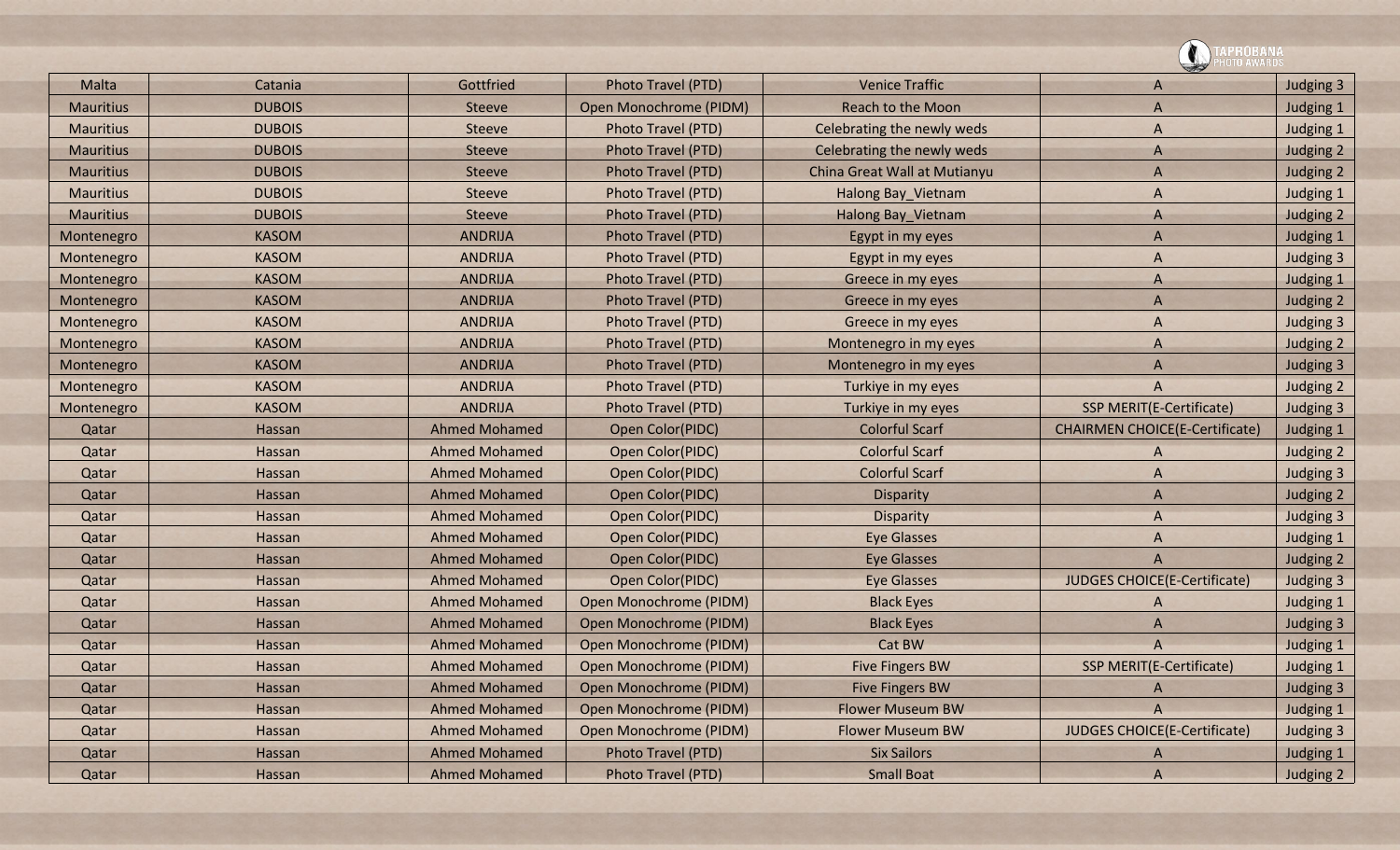|           |             |                  |                               |                                | OTO AWARDS                            |           |
|-----------|-------------|------------------|-------------------------------|--------------------------------|---------------------------------------|-----------|
| Serbia    | Cavic       | Slobodan         | Open Color(PIDC)              | <b>Expectation 2</b>           | A                                     | Judging 1 |
| Serbia    | Cavic       | Slobodan         | Open Color(PIDC)              | <b>Expectation 2</b>           | <b>CHAIRMEN CHOICE(E-Certificate)</b> | Judging 2 |
| Serbia    | Cavic       | Slobodan         | Open Color(PIDC)              | <b>Expectation 2</b>           | A                                     | Judging 3 |
| Serbia    | Cavic       | Slobodan         | Open Color(PIDC)              | Milica 2                       | A                                     | Judging 1 |
| Serbia    | Cavic       | Slobodan         | Open Color(PIDC)              | Milica 2                       | A                                     | Judging 2 |
| Serbia    | Cavic       | Slobodan         | Open Color(PIDC)              | Milica 2                       | A                                     | Judging 3 |
| Serbia    | Cavic       | Slobodan         | Open Color(PIDC)              | The weight of life             | <b>SSP MERIT(E-Certificate)</b>       | Judging 1 |
| Serbia    | Cavic       | Slobodan         | Open Color(PIDC)              | The weight of life             | A                                     | Judging 2 |
| Serbia    | Cavic       | Slobodan         | Open Color(PIDC)              | The weight of life             | <b>PCLUB MERIT(E-Certificate)</b>     | Judging 3 |
| Serbia    | Cavic       | Slobodan         | Open Monochrome (PIDM)        | From today to tomorrow         | JUDGES CHOICE(E-Certificate)          | Judging 1 |
| Serbia    | Cavic       | Slobodan         | Open Monochrome (PIDM)        | From today to tomorrow         | JUDGES CHOICE(E-Certificate)          | Judging 2 |
| Serbia    | Cavic       | Slobodan         | Open Monochrome (PIDM)        | From today to tomorrow         | PCLUB MERIT(E-Certificate)            | Judging 3 |
| Serbia    | Cavic       | Slobodan         | Open Monochrome (PIDM)        | The burden of life             | A                                     | Judging 2 |
| Serbia    | Cavic       | Slobodan         | Open Monochrome (PIDM)        | The shepherd 2                 | A                                     | Judging 1 |
| Serbia    | Cavic       | Slobodan         | Open Monochrome (PIDM)        | The shepherd 2                 | A                                     | Judging 3 |
| Serbia    | Cavic       | Slobodan         | Open Monochrome (PIDM)        | Winter on the farm             | A                                     | Judging 1 |
| Serbia    | Cavic       | Slobodan         | Open Monochrome (PIDM)        | Winter on the farm             | A                                     | Judging 3 |
| Serbia    | Cavic       | Slobodan         | Photo Travel (PTD)            | A day to enjoy 2               | A                                     | Judging 1 |
| Serbia    | Cavic       | Slobodan         | Photo Travel (PTD)            | A day to enjoy 2               | A                                     | Judging 2 |
| Serbia    | Cavic       | Slobodan         | Photo Travel (PTD)            | A day to enjoy 2               | A                                     | Judging 3 |
| Serbia    | Cavic       | Slobodan         | Photo Travel (PTD)            | <b>Demonstrations 6</b>        | A                                     | Judging 1 |
| Serbia    | Cavic       | Slobodan         | Photo Travel (PTD)            | <b>Demonstrations 6</b>        | A                                     | Judging 3 |
| Serbia    | Cavic       | Slobodan         | Photo Travel (PTD)            | Keepers of the past            | A                                     | Judging 1 |
| Serbia    | Cavic       | Slobodan         | Photo Travel (PTD)            | Keepers of the past            | A                                     | Judging 3 |
| Serbia    | Cavic       | Slobodan         | Photo Travel (PTD)            | Neither in heaven nor on earth | A                                     | Judging 1 |
| Serbia    | Cavic       | Slobodan         | Photo Travel (PTD)            | Neither in heaven nor on earth | A                                     | Judging 2 |
| Serbia    | Cavic       | Slobodan         | Photo Travel (PTD)            | Neither in heaven nor on earth | A                                     | Judging 3 |
| Singapore | <b>CHNG</b> | <b>Kim Yiang</b> | Open Color(PIDC)              | <b>Back Home 1</b>             | A                                     | Judging 2 |
| Singapore | <b>CHNG</b> | <b>Kim Yiang</b> | Open Color(PIDC)              | <b>Crossing The River 1</b>    | A                                     | Judging 1 |
| Singapore | <b>CHNG</b> | <b>Kim Yiang</b> | Open Color(PIDC)              | <b>Crossing The River 1</b>    | <b>CHAIRMEN CHOICE(E-Certificate)</b> | Judging 3 |
| Singapore | <b>CHNG</b> | <b>Kim Yiang</b> | Open Monochrome (PIDM)        | Fisherboat 8                   | A                                     | Judging 2 |
| Singapore | <b>CHNG</b> | <b>Kim Yiang</b> | <b>Open Monochrome (PIDM)</b> | Life On The Sea 6              | A                                     | Judging 1 |
| Singapore | <b>CHNG</b> | <b>Kim Yiang</b> | Open Monochrome (PIDM)        | Life On The Sea 6              | A                                     | Judging 2 |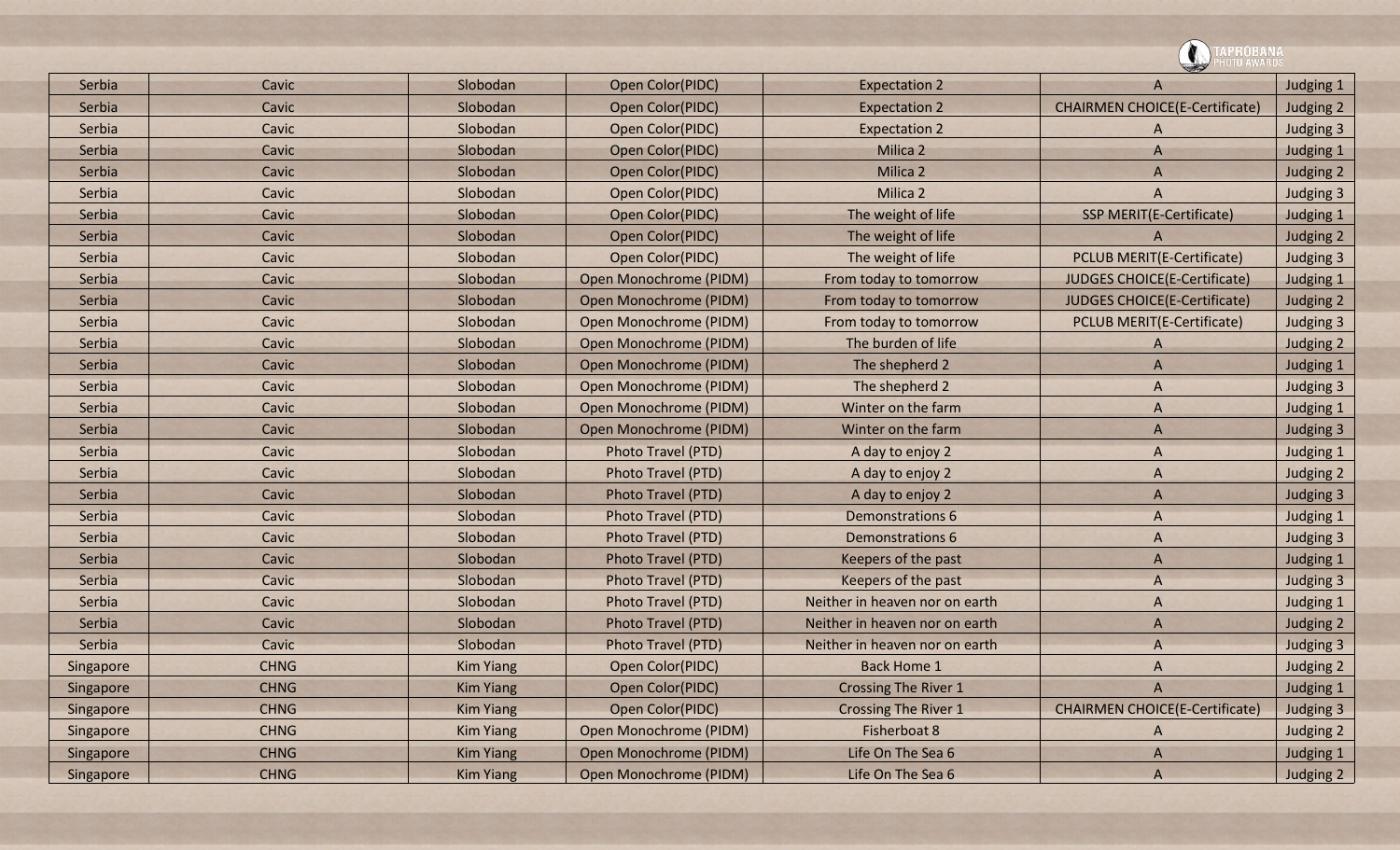| Singapore | <b>HENG</b> | Zee Kek                 | Open Color(PIDC)       | 0002398Cycling at Marina Bay   | <b>PCLUB MERIT(E-Certificate)</b> | Judging 1 |
|-----------|-------------|-------------------------|------------------------|--------------------------------|-----------------------------------|-----------|
| Singapore | <b>HENG</b> | Zee Kek                 | Open Monochrome (PIDM) | 0002201Staring at me           | A                                 | Judging 2 |
| Singapore | <b>HENG</b> | Zee Kek                 | Open Monochrome (PIDM) | Morning cycling at M Bay       | A                                 | Judging 1 |
| Singapore | <b>HENG</b> | Zee Kek                 | Photo Travel (PTD)     | 0002400MB morning after rain   | $\overline{A}$                    | Judging 3 |
| Singapore | <b>HENG</b> | Zee Kek                 | Photo Travel (PTD)     | 0002405Jogging at M Bay        | A                                 | Judging 1 |
| Singapore | <b>HENG</b> | Zee Kek                 | Photo Travel (PTD)     | 0002405Jogging at M Bay        | A                                 | Judging 2 |
| Singapore | <b>HENG</b> | Zee Kek                 | Photo Travel (PTD)     | 0002407Jogging at Helix Bridge | A                                 | Judging 2 |
| Singapore | <b>HENG</b> | Zee Kek                 | Photo Travel (PTD)     | 0002407Jogging at Helix Bridge | A                                 | Judging 3 |
| Singapore | <b>SEAH</b> | <b>WEE MENG MICHAEL</b> | Open Color(PIDC)       | <b>Buddha statue</b>           | A                                 | Judging 1 |
| Singapore | <b>SEAH</b> | <b>WEE MENG MICHAEL</b> | Open Color(PIDC)       | <b>Buddha statue</b>           | A                                 | Judging 2 |
| Singapore | <b>SEAH</b> | <b>WEE MENG MICHAEL</b> | Open Color(PIDC)       | <b>Buddha statue</b>           | $\overline{A}$                    | Judging 3 |
| Singapore | <b>SEAH</b> | <b>WEE MENG MICHAEL</b> | Open Color(PIDC)       | Mongolia rider2                | A                                 | Judging 3 |
| Singapore | <b>SEAH</b> | <b>WEE MENG MICHAEL</b> | Open Color(PIDC)       | Sheena eyes                    | LAVASH MERIT(E-Certificate)       | Judging 2 |
| Singapore | <b>SEAH</b> | <b>WEE MENG MICHAEL</b> | Open Color(PIDC)       | Sheena eyes                    | <b>PCLUB MERIT(E-Certificate)</b> | Judging 3 |
| Singapore | <b>SEAH</b> | <b>WEE MENG MICHAEL</b> | Open Monochrome (PIDM) | City night reflection bnwcopy  | A                                 | Judging 1 |
| Singapore | <b>SEAH</b> | <b>WEE MENG MICHAEL</b> | Open Monochrome (PIDM) | City night reflection bnwcopy  | A                                 | Judging 3 |
| Singapore | <b>SEAH</b> | WEE MENG MICHAEL        | Open Monochrome (PIDM) | Miky in the rain               | <b>SSP GOLD</b>                   | Judging 1 |
| Singapore | <b>SEAH</b> | <b>WEE MENG MICHAEL</b> | Open Monochrome (PIDM) | Miky in the rain               | <b>PCLUB GOLD</b>                 | Judging 2 |
| Singapore | <b>SEAH</b> | <b>WEE MENG MICHAEL</b> | Open Monochrome (PIDM) | Miky in the rain               | A                                 | Judging 3 |
| Singapore | <b>SEAH</b> | <b>WEE MENG MICHAEL</b> | Photo Travel (PTD)     | Beijing3                       | A                                 | Judging 2 |
| Singapore | <b>SEAH</b> | <b>WEE MENG MICHAEL</b> | Photo Travel (PTD)     | Beijing3                       | A                                 | Judging 3 |
| Singapore | <b>SEAH</b> | <b>WEE MENG MICHAEL</b> | Photo Travel (PTD)     | <b>NDP</b> firework            | $\overline{A}$                    | Judging 1 |
| Singapore | <b>SEAH</b> | <b>WEE MENG MICHAEL</b> | Photo Travel (PTD)     | <b>NDP</b> firework            | <b>SSP MERIT(E-Certificate)</b>   | Judging 2 |
| Singapore | <b>SEAH</b> | <b>WEE MENG MICHAEL</b> | Photo Travel (PTD)     | <b>NDP</b> firework            | A                                 | Judging 3 |
| Singapore | <b>SEAH</b> | <b>WEE MENG MICHAEL</b> | Photo Travel (PTD)     | NDP firework2                  | A                                 | Judging 1 |
| Singapore | <b>SEAH</b> | WEE MENG MICHAEL        | Photo Travel (PTD)     | NDP firework2                  | A                                 | Judging 2 |
| Singapore | Sim         | <b>Kim Pheng</b>        | Open Color(PIDC)       | <b>BALLERINA COLETTE 01</b>    | <b>SSP MERIT(E-Certificate)</b>   | Judging 1 |
| Singapore | Sim         | Kim Pheng               | Open Color(PIDC)       | <b>BALLERINA COLETTE 01</b>    | $\overline{A}$                    | Judging 3 |
| Singapore | Sim         | Kim Pheng               | Open Color(PIDC)       | <b>CICADA SHED SHELL</b>       | JUDGES CHOICE(E-Certificate)      | Judging 3 |
| Singapore | Sim         | Kim Pheng               | Open Color(PIDC)       | <b>VINA ANGRY</b>              | A                                 | Judging 2 |
| Singapore | Sim         | Kim Pheng               | Open Color(PIDC)       | <b>VINA ANGRY</b>              | A                                 | Judging 3 |
| Singapore | Sim         | Kim Pheng               | Open Monochrome (PIDM) | ALLURING                       | $\bigwedge$                       | Judging 1 |
| Singapore | Sim         | Kim Pheng               | Open Monochrome (PIDM) | <b>ALLURING</b>                | <b>LAVASH GOLD</b>                | Judging 2 |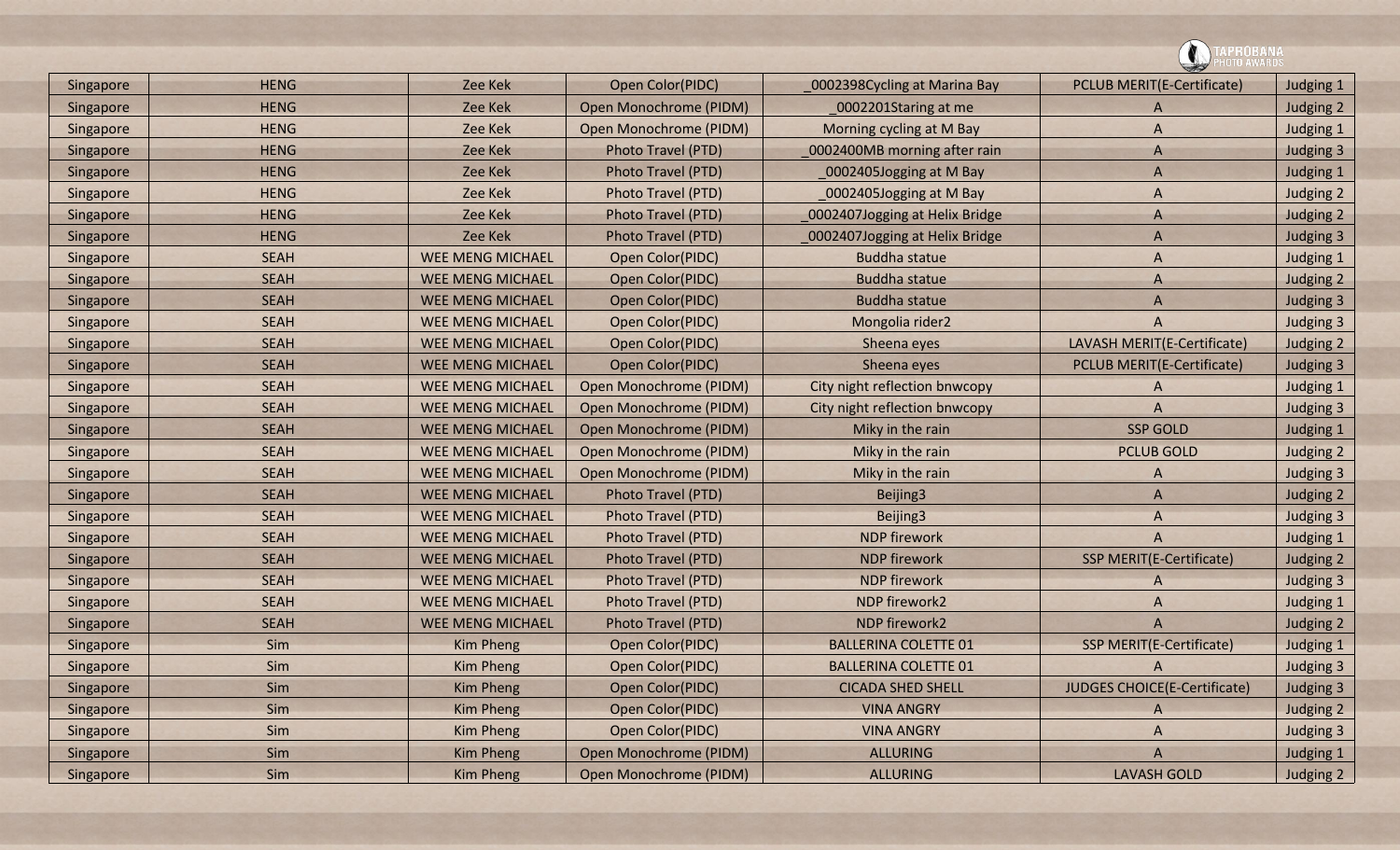|           |            |                  |                        |                                 | <b>\PROBANA</b><br> OTO AWARDS        |           |
|-----------|------------|------------------|------------------------|---------------------------------|---------------------------------------|-----------|
| Singapore | Sim        | <b>Kim Pheng</b> | Open Monochrome (PIDM) | <b>ALLURING</b>                 | A                                     | Judging 3 |
| Singapore | Sim        | <b>Kim Pheng</b> | Open Monochrome (PIDM) | <b>BEBE</b>                     | $\overline{A}$                        | Judging 1 |
| Singapore | Sim        | <b>Kim Pheng</b> | Open Monochrome (PIDM) | <b>BEBE</b>                     | A                                     | Judging 2 |
| Singapore | Sim        | <b>Kim Pheng</b> | Open Monochrome (PIDM) | <b>MAMA AND ME</b>              | A                                     | Judging 1 |
| Singapore | Sim        | <b>Kim Pheng</b> | Open Monochrome (PIDM) | <b>MAMA AND ME</b>              | A                                     | Judging 3 |
| Singapore | Sim        | <b>Kim Pheng</b> | Photo Travel (PTD)     | <b>MBS 02</b>                   | A                                     | Judging 3 |
| Singapore | Sim        | <b>Kim Pheng</b> | Photo Travel (PTD)     | <b>WATER TAXI</b>               | A                                     | Judging 2 |
| Singapore | Sim        | <b>Kim Pheng</b> | Photo Travel (PTD)     | <b>WATER TAXI</b>               | $\overline{A}$                        | Judging 3 |
| Singapore | <b>TAN</b> | <b>LEE ENG</b>   | Open Color(PIDC)       | Chomphunut                      | A                                     | Judging 1 |
| Singapore | <b>TAN</b> | <b>LEE ENG</b>   | Open Color(PIDC)       | Chomphunut                      | A                                     | Judging 2 |
| Singapore | <b>TAN</b> | <b>LEE ENG</b>   | Open Color(PIDC)       | Chomphunut                      | <b>CHAIRMEN CHOICE(E-Certificate)</b> | Judging 3 |
| Singapore | <b>TAN</b> | LEE ENG          | Open Color(PIDC)       | <b>Creepy Doll 2</b>            | A                                     | Judging 1 |
| Singapore | <b>TAN</b> | <b>LEE ENG</b>   | Open Color(PIDC)       | <b>Creepy Doll 2</b>            | A                                     | Judging 2 |
| Singapore | <b>TAN</b> | LEE ENG          | Open Color(PIDC)       | Farah Farz 18                   | $\overline{A}$                        | Judging 1 |
| Singapore | <b>TAN</b> | <b>LEE ENG</b>   | Open Color(PIDC)       | Farah Farz 18                   | <b>PCLUB MERIT(E-Certificate)</b>     | Judging 2 |
| Singapore | <b>TAN</b> | <b>LEE ENG</b>   | Open Color(PIDC)       | Farah Farz 18                   | A                                     | Judging 3 |
| Singapore | <b>TAN</b> | <b>LEE ENG</b>   | Open Color(PIDC)       | <b>Oriental Honey Buzzard 1</b> | <b>PCLUB MERIT(E-Certificate)</b>     | Judging 1 |
| Singapore | <b>TAN</b> | <b>LEE ENG</b>   | Open Color(PIDC)       | <b>Oriental Honey Buzzard 1</b> | A                                     | Judging 2 |
| Singapore | <b>TAN</b> | <b>LEE ENG</b>   | Open Monochrome (PIDM) | Chomphunut 5                    | A                                     | Judging 1 |
| Singapore | <b>TAN</b> | <b>LEE ENG</b>   | Open Monochrome (PIDM) | Chomphunut 5                    | $\overline{A}$                        | Judging 3 |
| Singapore | <b>TAN</b> | <b>LEE ENG</b>   | Open Monochrome (PIDM) | <b>Creepy Doll 12</b>           | A                                     | Judging 1 |
| Singapore | <b>TAN</b> | <b>LEE ENG</b>   | Open Monochrome (PIDM) | Creepy Doll 12                  | A                                     | Judging 2 |
| Singapore | <b>TAN</b> | <b>LEE ENG</b>   | Open Monochrome (PIDM) | <b>Creepy Doll 12</b>           | <b>SSP MERIT(E-Certificate)</b>       | Judging 3 |
| Singapore | <b>TAN</b> | <b>LEE ENG</b>   | Open Monochrome (PIDM) | Farah Farz 23                   | <b>PCLUB MERIT(E-Certificate)</b>     | Judging 1 |
| Singapore | <b>TAN</b> | <b>LEE ENG</b>   | Open Monochrome (PIDM) | Farah Farz 23                   | <b>PCLUB MERIT(E-Certificate)</b>     | Judging 2 |
| Singapore | <b>TAN</b> | LEE ENG          | Open Monochrome (PIDM) | Farah Farz 23                   | A                                     | Judging 3 |
| Singapore | <b>TAN</b> | <b>LEE ENG</b>   | Open Monochrome (PIDM) | Viet Rustic Wall 4              | A                                     | Judging 2 |
| Singapore | <b>TAN</b> | LEE ENG          | Photo Travel (PTD)     | <b>Causeway View</b>            | PCLUB MERIT(E-Certificate)            | Judging 1 |
| Singapore | <b>TAN</b> | <b>LEE ENG</b>   | Photo Travel (PTD)     | <b>Causeway View</b>            | A                                     | Judging 3 |
| Singapore | <b>TAN</b> | LEE ENG          | Photo Travel (PTD)     | Jakarta Cityscape 1             | $\mathsf{A}$                          | Judging 1 |
| Singapore | <b>TAN</b> | LEE ENG          | Photo Travel (PTD)     | Jakarta Cityscape 1             | $\mathsf{A}$                          | Judging 3 |
| Singapore | <b>TAN</b> | LEE ENG          | Photo Travel (PTD)     | Lion City Night View 8          | A                                     | Judging 1 |
| Singapore | <b>TAN</b> | LEE ENG          | Photo Travel (PTD)     | Lion City Night View 8          | A                                     | Judging 3 |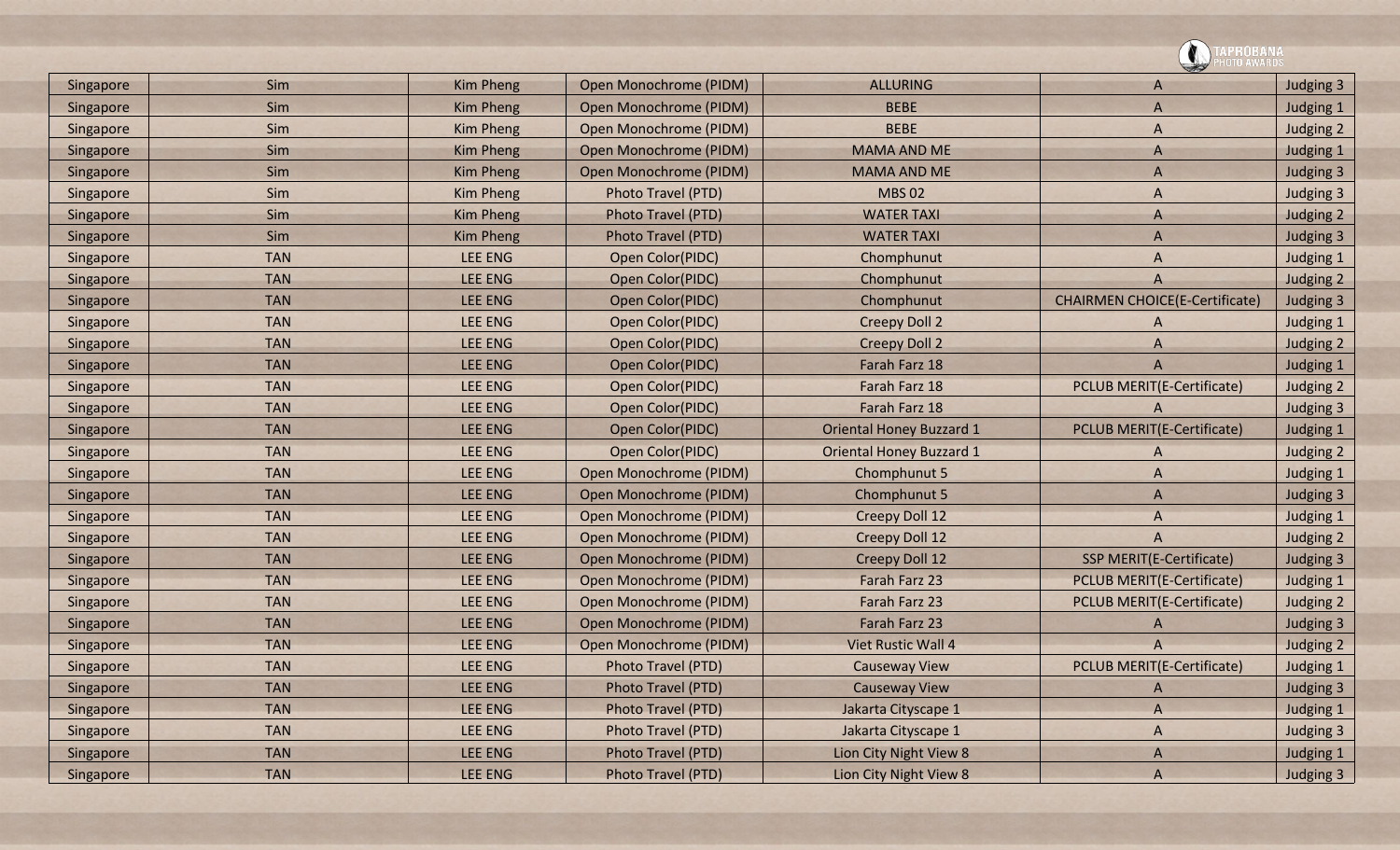|              |        |                  |                           |                               | <b>PROBANA</b><br>0TO AWARDS          |           |
|--------------|--------|------------------|---------------------------|-------------------------------|---------------------------------------|-----------|
| Singapore    | Tan    | <b>Ying Nian</b> | Open Color(PIDC)          | <b>Cuty Light</b>             | A                                     | Judging 1 |
| Singapore    | Tan    | <b>Ying Nian</b> | Open Color(PIDC)          | <b>Cuty Light</b>             | A                                     | Judging 2 |
| Singapore    | Tan    | <b>Ying Nian</b> | Open Color(PIDC)          | <b>Cuty Light</b>             | $\overline{A}$                        | Judging 3 |
| Singapore    | Tan    | <b>Ying Nian</b> | Open Color(PIDC)          | <b>Street</b>                 | JUDGES CHOICE(E-Certificate)          | Judging 1 |
| Singapore    | Tan    | <b>Ying Nian</b> | Open Monochrome (PIDM)    | <b>Happy Bath</b>             | A                                     | Judging 1 |
| Singapore    | Tan    | <b>Ying Nian</b> | Open Monochrome (PIDM)    | Man In Shadow                 | A                                     | Judging 3 |
| Singapore    | Tan    | <b>Ying Nian</b> | Photo Travel (PTD)        | <b>Building Alone SG Rive</b> | A                                     | Judging 1 |
| Singapore    | Tan    | <b>Ying Nian</b> | <b>Photo Travel (PTD)</b> | <b>Girl In The Street</b>     | $\overline{A}$                        | Judging 2 |
| Singapore    | Tan    | <b>Ying Nian</b> | Photo Travel (PTD)        | Night In China town           | A                                     | Judging 3 |
| Singapore    | Tan    | <b>Ying Nian</b> | Photo Travel (PTD)        | <b>Sunset At Townland</b>     | <b>PCLUB MERIT(E-Certificate)</b>     | Judging 1 |
| South Africa | Wilson | <b>David</b>     | Open Monochrome (PIDM)    | Loco No 8 backing up          | JUDGES CHOICE(E-Certificate)          | Judging 1 |
| South Africa | Wilson | David            | Open Monochrome (PIDM)    | Loco No 8 backing up          | A                                     | Judging 2 |
| South Africa | Wilson | <b>David</b>     | Photo Travel (PTD)        | <b>Sher Dor Madrasah</b>      | A                                     | Judging 1 |
| South Africa | Wilson | <b>David</b>     | Photo Travel (PTD)        | <b>Sher Dor Madrasah</b>      | LAVASH MERIT(E-Certificate)           | Judging 2 |
| South Africa | Wilson | David            | <b>Photo Travel (PTD)</b> | <b>Sher Dor Madrasah</b>      | A                                     | Judging 3 |
| South Korea  | Ryu    | Shin Woo         | Open Color(PIDC)          | Homing <sub>2</sub>           | A                                     | Judging 1 |
| South Korea  | Ryu    | Shin Woo         | Open Color(PIDC)          | Ice Cliff Climbing            | <b>CHAIRMEN CHOICE(E-Certificate)</b> | Judging 1 |
| South Korea  | Ryu    | Shin Woo         | Open Color(PIDC)          | Ice Cliff Climbing            | LAVASH MERIT(E-Certificate)           | Judging 2 |
| South Korea  | Ryu    | Shin Woo         | Open Color(PIDC)          | Ice Cliff Climbing            | A                                     | Judging 3 |
| South Korea  | Ryu    | Shin Woo         | Open Color(PIDC)          | Palouse 13                    | $\overline{A}$                        | Judging 2 |
| South Korea  | Ryu    | Shin Woo         | Open Color(PIDC)          | Palouse 13                    | A                                     | Judging 3 |
| South Korea  | Ryu    | Shin Woo         | Open Color(PIDC)          | <b>Terraced Field 05</b>      | $\overline{A}$                        | Judging 2 |
| South Korea  | Ryu    | Shin Woo         | Open Color(PIDC)          | <b>Terraced Field 05</b>      | LAVASH MERIT(E-Certificate)           | Judging 3 |
| South Korea  | Ryu    | Shin Woo         | Open Monochrome (PIDM)    | Desert 07                     | <b>PCLUB MERIT(E-Certificate)</b>     | Judging 2 |
| South Korea  | Ryu    | Shin Woo         | Open Monochrome (PIDM)    | <b>Desert Hills</b>           | A                                     | Judging 2 |
| South Korea  | Ryu    | Shin Woo         | Open Monochrome (PIDM)    | <b>Desert Hills</b>           | A                                     | Judging 3 |
| South Korea  | Ryu    | Shin Woo         | Open Monochrome (PIDM)    | <b>Pine Grove</b>             | A                                     | Judging 2 |
| South Korea  | Ryu    | Shin Woo         | Open Monochrome (PIDM)    | <b>Transmission Line</b>      | LAVASH MERIT(E-Certificate)           | Judging 1 |
| South Korea  | Ryu    | Shin Woo         | Open Monochrome (PIDM)    | <b>Transmission Line</b>      |                                       | Judging 2 |
| South Korea  | Ryu    | Shin Woo         | Photo Travel (PTD)        | Godafoss 01                   | <b>PCLUB MERIT(E-Certificate)</b>     | Judging 1 |
| South Korea  | Ryu    | Shin Woo         | Photo Travel (PTD)        | Godafoss 01                   | A                                     | Judging 2 |
| South Korea  | Ryu    | Shin Woo         | Photo Travel (PTD)        | Godafoss 01                   | A                                     | Judging 3 |
| South Korea  | Ryu    | Shin Woo         | Photo Travel (PTD)        | Stokksnes 03                  | A                                     | Judging 1 |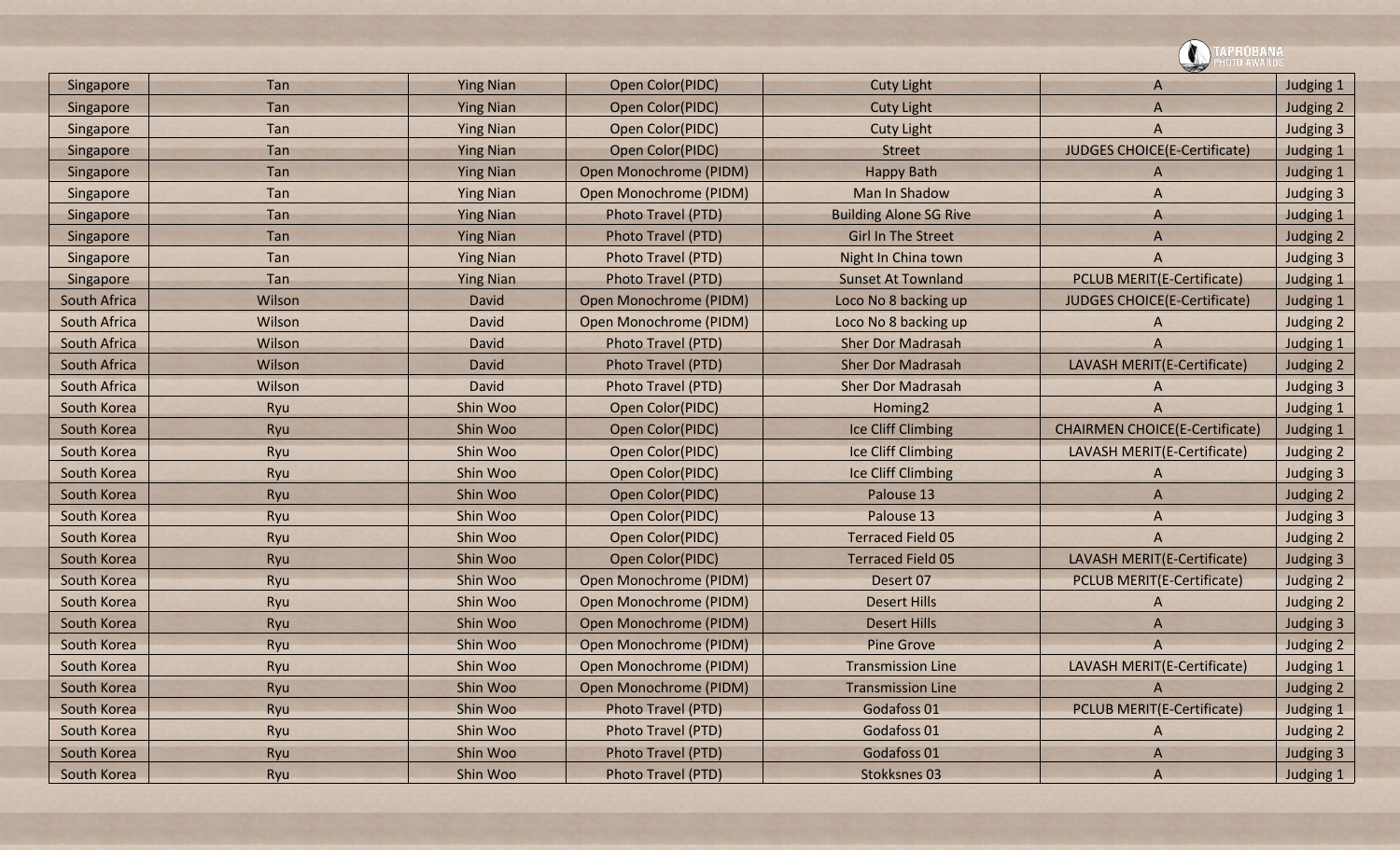| South Korea | Ryu                     | Shin Woo          | Photo Travel (PTD)     | Stokksnes 03             | LAVASH MERIT(E-Certificate)           | Judging 2        |  |
|-------------|-------------------------|-------------------|------------------------|--------------------------|---------------------------------------|------------------|--|
| Spain       | DIEZ DE LOS RIOS LOPEZ  | <b>JOSE</b>       | Open Color(PIDC)       | <b>LA ESPERA</b>         | A                                     | Judging 1        |  |
| Spain       | DIEZ DE LOS RIOS LOPEZ  | <b>JOSE</b>       | Open Color(PIDC)       | LA ESPERA                | A                                     | Judging 2        |  |
| Spain       | DIEZ DE LOS RIOS LOPEZ  | <b>JOSE</b>       | Open Color(PIDC)       | <b>LA ESPERA</b>         | A                                     | Judging 3        |  |
| Spain       | DIEZ DE LOS RIOS LOPEZ  | <b>JOSE</b>       | Open Color(PIDC)       | <b>LA ORACION</b>        | A                                     | Judging 1        |  |
| Spain       | DIEZ DE LOS RIOS LOPEZ  | <b>JOSE</b>       | Open Color(PIDC)       | <b>LA ORACION</b>        | A                                     | Judging 2        |  |
| Spain       | DIEZ DE LOS RIOS LOPEZ  | <b>JOSE</b>       | Open Color(PIDC)       | <b>LA ORACION</b>        | A                                     | <b>Judging 3</b> |  |
| Spain       | DIEZ DE LOS RIOS LOPEZ  | <b>JOSE</b>       | Open Color(PIDC)       | <b>MARTHA</b>            | A                                     | Judging 1        |  |
| Spain       | DIEZ DE LOS RIOS LOPEZ  | <b>JOSE</b>       | Open Color(PIDC)       | <b>MARTHA</b>            | LAVASH MERIT(E-Certificate)           | Judging 2        |  |
| Spain       | DIEZ DE LOS RIOS LOPEZ  | <b>JOSE</b>       | Open Monochrome (PIDM) | <b>ALTANERO</b>          | A                                     | Judging 2        |  |
| Spain       | DIEZ DE LOS RIOS LOPEZ  | <b>JOSE</b>       | Open Monochrome (PIDM) | <b>CIUDAD DEL FUTURO</b> | SSP MERIT(E-Certificate)              | Judging 1        |  |
| Spain       | DIEZ DE LOS RIOS LOPEZ  | <b>JOSE</b>       | Open Monochrome (PIDM) | <b>CIUDAD DEL FUTURO</b> | A                                     | Judging 3        |  |
| Spain       | DIEZ DE LOS RIOS LOPEZ  | <b>JOSE</b>       | Open Monochrome (PIDM) | NONAGENARIO              | A                                     | Judging 1        |  |
| Spain       | DIEZ DE LOS RIOS LOPEZ  | <b>JOSE</b>       | Open Monochrome (PIDM) | <b>NONAGENARIO</b>       | A                                     | Judging 2        |  |
| Spain       | DIEZ DE LOS RIOS LOPEZ  | <b>JOSE</b>       | Open Monochrome (PIDM) | PENSATIVO                | A                                     | Judging 1        |  |
| Spain       | DIEZ DE LOS RIOS LOPEZ  | <b>JOSE</b>       | Open Monochrome (PIDM) | <b>PENSATIVO</b>         | <b>PCLUB MERIT(E-Certificate)</b>     | Judging 2        |  |
| Spain       | DIEZ DE LOS RIOS LOPEZ  | <b>JOSE</b>       | Open Monochrome (PIDM) | <b>PENSATIVO</b>         | <b>CHAIRMEN CHOICE(E-Certificate)</b> | Judging 3        |  |
| Spain       | DIEZ DE LOS RIOS LOPEZ  | <b>JOSE</b>       | Photo Travel (PTD)     | <b>EL VIGILANTE</b>      | A                                     | Judging 3        |  |
| Spain       | DIEZ DE LOS RIOS LOPEZ  | <b>JOSE</b>       | Photo Travel (PTD)     | <b>LOUVRE</b>            | A                                     | Judging 1        |  |
| Spain       | DIEZ DE LOS RIOS LOPEZ  | <b>JOSE</b>       | Photo Travel (PTD)     | <b>LOUVRE</b>            | A                                     | Judging 2        |  |
| Spain       | DIEZ DE LOS RIOS LOPEZ  | <b>JOSE</b>       | Photo Travel (PTD)     | <b>LOUVRE</b>            | SSP MERIT(E-Certificate)              | Judging 3        |  |
| Spain       | DIEZ DE LOS RIOS LOPEZ  | <b>JOSE</b>       | Photo Travel (PTD)     | <b>QUIETOS</b>           | A                                     | Judging 1        |  |
| Spain       | DIEZ DE LOS RIOS LOPEZ  | <b>JOSE</b>       | Photo Travel (PTD)     | <b>QUIETOS</b>           | SSP MERIT(E-Certificate)              | Judging 2        |  |
| Spain       | DIEZ DE LOS RIOS LOPEZ  | <b>JOSE</b>       | Photo Travel (PTD)     | <b>QUIETOS</b>           |                                       | Judging 3        |  |
| Spain       | DIEZ DE LOS RIOS LOPEZ  | <b>JOSE</b>       | Photo Travel (PTD)     | <b>VAMONOS</b>           | LAVASH MERIT(E-Certificate)           | Judging 1        |  |
| Spain       | DIEZ DE LOS RIOS LOPEZ  | <b>JOSE</b>       | Photo Travel (PTD)     | <b>VAMONOS</b>           | A                                     | Judging 2        |  |
| Spain       | DIEZ DE LOS RIOS LOPEZ  | <b>JOSE</b>       | Photo Travel (PTD)     | <b>VAMONOS</b>           | A                                     | Judging 3        |  |
| Spain       | <b>Molero Gutierrez</b> | <b>FLORENTINO</b> | Open Color(PIDC)       | Altramuz                 | A                                     | Judging 1        |  |
| Spain       | <b>Molero Gutierrez</b> | <b>FLORENTINO</b> | Open Color(PIDC)       | Altramuz                 | A                                     | Judging 2        |  |
| Spain       | <b>Molero Gutierrez</b> | <b>FLORENTINO</b> | Open Color(PIDC)       | Altramuz                 | SSP MERIT(E-Certificate)              | Judging 3        |  |
| Spain       | <b>Molero Gutierrez</b> | <b>FLORENTINO</b> | Open Color(PIDC)       | Casa de los deseos       | A                                     | Judging 2        |  |
| Spain       | <b>Molero Gutierrez</b> | <b>FLORENTINO</b> | Open Color(PIDC)       | Casa de los deseos       | A                                     | Judging 3        |  |
| Spain       | <b>Molero Gutierrez</b> | <b>FLORENTINO</b> | Open Color(PIDC)       | La hora bruja            | A                                     | Judging 1        |  |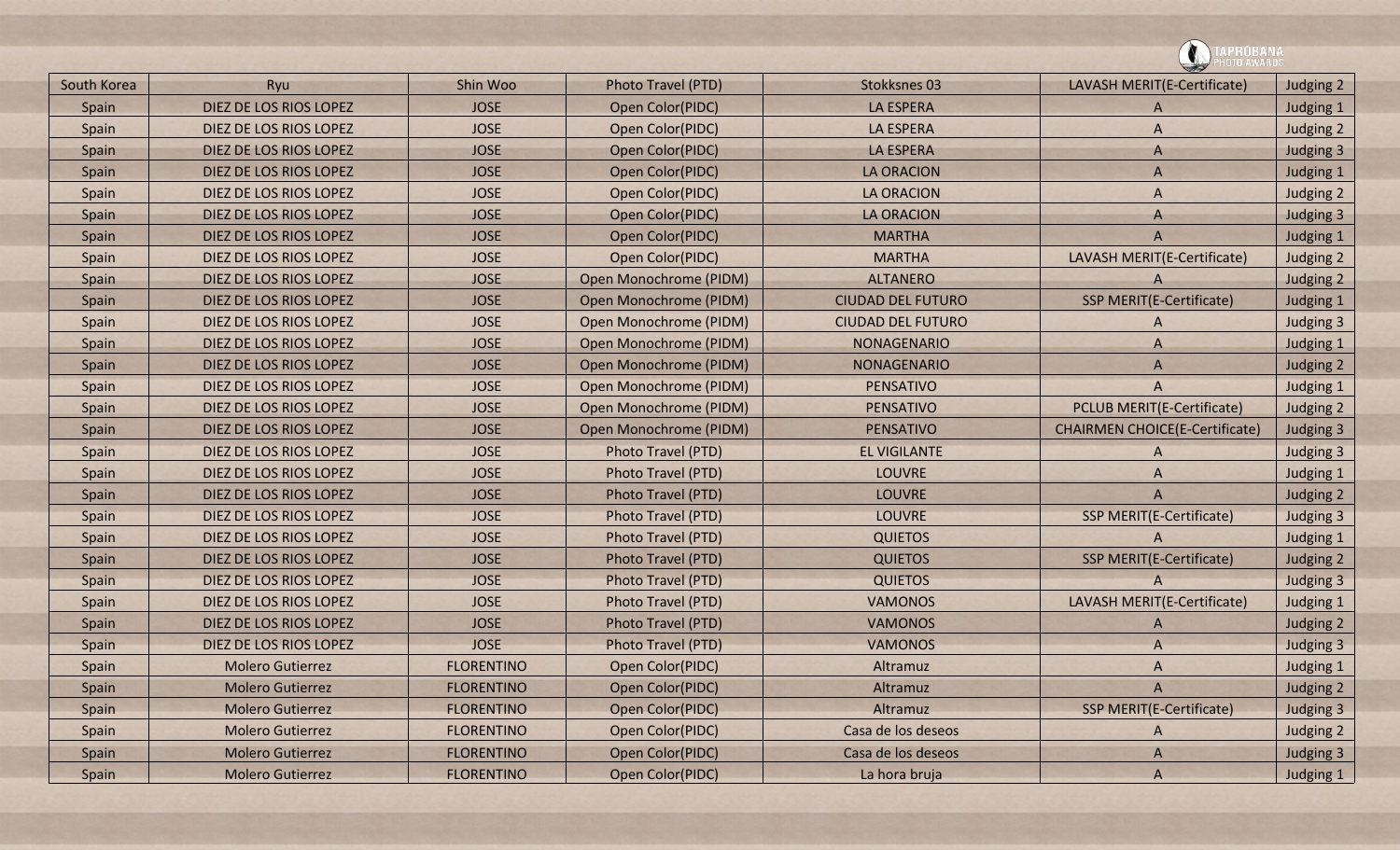| Spain     | <b>Molero Gutierrez</b> | <b>FLORENTINO</b> | Open Color(PIDC)              | La hora bruja               | <b>SSP MERIT(E-Certificate)</b>       | Judging 2 |
|-----------|-------------------------|-------------------|-------------------------------|-----------------------------|---------------------------------------|-----------|
| Spain     | <b>Molero Gutierrez</b> | <b>FLORENTINO</b> | Open Color(PIDC)              | La hora bruja               | A                                     | Judging 3 |
| Spain     | <b>Molero Gutierrez</b> | <b>FLORENTINO</b> | Open Color(PIDC)              | Peon cuatro Rey             | A                                     | Judging 2 |
| Spain     | <b>Molero Gutierrez</b> | <b>FLORENTINO</b> | Open Color(PIDC)              | Peon cuatro Rey             | $\mathsf{A}$                          | Judging 3 |
| Spain     | <b>Molero Gutierrez</b> | <b>FLORENTINO</b> | Open Monochrome (PIDM)        | Con la maleta               | A                                     | Judging 1 |
| Spain     | <b>Molero Gutierrez</b> | <b>FLORENTINO</b> | Open Monochrome (PIDM)        | Con la maleta               | A                                     | Judging 3 |
| Spain     | <b>Molero Gutierrez</b> | <b>FLORENTINO</b> | Open Monochrome (PIDM)        | Darcena                     | A                                     | Judging 1 |
| Spain     | <b>Molero Gutierrez</b> | <b>FLORENTINO</b> | Open Monochrome (PIDM)        | Darcena                     | <b>PSA GOLD</b>                       | Judging 2 |
| Spain     | <b>Molero Gutierrez</b> | <b>FLORENTINO</b> | Open Monochrome (PIDM)        | Darcena                     | <b>CHAIRMEN CHOICE(E-Certificate)</b> | Judging 3 |
| Spain     | <b>Molero Gutierrez</b> | <b>FLORENTINO</b> | Open Monochrome (PIDM)        | <b>Exposicion Bondage</b>   | A                                     | Judging 2 |
| Spain     | <b>Molero Gutierrez</b> | <b>FLORENTINO</b> | <b>Open Monochrome (PIDM)</b> | <b>Exposicion Bondage</b>   | $\overline{A}$                        | Judging 3 |
| Spain     | <b>Molero Gutierrez</b> | <b>FLORENTINO</b> | Open Monochrome (PIDM)        | La luna y el preso          | A                                     | Judging 2 |
| Spain     | <b>Molero Gutierrez</b> | <b>FLORENTINO</b> | Open Monochrome (PIDM)        | La luna y el preso          | A                                     | Judging 3 |
| Spain     | <b>Molero Gutierrez</b> | <b>FLORENTINO</b> | Photo Travel (PTD)            | Puerta del Triunfo          | $\overline{A}$                        | Judging 3 |
| Spain     | <b>Molero Gutierrez</b> | <b>FLORENTINO</b> | Photo Travel (PTD)            | Vista de la Basilica        | A                                     | Judging 3 |
| Sri Lanka | Alahakoon               | Manju             | Open Color(PIDC)              | Away from the bright lights | A                                     | Judging 1 |
| Sri Lanka | Alahakoon               | Manju             | Open Color(PIDC)              | Away from the bright lights | $\overline{A}$                        | Judging 2 |
| Sri Lanka | Alahakoon               | Manju             | Open Color(PIDC)              | Away from the bright lights | A                                     | Judging 3 |
| Sri Lanka | Alahakoon               | Manju             | Open Color(PIDC)              | I dreamt no one listened    | A                                     | Judging 1 |
| Sri Lanka | Alahakoon               | Manju             | Open Color(PIDC)              | I dreamt no one listened    | JUDGES CHOICE(E-Certificate)          | Judging 2 |
| Sri Lanka | Alahakoon               | Manju             | Open Color(PIDC)              | I dreamt no one listened    | <b>SSP MERIT(E-Certificate)</b>       | Judging 3 |
| Sri Lanka | Alahakoon               | Manju             | Open Color(PIDC)              | <b>SAVE US</b>              | A                                     | Judging 2 |
| Sri Lanka | Alahakoon               | Manju             | Open Color(PIDC)              | <b>SAVE US</b>              | $\overline{A}$                        | Judging 3 |
| Sri Lanka | Alahakoon               | Manju             | Open Color(PIDC)              | The Red Umbrella            | SSP MERIT(E-Certificate)              | Judging 1 |
| Sri Lanka | Alahakoon               | Manju             | Open Color(PIDC)              | The Red Umbrella            | A                                     | Judging 3 |
| Sri Lanka | Alahakoon               | Manju             | Open Monochrome (PIDM)        | By the stroke of midnight   | A                                     | Judging 1 |
| Sri Lanka | Alahakoon               | Manju             | Open Monochrome (PIDM)        | By the stroke of midnight   | A                                     | Judging 2 |
| Sri Lanka | Alahakoon               | Manju             | Open Monochrome (PIDM)        | By the stroke of midnight   | $\overline{A}$                        | Judging 3 |
| Sri Lanka | Alahakoon               | Manju             | Open Monochrome (PIDM)        | <b>Floating Flowers</b>     | LAVASH MERIT(E-Certificate)           | Judging 1 |
| Sri Lanka | Alahakoon               | Manju             | Open Monochrome (PIDM)        | <b>Floating Flowers</b>     | A                                     | Judging 2 |
| Sri Lanka | Alahakoon               | Manju             | Open Monochrome (PIDM)        | <b>Floating Flowers</b>     | LAVASH MERIT(E-Certificate)           | Judging 3 |
| Sri Lanka | Alahakoon               | Manju             | Open Monochrome (PIDM)        | <b>GIANT</b>                | A                                     | Judging 1 |
| Sri Lanka | Alahakoon               | Manju             | Open Monochrome (PIDM)        | <b>GIANT</b>                | $\overline{A}$                        | Judging 2 |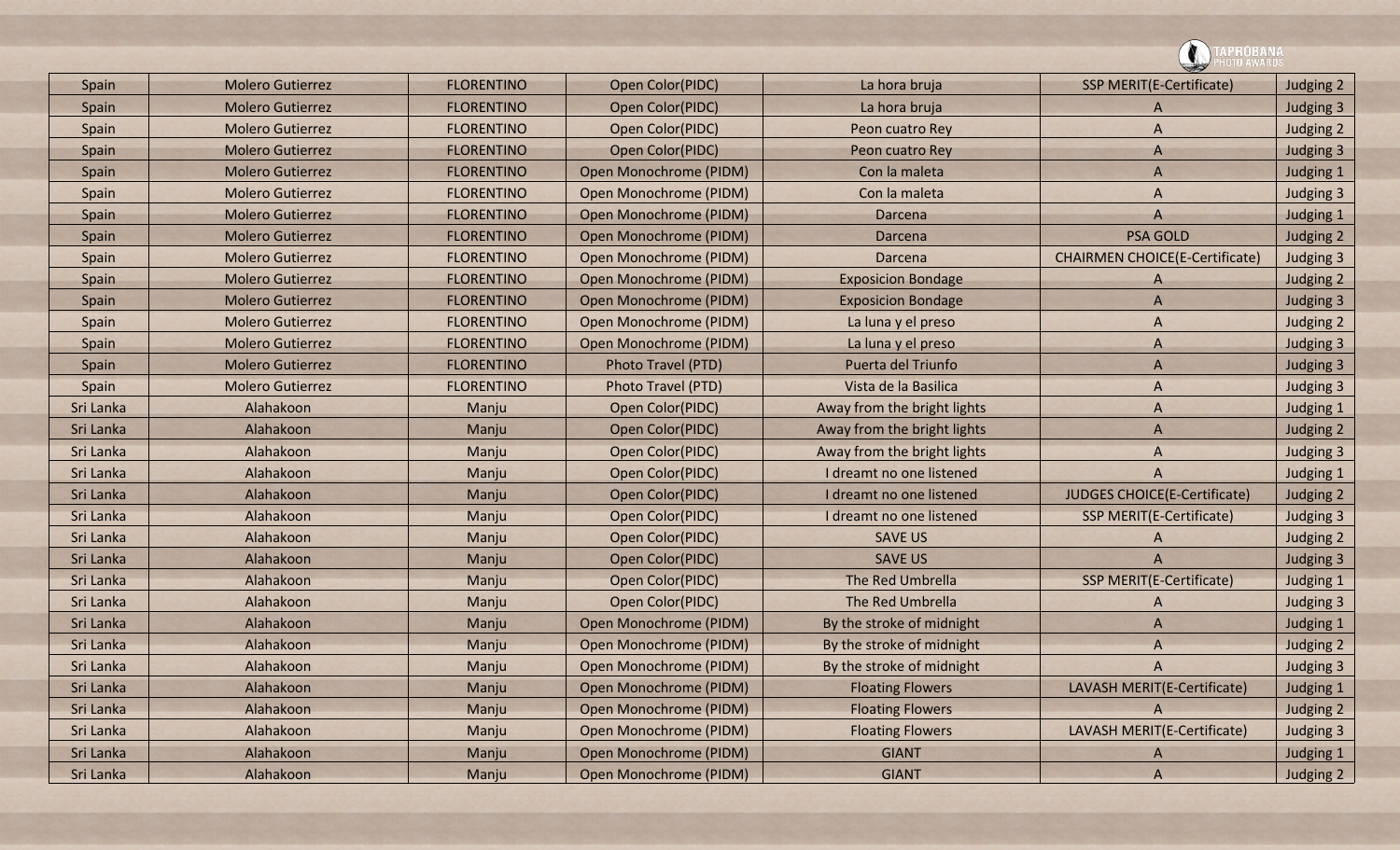|           |                 |                        |                        |                       | APROBANA<br>ITO AWARD:   |           |
|-----------|-----------------|------------------------|------------------------|-----------------------|--------------------------|-----------|
| Sri Lanka | Alahakoon       | Manju                  | Open Monochrome (PIDM) | <b>GIANT</b>          | A                        | Judging 3 |
| Sri Lanka | Alahakoon       | Manju                  | Open Monochrome (PIDM) | <b>The Portal</b>     | A                        | Judging 1 |
| Sri Lanka | Alahakoon       | Manju                  | Open Monochrome (PIDM) | <b>The Portal</b>     | SSP MERIT(E-Certificate) | Judging 2 |
| Sri Lanka | Alahakoon       | Manju                  | Open Monochrome (PIDM) | <b>The Portal</b>     | A                        | Judging 3 |
| Sri Lanka | <b>DE SILVA</b> | <b>HIRANTHI</b>        | Open Color(PIDC)       | Admirable             | A                        | Judging 1 |
| Sri Lanka | <b>DE SILVA</b> | <b>HIRANTHI</b>        | Open Color(PIDC)       | Admirable             | A                        | Judging 2 |
| Sri Lanka | <b>DE SILVA</b> | <b>HIRANTHI</b>        | Open Color(PIDC)       | Admirable             | A                        | Judging 3 |
| Sri Lanka | <b>DE SILVA</b> | <b>HIRANTHI</b>        | Open Color(PIDC)       | <b>African Dream</b>  | A                        | Judging 1 |
| Sri Lanka | <b>DE SILVA</b> | <b>HIRANTHI</b>        | Open Color(PIDC)       | <b>African Dream</b>  | A                        | Judging 2 |
| Sri Lanka | <b>DE SILVA</b> | <b>HIRANTHI</b>        | Open Color(PIDC)       | <b>African Dream</b>  | A                        | Judging 3 |
| Sri Lanka | <b>DE SILVA</b> | <b>HIRANTHI</b>        | Open Color(PIDC)       | Uncertainty of Life   | A                        | Judging 1 |
| Sri Lanka | <b>DE SILVA</b> | <b>HIRANTHI</b>        | Open Color(PIDC)       | Uncertainty of Life   | A                        | Judging 2 |
| Sri Lanka | <b>DE SILVA</b> | <b>HIRANTHI</b>        | Open Color(PIDC)       | Uncertainty of Life   | A                        | Judging 3 |
| Sri Lanka | <b>DE SILVA</b> | <b>HIRANTHI</b>        | Open Color(PIDC)       | Women of colours      | A                        | Judging 1 |
| Sri Lanka | <b>DE SILVA</b> | <b>HIRANTHI</b>        | Open Color(PIDC)       | Women of colours      | A                        | Judging 3 |
| Sri Lanka | <b>DE SILVA</b> | <b>HIRANTHI</b>        | Open Monochrome (PIDM) | <b>Generations II</b> | A                        | Judging 1 |
| Sri Lanka | <b>DE SILVA</b> | <b>HIRANTHI</b>        | Open Monochrome (PIDM) | <b>Generations II</b> | A                        | Judging 3 |
| Sri Lanka | <b>DE SILVA</b> | <b>HIRANTHI</b>        | Open Monochrome (PIDM) | In search of peace    | A                        | Judging 1 |
| Sri Lanka | <b>DE SILVA</b> | <b>HIRANTHI</b>        | Open Monochrome (PIDM) | In search of peace    | A                        | Judging 2 |
| Sri Lanka | <b>DE SILVA</b> | <b>HIRANTHI</b>        | Open Monochrome (PIDM) | In search of peace    | A                        | Judging 3 |
| Sri Lanka | <b>DE SILVA</b> | <b>HIRANTHI</b>        | Open Monochrome (PIDM) | My dream              | A                        | Judging 2 |
| Sri Lanka | <b>DE SILVA</b> | <b>HIRANTHI</b>        | Open Monochrome (PIDM) | Solitude II           | A                        | Judging 2 |
| Sri Lanka | <b>DE SILVA</b> | <b>HIRANTHI</b>        | Open Monochrome (PIDM) | Solitude II           | A                        | Judging 3 |
| Sri Lanka | <b>DE SILVA</b> | <b>HIRANTHI</b>        | Photo Travel (PTD)     | Kirkjufell            | A                        | Judging 1 |
| Sri Lanka | <b>DE SILVA</b> | <b>HIRANTHI</b>        | Photo Travel (PTD)     | Kirkjufell            | A                        | Judging 2 |
| Sri Lanka | <b>DE SILVA</b> | <b>HIRANTHI</b>        | Photo Travel (PTD)     | Life at sea           | A                        | Judging 2 |
| Sri Lanka | Fernando        | <b>Mahesh Prasanna</b> | Open Monochrome (PIDM) | <b>Beauty Eyes</b>    | A                        | Judging 1 |
| Sri Lanka | Fernando        | Mahesh Prasanna        | Open Monochrome (PIDM) | <b>Beauty Eyes</b>    | $\mathsf{A}$             | Judging 2 |
| Sri Lanka | Fernando        | Mahesh Prasanna        | Open Monochrome (PIDM) | <b>Beauty Eyes</b>    | $\mathsf{A}$             | Judging 3 |
| Sri Lanka | Fernando        | Mahesh Prasanna        | Open Monochrome (PIDM) | Fantercy              | A                        | Judging 1 |
| Sri Lanka | Fernando        | Mahesh Prasanna        | Open Monochrome (PIDM) | Fantercy              | $\mathsf{A}$             | Judging 3 |
| Sri Lanka | Fernando        | Mahesh Prasanna        | Open Monochrome (PIDM) | Hopeness              | $\overline{A}$           | Judging 1 |
| Sri Lanka | Fernando        | Mahesh Prasanna        | Open Monochrome (PIDM) | Hopeness              | $\overline{A}$           | Judging 2 |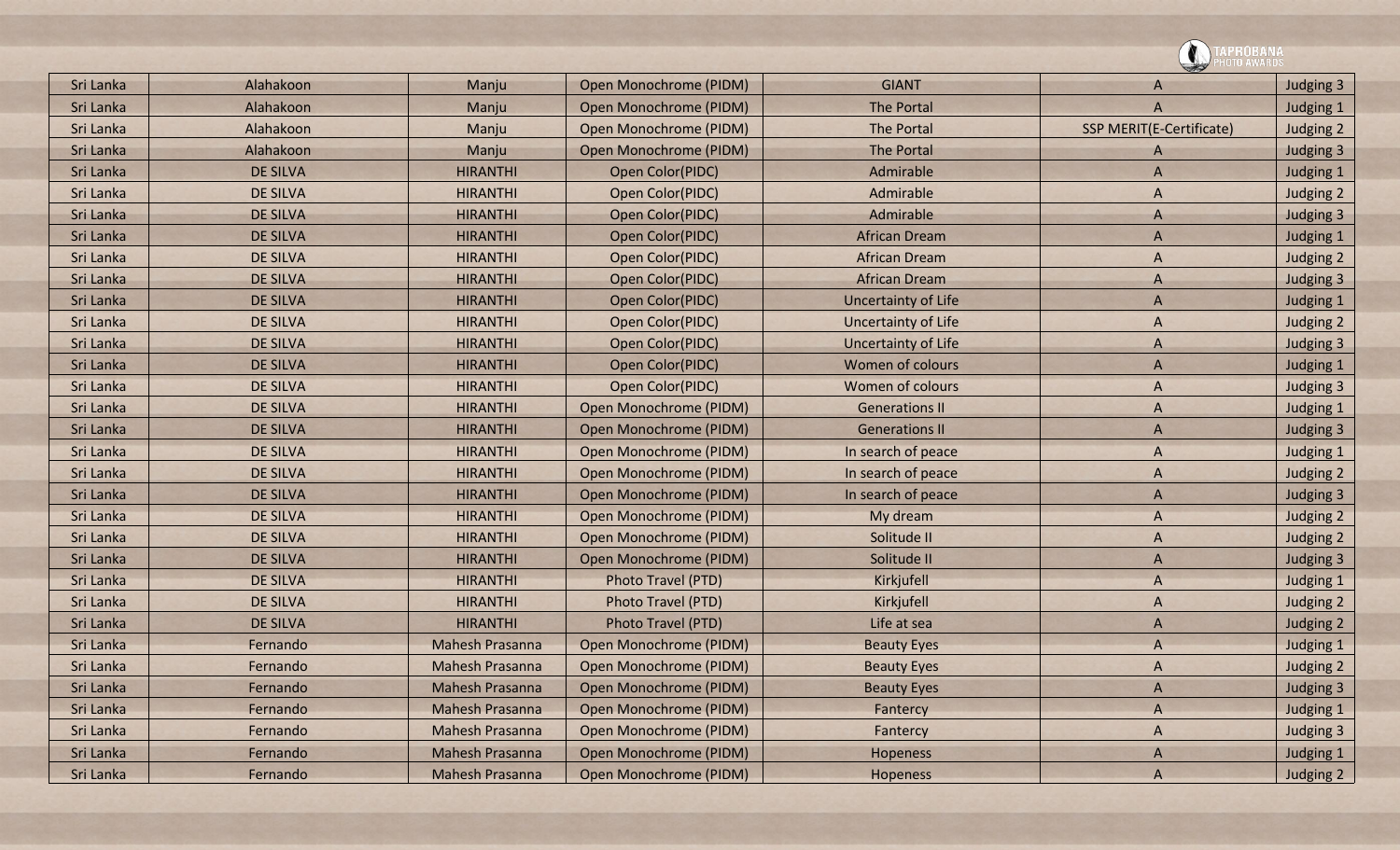![](_page_42_Picture_0.jpeg)

| Sri Lanka | Fernando            | <b>Mahesh Prasanna</b> | Open Monochrome (PIDM) | Hopeness                          | $\mathsf{A}$                          | Judging 3 |
|-----------|---------------------|------------------------|------------------------|-----------------------------------|---------------------------------------|-----------|
| Sri Lanka | Fernando            | <b>Mahesh Prasanna</b> | Open Monochrome (PIDM) | Rhythuum of the Eye               | $\overline{A}$                        | Judging 2 |
| Sri Lanka | PERERA              | <b>MERVYN</b>          | Open Color(PIDC)       | Coffee time at Emerald Lake       | A                                     | Judging 2 |
| Sri Lanka | <b>PERERA</b>       | <b>MERVYN</b>          | Photo Travel (PTD)     | <b>Blue Reflection</b>            | A                                     | Judging 2 |
| Sri Lanka | PERERA              | <b>MERVYN</b>          | Photo Travel (PTD)     | Dubai Eye                         | <b>CHAIRMEN CHOICE(E-Certificate)</b> | Judging 1 |
| Sri Lanka | <b>PERERA</b>       | <b>MERVYN</b>          | Photo Travel (PTD)     | Dubai Eye                         | A                                     | Judging 2 |
| Sri Lanka | <b>PERERA</b>       | <b>MERVYN</b>          | Photo Travel (PTD)     | Spirit Island Lake Maligne Jasper | LAVASH MERIT(E-Certificate)           | Judging 2 |
| Sri Lanka | <b>PERERA</b>       | <b>MERVYN</b>          | Photo Travel (PTD)     | Sunrise Lake Luise Alberta        | A                                     | Judging 1 |
| Sri Lanka | Rodrigo             | Satya                  | Open Monochrome (PIDM) | We want Justice                   | A                                     | Judging 3 |
| Sri Lanka | <b>WIJAYASINGHE</b> | <b>LANKA</b>           | Open Color(PIDC)       | <b>Flower Fairy</b>               | $\mathsf{A}$                          | Judging 1 |
| Sri Lanka | WIJAYASINGHE        | <b>LANKA</b>           | Open Color(PIDC)       | <b>Flower Fairy</b>               | A                                     | Judging 2 |
| Sri Lanka | <b>WIJAYASINGHE</b> | <b>LANKA</b>           | Open Color(PIDC)       | <b>Flower Fairy</b>               | A                                     | Judging 3 |
| Sri Lanka | WIJAYASINGHE        | LANKA                  | Open Color(PIDC)       | Glance                            | $\overline{A}$                        | Judging 1 |
| Sri Lanka | <b>WIJAYASINGHE</b> | <b>LANKA</b>           | Open Color(PIDC)       | Glance                            | LAVASH MERIT(E-Certificate)           | Judging 3 |
| Sri Lanka | <b>WIJAYASINGHE</b> | <b>LANKA</b>           | Open Color(PIDC)       | Mounted                           | A                                     | Judging 2 |
| Sri Lanka | <b>WIJAYASINGHE</b> | <b>LANKA</b>           | Open Color(PIDC)       | Mounted                           | A                                     | Judging 3 |
| Sri Lanka | WIJAYASINGHE        | <b>LANKA</b>           | Open Color(PIDC)       | White                             | <b>SSP GOLD</b>                       | Judging 1 |
| Sri Lanka | WIJAYASINGHE        | <b>LANKA</b>           | Open Color(PIDC)       | White                             | <b>PSA GOLD</b>                       | Judging 2 |
| Sri Lanka | <b>WIJAYASINGHE</b> | <b>LANKA</b>           | Open Color(PIDC)       | White                             | A                                     | Judging 3 |
| Sri Lanka | WIJAYASINGHE        | <b>LANKA</b>           | Open Monochrome (PIDM) | After work                        | $\mathsf{A}$                          | Judging 1 |
| Sri Lanka | <b>WIJAYASINGHE</b> | <b>LANKA</b>           | Open Monochrome (PIDM) | After work                        | A                                     | Judging 3 |
| Sri Lanka | WIJAYASINGHE        | <b>LANKA</b>           | Open Monochrome (PIDM) | <b>Bus Ride</b>                   | A                                     | Judging 1 |
| Sri Lanka | <b>WIJAYASINGHE</b> | <b>LANKA</b>           | Open Monochrome (PIDM) | <b>Bus Ride</b>                   | $\mathsf{A}$                          | Judging 2 |
| Sri Lanka | WIJAYASINGHE        | <b>LANKA</b>           | Open Monochrome (PIDM) | <b>Bus Ride</b>                   | $\overline{A}$                        | Judging 3 |
| Sri Lanka | WIJAYASINGHE        | <b>LANKA</b>           | Open Monochrome (PIDM) | Rain                              | <b>LAVASH GOLD</b>                    | Judging 1 |
| Sri Lanka | WIJAYASINGHE        | LANKA                  | Open Monochrome (PIDM) | Rain                              | <b>SSP MERIT(E-Certificate)</b>       | Judging 2 |
| Sri Lanka | <b>WIJAYASINGHE</b> | <b>LANKA</b>           | Open Monochrome (PIDM) | Rain                              | <b>SSP MERIT(E-Certificate)</b>       | Judging 3 |
| Sri Lanka | WIJAYASINGHE        | <b>LANKA</b>           | Open Monochrome (PIDM) | Through the leaf                  | A                                     | Judging 1 |
| Sri Lanka | WIJAYASINGHE        | <b>LANKA</b>           | Open Monochrome (PIDM) | Through the leaf                  | A                                     | Judging 2 |
| Sri Lanka | WIJAYASINGHE        | <b>LANKA</b>           | Open Monochrome (PIDM) | Through the leaf                  | A                                     | Judging 3 |
| Sri Lanka | WIJAYASINGHE        | <b>LANKA</b>           | Photo Travel (PTD)     | Cyclist                           | $\mathsf{A}$                          | Judging 1 |
| Sri Lanka | <b>WIJAYASINGHE</b> | <b>LANKA</b>           | Photo Travel (PTD)     | Cyclist                           | A                                     | Judging 2 |
| Sri Lanka | WIJAYASINGHE        | <b>LANKA</b>           | Photo Travel (PTD)     | Cyclist                           | $\overline{A}$                        | Judging 3 |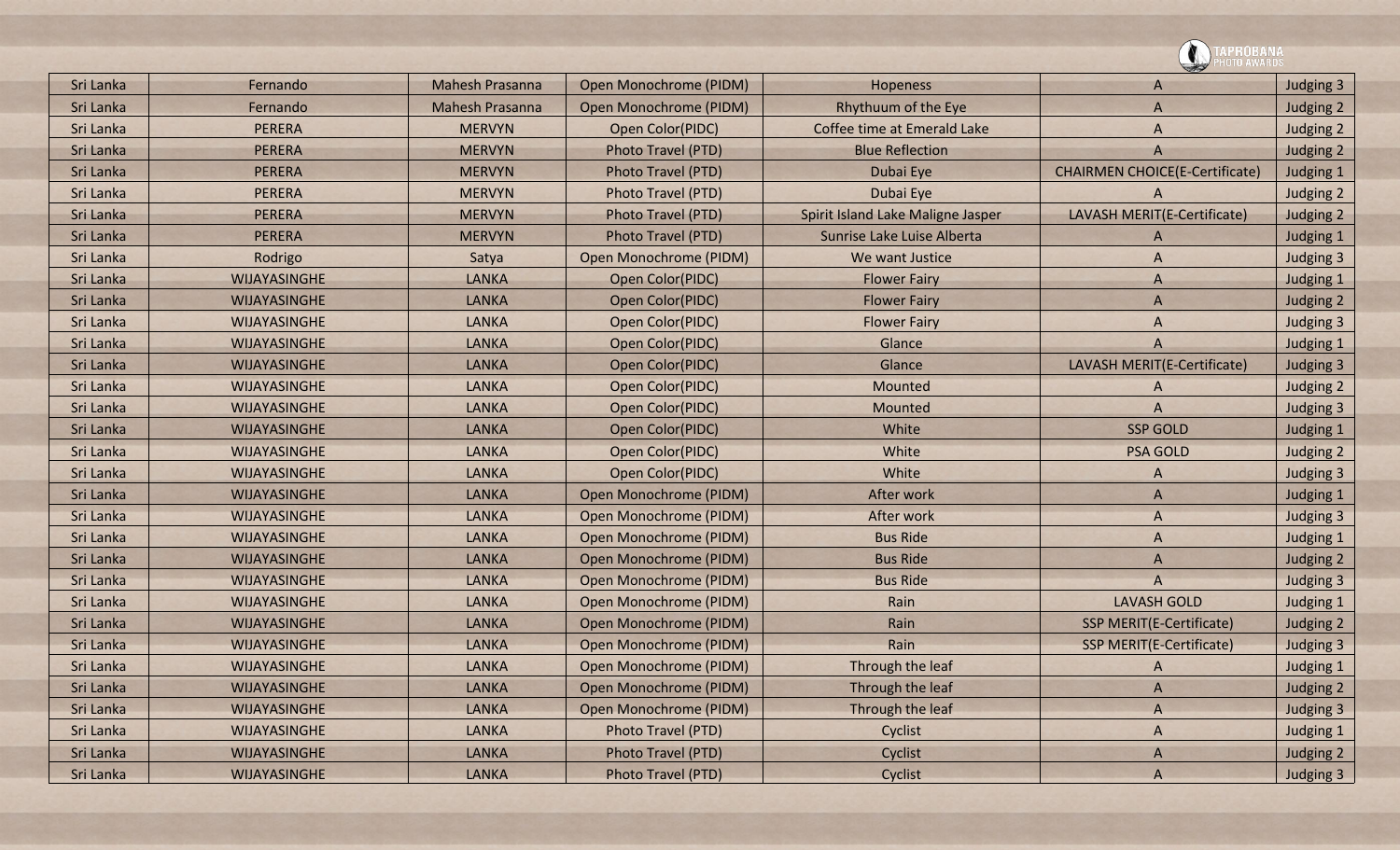| Sri Lanka  | WIJAYASINGHE        | <b>LANKA</b> | Photo Travel (PTD)     | <b>Holy Water</b>                   | A                                 | Judging 1 |
|------------|---------------------|--------------|------------------------|-------------------------------------|-----------------------------------|-----------|
| Sri Lanka  | <b>WIJAYASINGHE</b> | <b>LANKA</b> | Photo Travel (PTD)     | Paris                               | <b>LAVASH GOLD</b>                | Judging 1 |
| Sri Lanka  | WIJAYASINGHE        | <b>LANKA</b> | Photo Travel (PTD)     | Paris                               | <b>PCLUB MERIT(E-Certificate)</b> | Judging 2 |
| Sri Lanka  | WIJAYASINGHE        | <b>LANKA</b> | Photo Travel (PTD)     | Paris                               | <b>LAVASH GOLD</b>                | Judging 3 |
| <b>USA</b> | Bhattacharya        | Subhra       | Open Color(PIDC)       | <b>Light Painting on Juicer</b>     | A                                 | Judging 2 |
| <b>USA</b> | Bhattacharya        | Subhra       | Open Color(PIDC)       | Lighthouse in Ocean Cay 1           | SSP MERIT(E-Certificate)          | Judging 1 |
| <b>USA</b> | Bhattacharya        | Subhra       | Open Color(PIDC)       | Lighthouse in Ocean Cay 1           | A                                 | Judging 3 |
| <b>USA</b> | Bhattacharya        | Subhra       | Open Color(PIDC)       | <b>Still Life with Nectarines</b>   | $\overline{A}$                    | Judging 3 |
| <b>USA</b> | Bhattacharya        | Subhra       | Open Color(PIDC)       | <b>Still Life with Three Shells</b> | $\overline{A}$                    | Judging 1 |
| <b>USA</b> | Bhattacharya        | Subhra       | Open Color(PIDC)       | <b>Still Life with Three Shells</b> | PCLUB MERIT(E-Certificate)        | Judging 2 |
| <b>USA</b> | Bhattacharya        | Subhra       | Open Monochrome (PIDM) | Chateau de Chambord                 | A                                 | Judging 3 |
| <b>USA</b> | Bhattacharya        | Subhra       | Open Monochrome (PIDM) | Chateau de Chenonceau Ceiling       | $\overline{A}$                    | Judging 3 |
| <b>USA</b> | Bhattacharya        | Subhra       | Photo Travel (PTD)     | Dolphin Show in SeaWorld            | A                                 | Judging 2 |
| <b>USA</b> | Bhattacharya        | Subhra       | Photo Travel (PTD)     | Lighthouse in Nassau                | $\Lambda$                         | Judging 1 |
| <b>USA</b> | Bhattacharya        | Subhra       | Photo Travel (PTD)     | Lighthouse in Nassau                | $\overline{A}$                    | Judging 2 |
| <b>USA</b> | Bhattacharya        | Subhra       | Photo Travel (PTD)     | Lighthouse in Ocean Cay 2           | A                                 | Judging 1 |
| <b>USA</b> | Bhattacharya        | Subhra       | Photo Travel (PTD)     | Lighthouse in Ocean Cay 2           | $\overline{A}$                    | Judging 2 |
| <b>USA</b> | Bhattacharya        | Subhra       | Photo Travel (PTD)     | Lighthouse in Ocean Cay 2           | <b>PCLUB MERIT(E-Certificate)</b> | Judging 3 |
| <b>USA</b> | <b>Burke</b>        | Charles      | Open Color(PIDC)       | barn in grand tetons at sunrise     | A                                 | Judging 2 |
| <b>USA</b> | <b>Burke</b>        | Charles      | Open Color(PIDC)       | tuscan window three                 | A                                 | Judging 2 |
| <b>USA</b> | Chiu                | <b>Bob</b>   | Photo Travel (PTD)     | Faith In Ganges River 9             | A                                 | Judging 1 |
| <b>USA</b> | Chiu                | <b>Bob</b>   | Photo Travel (PTD)     | Indian4                             | $\overline{A}$                    | Judging 2 |
| <b>USA</b> | HO                  | <b>HUNG</b>  | Open Color(PIDC)       | Bellagio 16                         | A                                 | Judging 1 |
| <b>USA</b> | HO                  | <b>HUNG</b>  | Open Color(PIDC)       | <b>Convict Lake AF</b>              | A                                 | Judging 1 |
| <b>USA</b> | HO                  | <b>HUNG</b>  | Open Color(PIDC)       | <b>Convict Lake AF</b>              | A                                 | Judging 2 |
| <b>USA</b> | HO                  | <b>HUNG</b>  | Open Color(PIDC)       | <b>Convict Lake AF</b>              | A                                 | Judging 3 |
| <b>USA</b> | HO                  | <b>HUNG</b>  | Open Color(PIDC)       | <b>GOLDEN GATE I SAN FRANCISCO</b>  | <b>PCLUB MERIT(E-Certificate)</b> | Judging 1 |
| <b>USA</b> | HO                  | <b>HUNG</b>  | Open Color(PIDC)       | <b>GOLDEN GATE I SAN FRANCISCO</b>  |                                   | Judging 3 |
| <b>USA</b> | HO                  | <b>HUNG</b>  | Open Color(PIDC)       | <b>SLEEPY HOLLOW FARM F</b>         | A                                 | Judging 2 |
| <b>USA</b> | HO                  | <b>HUNG</b>  | Open Color(PIDC)       | <b>SLEEPY HOLLOW FARM F</b>         | A                                 | Judging 3 |
| <b>USA</b> | HO                  | <b>HUNG</b>  | Open Monochrome (PIDM) | <b>Ballet</b>                       | SSP MERIT(E-Certificate)          | Judging 1 |
| <b>USA</b> | HO                  | <b>HUNG</b>  | Open Monochrome (PIDM) | <b>Ballet</b>                       | A                                 | Judging 3 |
| <b>USA</b> | HO                  | <b>HUNG</b>  | Photo Travel (PTD)     | Air Show D San Francisco            | SSP MERIT(E-Certificate)          | Judging 1 |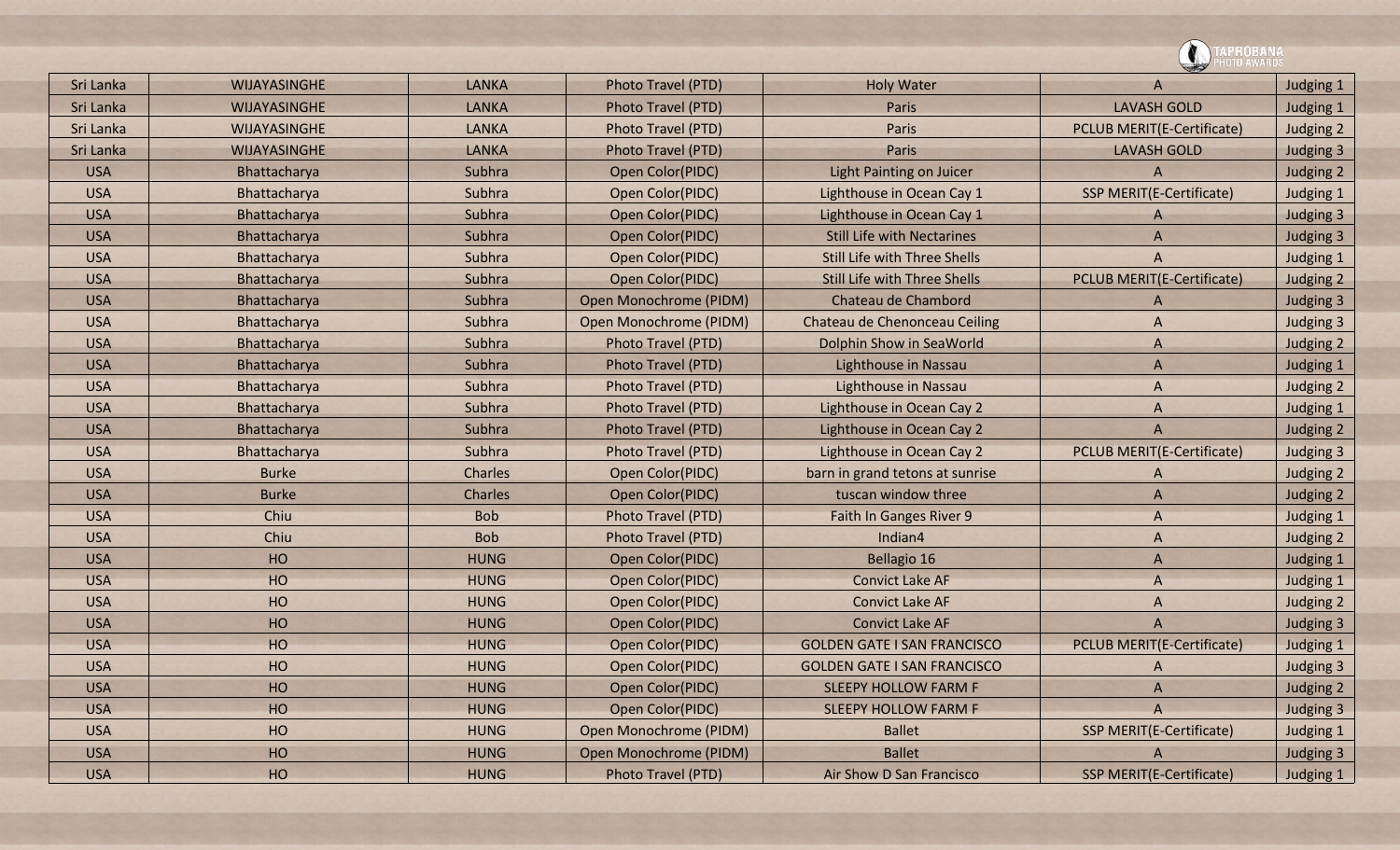![](_page_44_Picture_0.jpeg)